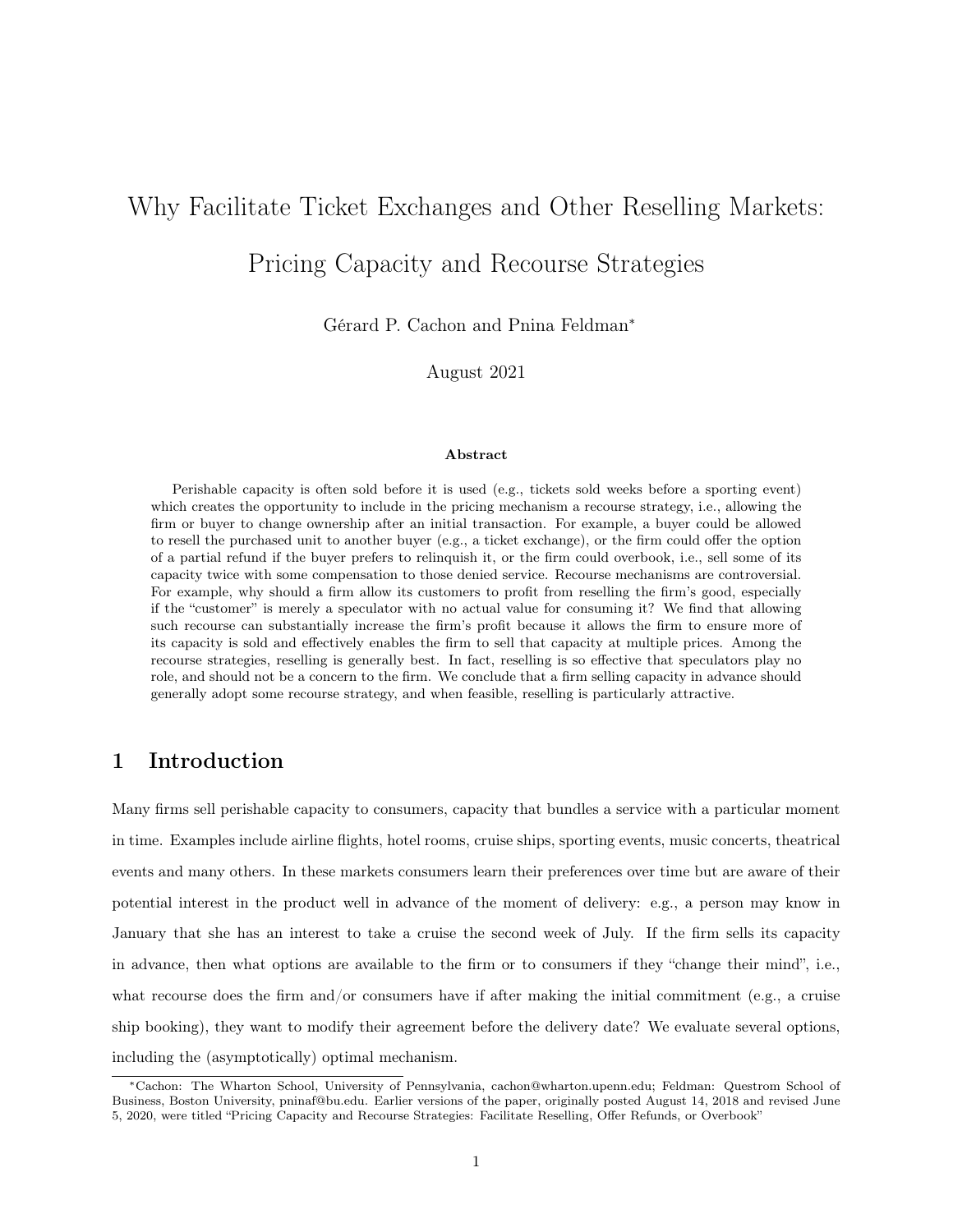In these settings the firm has roughly two approaches for timing when to sell to consumers: (1) sell on the "spot", close to the time of delivery, when consumers have resolved uncertainty over their preferences, or (2) sell in "advance", ahead of the delivery time, when consumer preferences are somewhat uncertain. It has been shown that advance selling can be remarkably effective, despite the fact that the firm needs to offer a price discount to compensate the buyer for their preference uncertainty (Gale & Holmes 1993). Advance selling works because the firm can prefer a sure sale for less in advance over an uncertain sale for more later on.

If advance sales are allowed, then the firm needs to consider what happens if circumstances change (for the consumer or the firm) that may warrant a modification to the initial terms. Rather than ignoring this possibility or leaving these situations to some ad-hoc renegotiation process, the firm and consumers can plan for these contingencies by explicitly including specific policies into the initial agreement, thereby allowing both parties to anticipate correctly the consequences of possible outcomes. We refer to these policies as "recourse strategies".

We evaluate the set of recourse strategies related to who owns the good: refunds, overbooking and reselling. With refunds the initial buyer can return the unit to the firm for a pre-specified partial reimbursement if the consumer learns that their value for the good is relatively low. The firm then attempts to sell the unit to another consumer. With overbooking the firm recognizes that it can sell some of its capacity twice. If in doing so the firm finds itself with excess demand, it offers compensation to early buyers to take back their unit in an effort to close the shortfall. With reselling the firm allows the initial buyer to sell the unit to another consumer through some market setting price mechanism.

Given the breadth of possible recourse strategies, it is useful to define a framework to understand the firm's mechanism design options. At a high level, the firm's first goal is to generate value in the system. There are two means for generating value: (i) transfer ownership of the unit to some consumer because consumers receive some (though, maybe not much) value from the unit whereas the firm surely receives zero value from owning the unit at the end of the horizon; and (ii) conditional that a transfer is made, transfer the unit to the consumer who values it the most. Presuming some value is generated, the second goal of the firm is to extract some of that value for itself, i.e., to earn revenue. Unfortunately, there is tension among these goals, i.e., a selling mechanism cannot simultaneously maximize all forms of value generation and value extraction. For example, Myerson (1981) demonstrates that in a one period model the seller's optimal mechanism deliberately does not maximize the probability of a transaction (i.e., limits value creations) so as to increase the fraction of value the firm can extract - the firm is willing to risk not making a transaction because this increases the share of value the firm can earn if there is a transaction. This issue also arises when capacity is sold over time. To increase the probability of a transaction it is tempting to sell to the first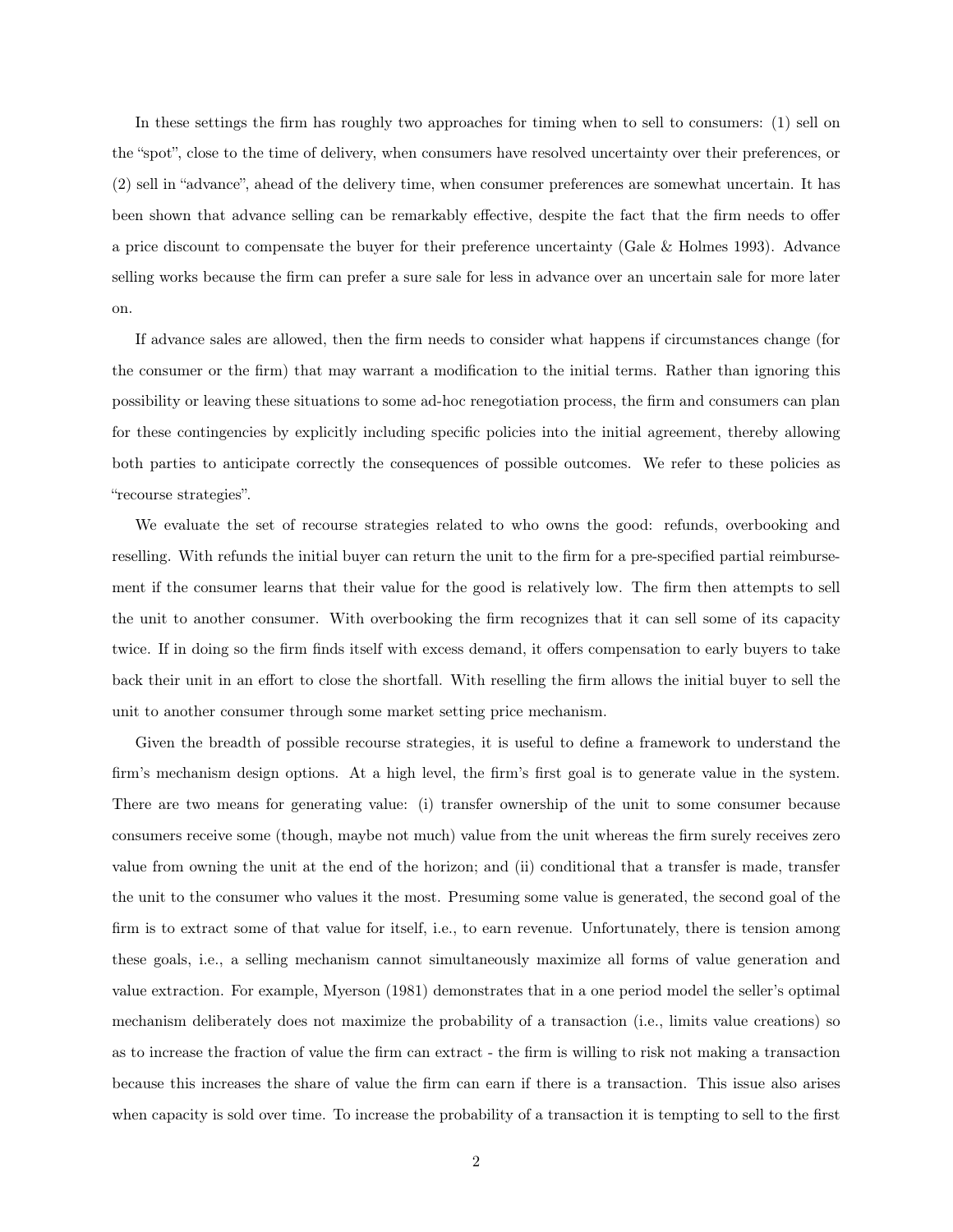willing buyer, but this may reduce the chance the buyer with the highest value actually uses the product.

The two price strategies without recourse, spot selling and advance selling, take different approaches to value creation and value extraction. Advance selling emphasizes the probability of some transaction at the expense of possibly not allocating the unit to the customer with the highest value. Spot selling increases the probability that the customers with the highest value receives the good, but accepts the risk that a transaction might not occur, thereby leaving the system with a lost opportunity.

Recourse strategies are effective because they can increase the probability transactions are made (relative to spot selling) and the probability the highest value consumers use the product (relative to advance selling). Refunds allow the initial buyers to return the units if the buyers' values turn out to be low, thereby giving the firm the opportunity to possibly sell the returned units to buyers with higher values. With overbooking the firm first determines if high value buyers exists, and if so, then tries to buy back capacity from initial buyers with lower values. Both refunds and overbooking help to improve the allocation of units to the buyers, but neither is perfect. With either mechanism the firm may compensate a customer to accept back their unit and then be unable to sell the unit to another customer, leaving the firm with a loss. Reselling attempts to address the drawbacks of refunds and overbooking by letting the market decide a clearing price to balance supply and demand, thereby avoiding wasted capacity and increasing the odds valuable trades are made.

Among recourse mechanisms, reselling may be the most controversial. From the firm's perspective, it is not clear why the firm would want to relinquish control over pricing. Doing so could allow speculators to enter the market and possibly lead to competition with consumers for some of the firm's inventory in the spot period, either of which may be detrimental to consumer welfare. Nevertheless, online marketplace companies such as Stubhub (owned by eBay), Ticketmaster (owned by Live Nation), RazorGator and many others have made the exchange of tickets through reselling safer and more efficient. The result has been a rapidly growing market which is expected to increase in value (Technavio 2015). As if the mere existence of these markets isn't enough evidence that they provide value, Lewis et al. (2019), in an empirical study of season ticket sales for a sports league, finds that reselling increases seller revenue and consumer welfare.

To preview our results, advance selling is most advantageous relative to spot selling when demand is somewhat limited. In those cases it is more important to ensure a transaction is made rather than to identify the buyer with the highest value. But when demand is ample, spot selling is preferred because then it is more important to sell to the highest valued buyers. No matter the level of demand, adding a recourse strategy to advance selling always makes selling in advance the preferred mechanism. This is particularly true when demand is ample because recourse addresses the limitation of advance selling - recourse increases the odds that the buyer with the higher value receives the good. When demand is somewhat limited, the first priority is to ensure capacity is not wasted, so adding a recourse strategy to advance selling is less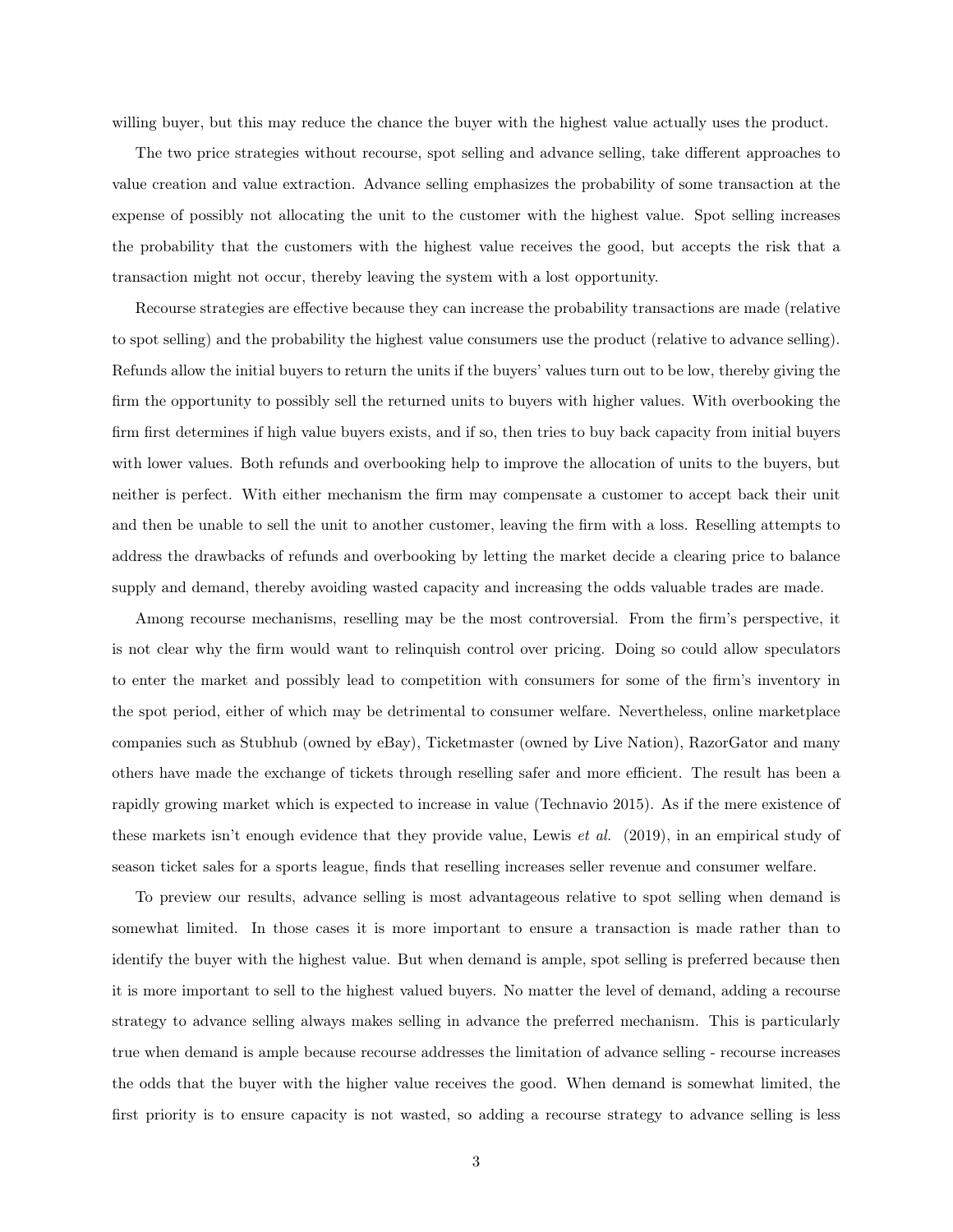critical. Among the recourse strategies, reselling performs the best, because it gives some control of pricing to the market, which enables the market to identify value-adding trades. Speculators serve no function, nor are able to profitably participate, in a well designed reselling mechanism - speculators have no value for the good (just like the firm) nor possess better information, so they have no role to play.

# 2 Related Literature

There is a large literature focused on selling capacity over time. Our work is distinctive in two ways. First, we integrate into a single model many mechanisms that have previously been treated separately. For example, there are models on various recourse mechanisms, but none that compare across mechanisms. Thus, they do not present a theory for the reasons why one mechanism is better than another and under what conditions. Second, we presume efficient markets and rational, forward looking agents. Consequently, our results do not rely on exogenously imposed market frictions such as restrictions on price adjustments or externally imposed costs.

Especially when selling perishable capacity well in advance of its usage, it is possible that consumers are initially somewhat uncertain regarding their preferences. An advance selling strategy, despite this uncertainty, can be highly effective for the firm: Gale & Holmes (1993) show that advance selling allows a monopolist firm to price discriminate between consumers who are relatively indifferent across products (e.g., peak and off-peak flights) and those that have stronger preferences; Dana (1998) shows that advance purchase discounts can arise in a competitive market; DeGraba (1995) demonstrates that a firm can be better off selling a limited amount of capacity in advance to consumers unsure of their preferences; Xie & Shugan (2001) emphasize that advance selling can be effective even with ample capacity; Chu & Zhang (2011) find that it is always in the firm's interest to sell to consumers with less than perfect preference information; advance selling can be used to update a seller's demand forecast (Moe & Fader 2002; Chu & Zhang 2011; Li & Zhang 2013); and Cachon & Feldman (2011) show that advance selling via subscriptions can be effective even in services prone to congestion, despite the limited ability of subscriptions to control congestion. Nevertheless, some limitations of advance selling have been identified: Xie & Shugan (2001) and Prasad et al. (2011) show that advance selling is not optimal if marginal costs are high and Cachon & Feldman (2017) show that advance selling can harm firms by increasing the intensity of competition. Here, we find that advance selling provides no benefit to the firm over spot selling when demand is ample relative to capacity. None of these studies on advance selling consider recourse mechanisms.

Among recourse mechanisms, reselling has drawn the most attention. Early work focuses on reselling by individuals who do not value the firm's good, i.e., speculators. These resellers have been generally viewed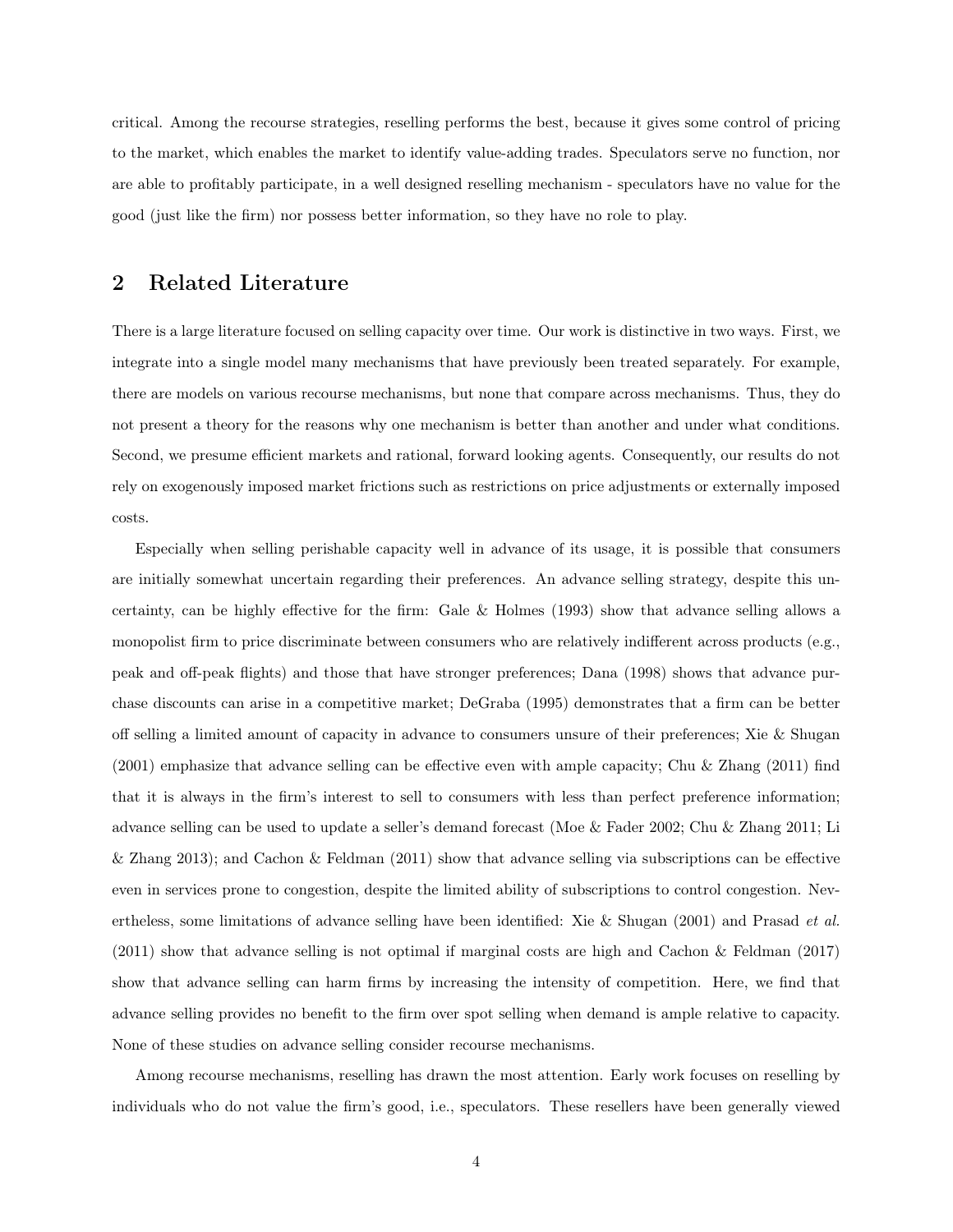as undesirable for a firm: Roth (2007) describes reselling by speculators as a repugnant transaction. For example, when late arriving consumers have higher valuations than early consumers, a firm might want to sell with an increasing price path. But Courty (2003) argues that speculators prevent the firm from implementing that strategy because they create competition to sell to the high value consumers. However, he does not consider the possibility of consumer reselling, possibly because at that time technology was not available to support an efficient consumer reselling market. We find that consumer reselling allows the firm to increase its revenue and eliminates speculators.

Several papers document the problem of underpricing (i.e., the firm's tendency to set a price at a level at which demand exceeds supply), which may arise due to the difficulty in pricing hard-to-price goods or the desire to price fairly. Regardless of the reason, pricing below market invites speculation and reduces revenue. Instead of banning resale, which is practically difficult, these papers offer solutions to circumvent entry by speculators and increase revenue. Bhave & Budish (2017) propose running auctions to allow better price discovery and Courty (2019) proposes a full refund for returned units which are then randomly allocated. In contrast to our model, both papers assume that customers are aware of their value for the unit and that the firm does not or cannot set the optimal price in the primary market.

Some work suggests that a firm can benefit from speculators when there are exogenously imposed constraints, such as the firm has restricted control over its pricing: In Su (2010) speculators indirectly allow a firm to implement dynamic pricing when the firm is unable or unwilling to adjust its prices; and in Cui et al. (2014) speculators with lower transaction costs serve to transfer units from consumers with low value to consumers with high value. In our model there are no restrictions on what prices can be charged, so speculators play no role (i.e., they are unable to enter and earn a profit). The function of transferring units between consumers with different preferences is important and valuable to the system, but can be accomplished via a reselling market. In general, it is not clear why speculators should play a major role in an efficient market. Like the firm, speculators have zero value for the good, and therefore face a disadvantage in the resale market relative to a seller that does value the good, i.e., speculators are not as willing to pay as much for the good as consumers who have access to reselling. And speculators are likely to have inferior market data relative to the firm for setting appropriate prices. Hence, speculators are more likely to exist in markets with significant trading frictions. The availability of inexpensive information technology has likely reduced these frictions, thereby enabling efficient consumer-to-consumer reselling exchanges (e.g., StubHub).

In our model the firm has full control over reselling. This could be achieved via ownership of the reselling market or through careful contractual control of a third-party. See Zou & Jiang (2020) for a discussion of the impact of an independent reselling market.

As in our model in which consumers arrive sequentially, Yang *et al.* (2017) consider reselling positions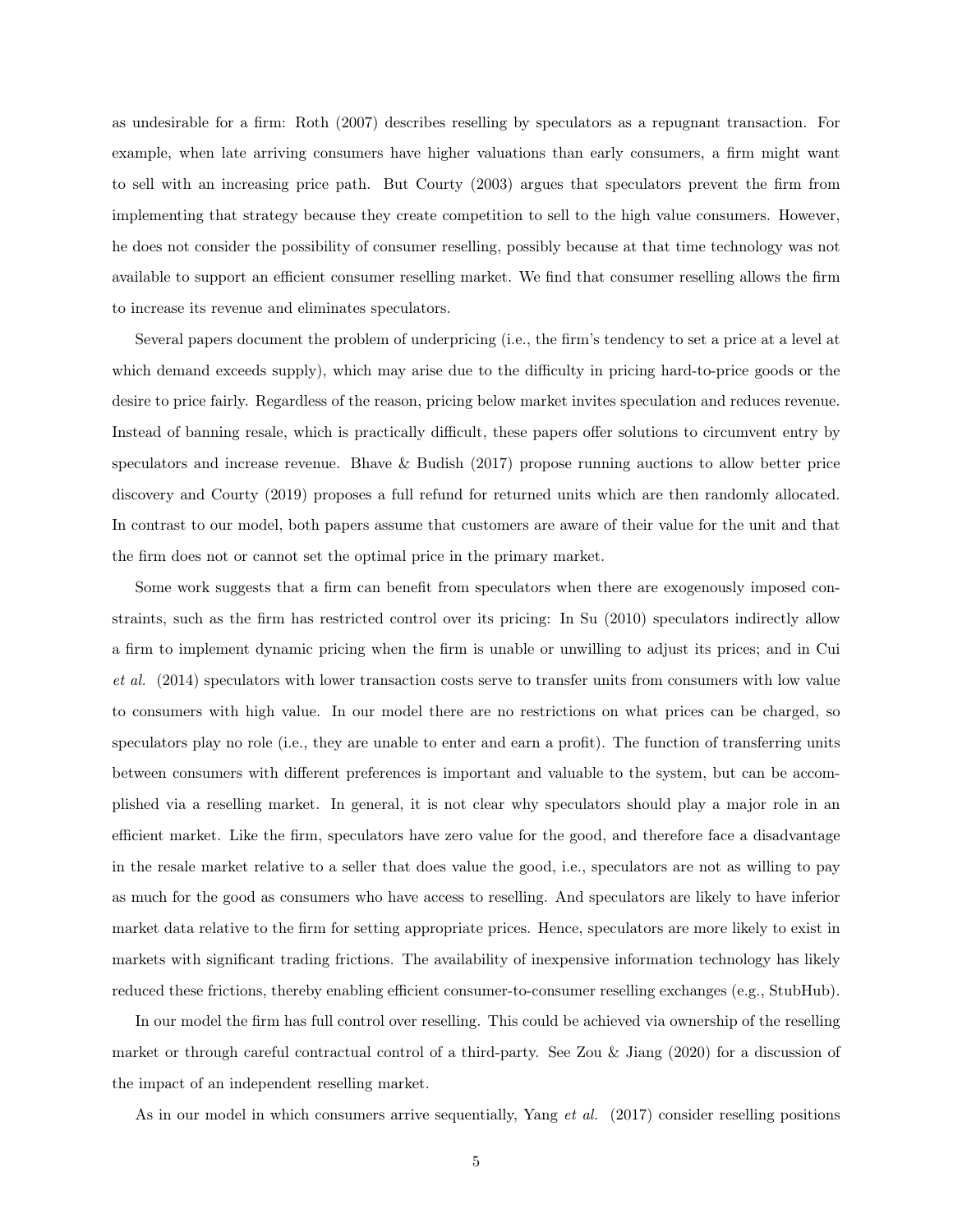in a queue. However, consumers in their model do not learn information over time regarding their valuation and they do not consider dynamic pricing. Nevertheless, in their setting they demonstrate that social welfare and firm profits can increase substantially by allowing consumers to resell.

Some work considers refunds as a recourse mechanism. As in our model, Xie & Gerstner (2007), Gallego & Sahin (2010) and Cui et al. (2014) study a monopolist selling to consumers who begin the selling horizon somewhat uncertain of their preferences. With a refund a consumer pays the full price upfront but can receive a partial refund if the consumer later learns of a low value for the good. Equivalently, this can be implemented using options - the consumer pays a non-refundable fee for the option to purchase, and an exercise fee later on if the consumer decides to purchase. It is shown that refunds/options can increase the seller's revenue but they are not compared against alternative recourse mechanisms. Guo (2009) extends Xie & Gerstner (2007) to a competitive setting and demonstrates that refunds may no longer be offered, thereby suggesting that competition is a reason for the limited use of refunds in practice. We offer an alternative explanation for the narrow application - refunds are not the most effective of the recourse mechanisms for the firm.

Overbooking is the practice of selling beyond capacity: e.g., selling more tickets than seats on a flight, or more reservations for a hotel than rooms, or scheduling more appointments in a day than a doctor could actually deliver. Most research focuses on overbooking as a strategy to mitigate the consequences of customers who do not "show up" to actually use the good they purchased: e.g., Weatherford & Bodily (1992), Biyalogorsky et al. (1999), Karaesmen & Van Ryzin (2004). In our model overbooking is used by the firm as a tool to find the highest paying customers. Gallego  $et \ al.$  (2008) refer to this form of overbooking as a "callable product" and Biyalogorsky et al. (1999) call it "overselling". Both demonstrate that it can increase a firm's revenue. The same is true in our model, but reselling is more effective.

Recourse strategies are valuable only if some information changes over time. In our model there are two sources of evolving information. The critical one is that consumers learn information about their preferences over time. For example, after making the initial purchase, a consumer might discover their value for the good is low, or that some other consumer would be willing to pay even more. The second source of information is the amount of demand - for any given posted price there is demand uncertainty. There is a large number of studies, like spot selling, that avoid (or ignore) the first source of uncertainty regarding preferences and focus only on the second (the amount of demand): Aviv & Pazgal (2008), Liu & van Ryzin (2008), Cachon & Swinney (2009). They find that consumers may be willing to pay a premium early on in the selling season to avoid the risk of being unable to make a purchase later on because no more inventory remains. In our model the firm does not use rationing risk to extract additional revenue from customers.

While we study the recourse strategies that apply in our model, there are other recourse strategies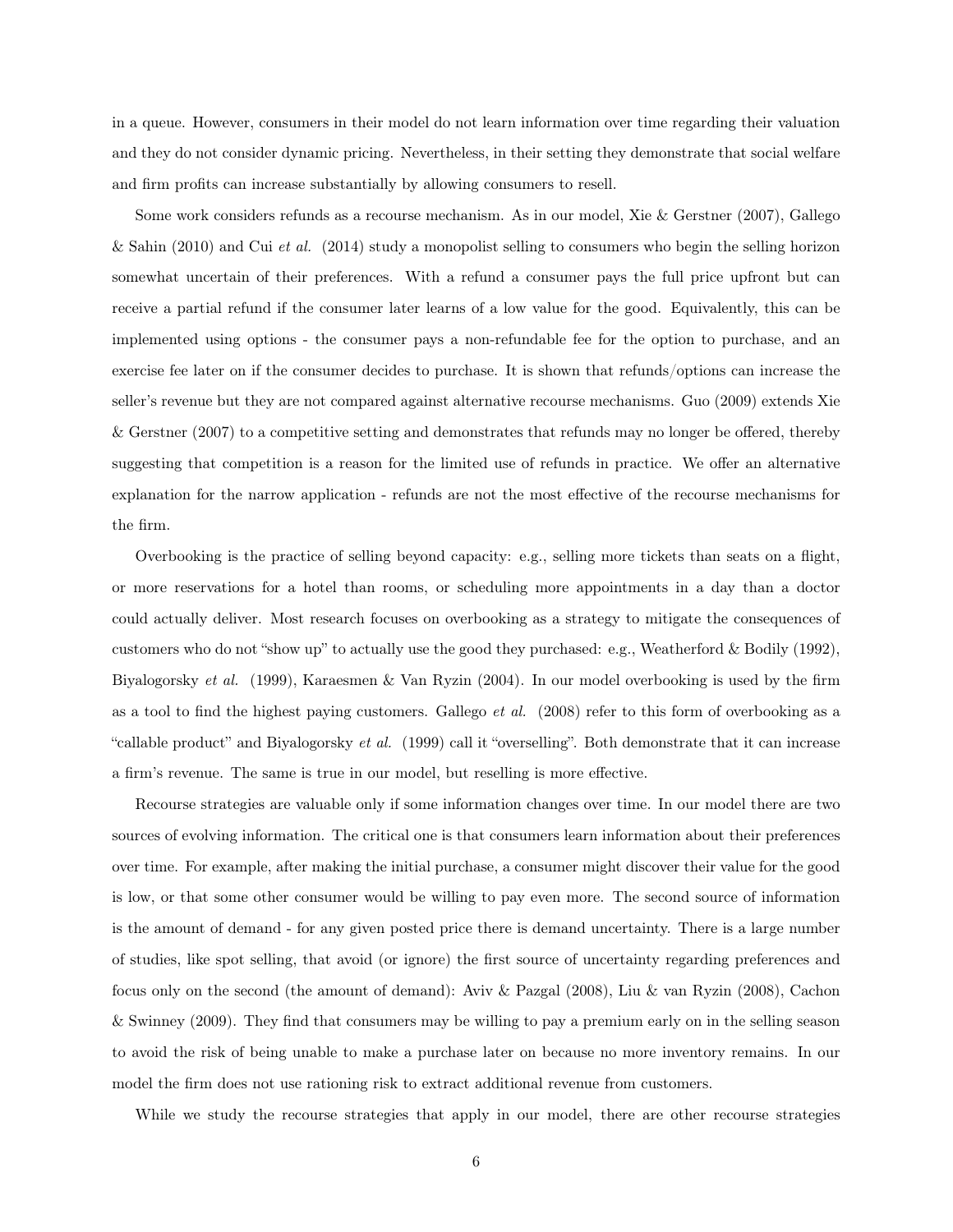implemented in practice. For example, with a price matching guarantee the firm agrees to change the price paid after some information is learned (Lai et al. 2010, Huang et al. 2017, Pang et al. (2021)). In our model there is no need/justification for such price adjustments. Alternatively, there could be a change in the quality of service offered to the customer (Biyalogorsky *et al.* 2005), such as a room or seat upgrade, but we do not include multiple types of products in our model.

## 3 Model

A firm sells capacity to consumers that is used at a particular point in time, such as admission to an entertainment event, transportation services, or lodging. Consumers can anticipate ahead of that time their need for the capacity, albeit only with precise preferences closer to the time of the event. Consequently, the firm can sell its capacity over time, e.g., well in advance or closer to "on the spot" just before when the capacity is used, among many feasible selling mechanisms.

To be specific, the interactions among the consumers and the firm occur over a two period time horizon. The firm has the capacity to serve q units of demand. The firm's good is provided at the end of the horizon. Period 1 is referred to as the "advance" period and period 2 is the "spot" period. The firm incurs zero marginal cost to deliver its product. Unused capacity at the end of the horizon is wasted because the firm receives no value for unsold capacity. (Equivalently, the salvage value is normalized to zero.)

There are d consumers who arrive in period 1, remain to period 2 and seek one unit of the firm's good. Each consumer's value for the good is independent of the other consumers' values and uniformly distributed on the interval [0, 1].

At the start of period 1 each consumer only knows that their value is on the  $[0, 1]$  interval. They also know that everyone observes their own value at the start of period 2. For example, a consumer may know (in advance) that she will have some utility from celebrating a daughter's birthday at a basketball game, but she also knows that she only learns closer to the time of the event exactly how much she values it. (See Papanastasiou & Savva (2017) and Feldman *et al.* (2019) for models in which consumer learning is endogenously determined by the firm's actions rather than, as in our model, an exogenous process.)

In period 1 each consumer can choose to request a purchase or not. If they abstain from or are unable to purchase in period 1, they can purchase in period 2 if they desire and if some capacity is available in that period. The value they receive from the good does not depend on which period they are able to acquire it, i.e., they are fully patient. Consequently, there is no notion that consumers receive any additional value from having a set plan well in advance of consumption.

In this market, consumers are strategic in the sense that they correctly anticipate future actions and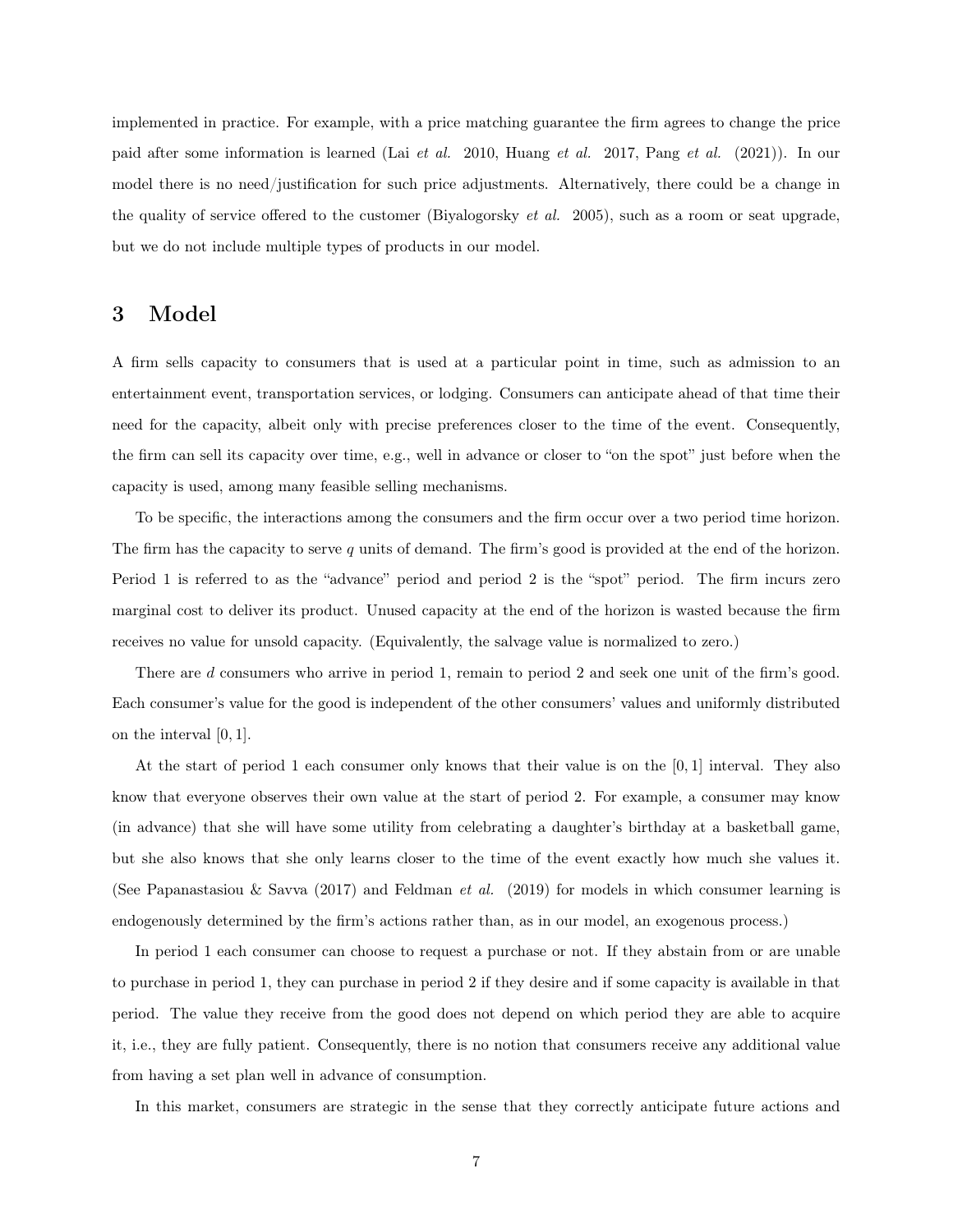prices. Consumers are also optimistic (and all are aware of this), in the sense that they believe in period 1 they will be able to obtain a unit in period 2 provided that the firm has units to sell and that they are willing to pay the period 2 price. This optimism results in lower revenue, because the firm is unable to use rationing risk to its advantage–it has been shown that the possibility a consumer may not receive the good works to the advantage of the firm, especially if the firm were able to credibly hold back capacity (DeGraba  $(1995)$ .

The parameters and sequence of events are common knowledge to the consumers and the firm. All agents are risk-neutral utility maximizers. The firm's objective is to design the terms of trade to maximize expected revenue (which is equivalent to expected profit given the zero marginal cost for delivering capacity). Even though the firm is not required to sell all of its capacity, the firm could do so if the firm were to give away its product for free, i.e.,  $q < d$ . For notational convenience, let  $\phi$  be the ratio of capacity to demand,  $\phi = q/d$ .

We evaluate two versions of the model. In the "large" market there are many consumers, so each consumer's potential demand is a trivially small amount of capacity. In the "small" market there is a finite number of consumers. In both markets the firm does not know an individual consumer's preference. However, in the large market there is no aggregate uncertainty regarding realized demand, whereas such uncertainty exists in the small market.

### 4 Large Market

The large market is the asymptotic limit of a series of markets that scale capacity and demand proportionally. In particular, in the large market d is the size of a mass of infinitesimally small consumers and  $q$  is the amount of capacity that can be served relative to potential demand. In such market there is no aggregate uncertainty. For example, it is known in advance (period 1) the fraction of consumers that have a certain value or greater, but it is not known in advance which ones do. Three mechanisms are considered: the basic spot selling only in period 2, advance selling (without recourse), and the optimal mechanism. See the Appendix for additional details beyond those provided in this section.

#### 4.1 Spot Selling

With spot selling the firm does not make the product available in period 1 when consumers are unsure of their value. (Equivalently, the firm sets a sufficiently high period 1 price to eliminate advance sales.) Instead, the firm sells exclusively in period 2 when all consumers know their value for the good. This ensures that the firm sells only to the consumers with the highest value for the good, but it does not assure full utilization of capacity.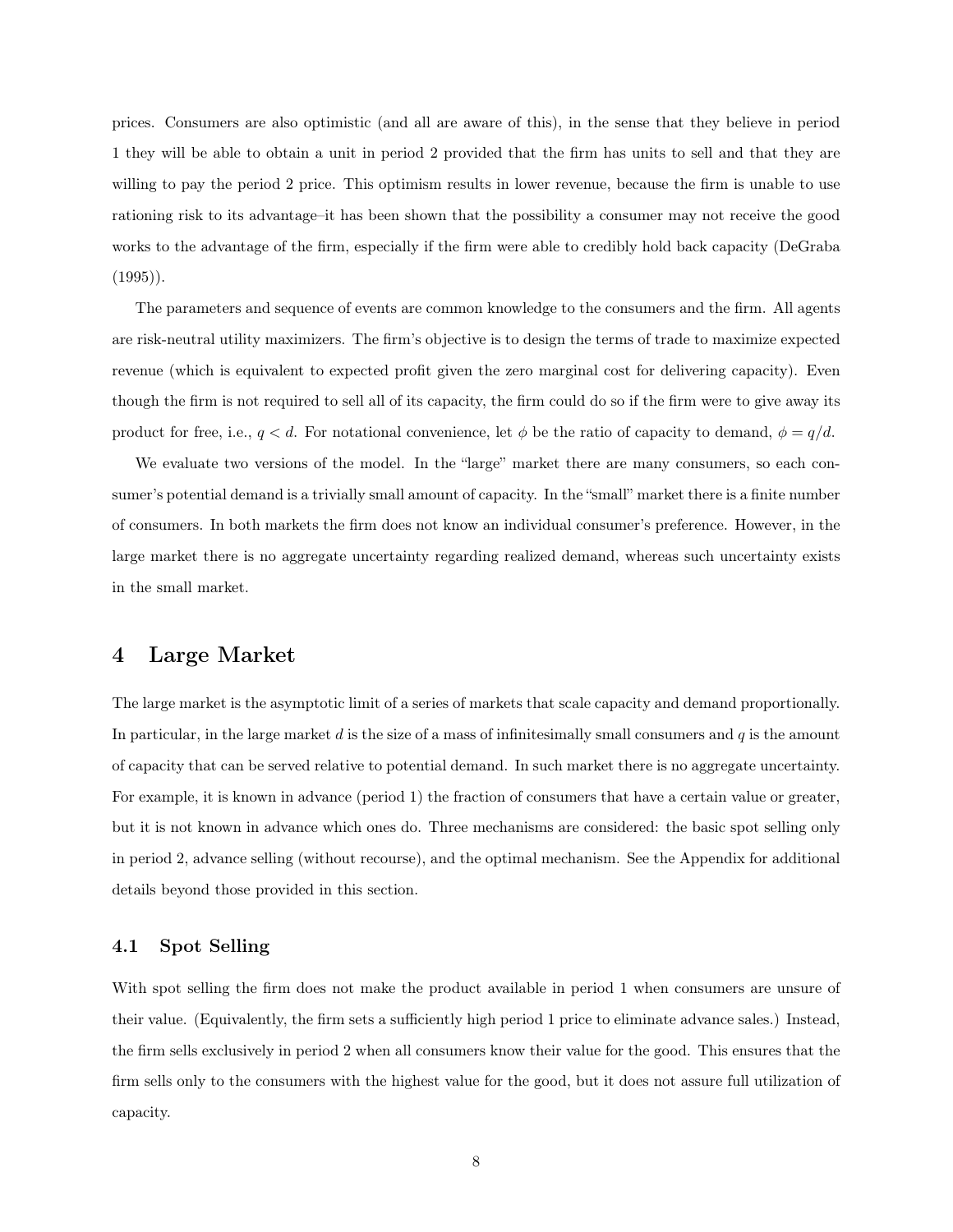Table 1. Spot Selling Outcomes  $(\phi = q/d)$ 

**Table 2.** Advance selling  $(\phi = q/d)$ 

| $\phi \leq \frac{1}{3}$  |                                                                                                                                                                        | $(1-\phi)q$ |
|--------------------------|------------------------------------------------------------------------------------------------------------------------------------------------------------------------|-------------|
| $\frac{1}{3} < \phi < 1$ | $\left(\frac{1}{1+\phi}\right)\left(3-\frac{1}{\phi}\right)q-\frac{1}{8}\left(3-\phi\right)\left(1+\phi\right)-\frac{1+\phi}{2}-\frac{1}{8\phi}\left(1+\phi\right)^2q$ |             |

Let  $R_s(q, d, p_s)$  be the firm's revenue when it sells q units to d customers in period 2 at price  $p_s$ ,

$$
R_s (q, d, p_s) = \min \{(1 - p_s) d, q\} p_s
$$

Table 1 summarizes the main results under the firm's optimal spot selling mechanism, including the quantity sold,  $q_s^*$ , the price,  $p_s^*$ , and the firm's revenue,  $R_s^*$ . When demand is ample,  $\phi \leq 1/2$ , then the firm sells its entire capacity. However, when demand is limited,  $\phi > 1/2$ , the firm prefers to only sell a portion of its capacity.

#### 4.2 Advance selling without recourse

The firm can sell units in period 1 (in "advance") without recourse, i.e., all period 1 buyers who make a purchase consume the good even if they observe in period 2 a relatively low value. Consumers attempt to purchase in period 1 only if they believe doing so is preferable over the option to wait to period 2. If they were to wait, then they could make the purchase decision after observing their value for the good. Consumers recognize that the period 2 price is likely to be different than the period 1 price.

The firm's revenue is

$$
R_a = p_1 q_1 + R_s (q - q_1, d - q_1, p_s^*),
$$

where  $p_1$  is a price consumers are willing to pay to purchase in period 1,  $q_1$  is the number of units the firm chooses to sell in period 1,  $q_1 \leq q$ , and  $R_s(q - q_1, d - q_1, p_s^*)$  is the firm's maximum revenue in the spot period when it sells its remaining  $q - q_1$  units to  $d - q_1$  customers at the spot period revenue maximizing price,  $p_s^*$ . Table 2 summarizes the choices and outcomes in this mechanism.

The firm sells all of its capacity, but when demand is ample,  $\phi \leq 1/3$ , it does so only in period 2, effectively resorting to spot selling. Otherwise, it sells a portion (but never all) of its capacity in the advance period. In general, the amount sold in advance is decreasing in the amount of demand.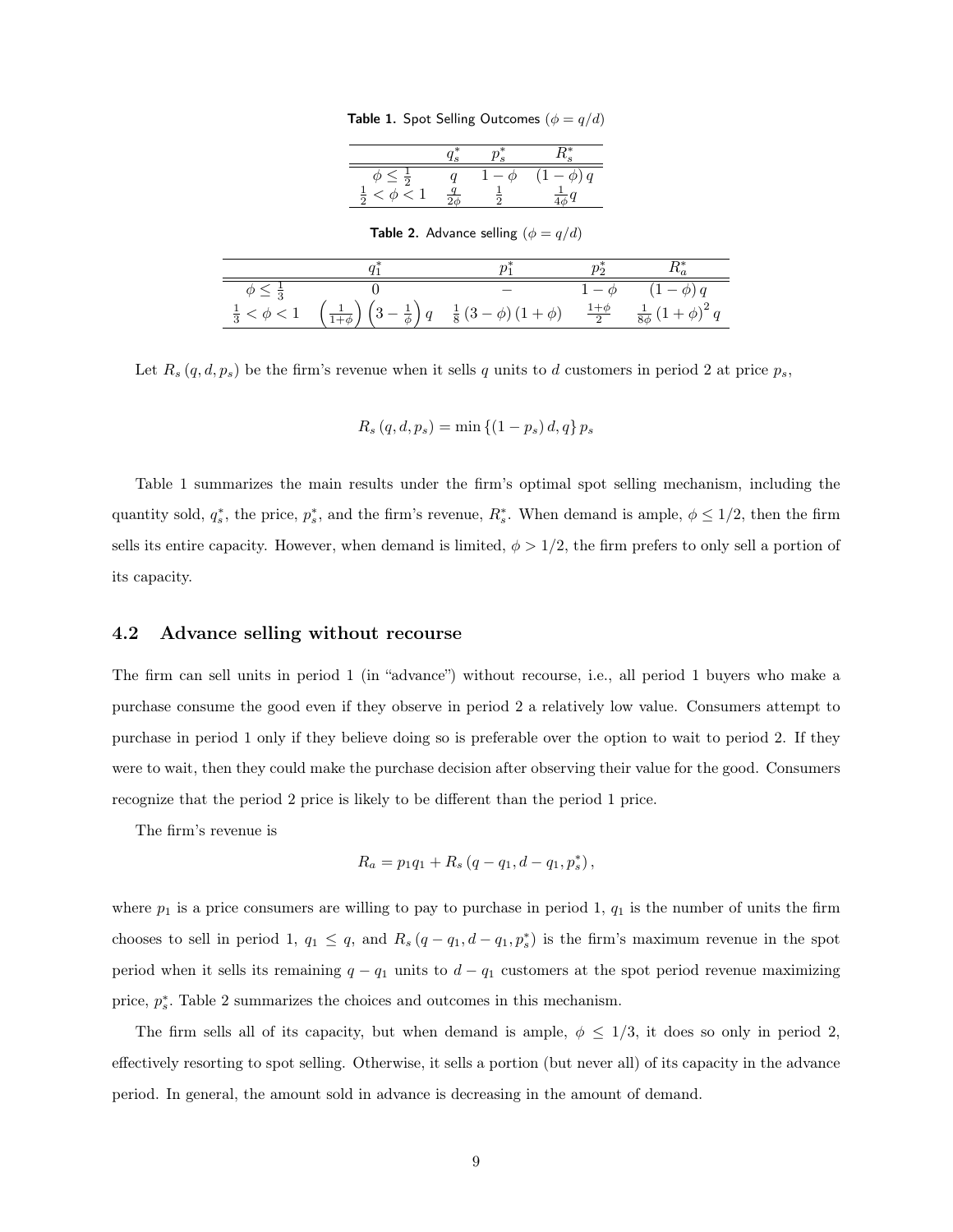The tradeoff with advance selling is simple - sales are boosted by selling in advance, but advance selling does not ensure capacity is sold to the consumers with the highest values for the good. Increasing sales is most valuable when demand is limited, when some capacity could otherwise go unutilized. However, doing this requires selling at a discount. If demand were ample, the firm would prefer to set a higher price and sell only to those customers who are willing to pay it. Put another way, rather than stating advance selling works even when demand is limited (as suggested by Xie & Shugan  $(2001)$ ), it is better to state that advance selling is useful *only if* demand is limited.

#### 4.3 Optimal Mechanism

The firm's optimal selling mechanism can be implemented as a truth-inducing mechanism (Myerson, 1981): outcomes and transfer payments are based on consumer reports of their private information (i.e., their value for the good) and truthful reporting is the consumers' equilibrium report.

Theorem 1. The firm's optimal mechanism assigns ownership to all q units available to the buyers in period 1 at price  $p_1^*$ . (As  $q < d$ , q buyers are randomly selected to receive the good in period 1.) In period 2 all buyers with a unit and reported type  $p_2^* - t^*$  or lower relinquish their unit and receive  $p_2^* - t^*$  in compensation, and all buyers with reported type  $p_2^*$  or higher receive a unit, paying  $p_2^*$  ( $\phi = q/d$ ):

$$
t^* = \phi
$$
  

$$
p_1^* = 1 - 2\phi + \frac{5}{2}\phi^2 - \phi^3
$$

and

$$
p_2^* = 1 - \phi + \phi^2.
$$

The firm's total revenue is

$$
R^* = \frac{1}{2} \left( 1 + \left( 1 - \phi \right)^2 \right) q.
$$

Figure 1 displays the firm's profit with each of the three mechanisms and across a range of demands relative to capacity. When demand is limited, spot selling performs poorly, advance selling is able to capture most of the firm's potential, but the optimal mechanism always improves upon advance selling. As demand increases, all mechanisms increase their profit per unit of capacity, as expected, but advance selling begins to lose its relative advantage. When potential demand is three times capacity,  $d/q = 3$ , advance selling is no longer used. Nevertheless, the optimal mechanism continues to perform better than spot selling, albeit with a smaller advantage.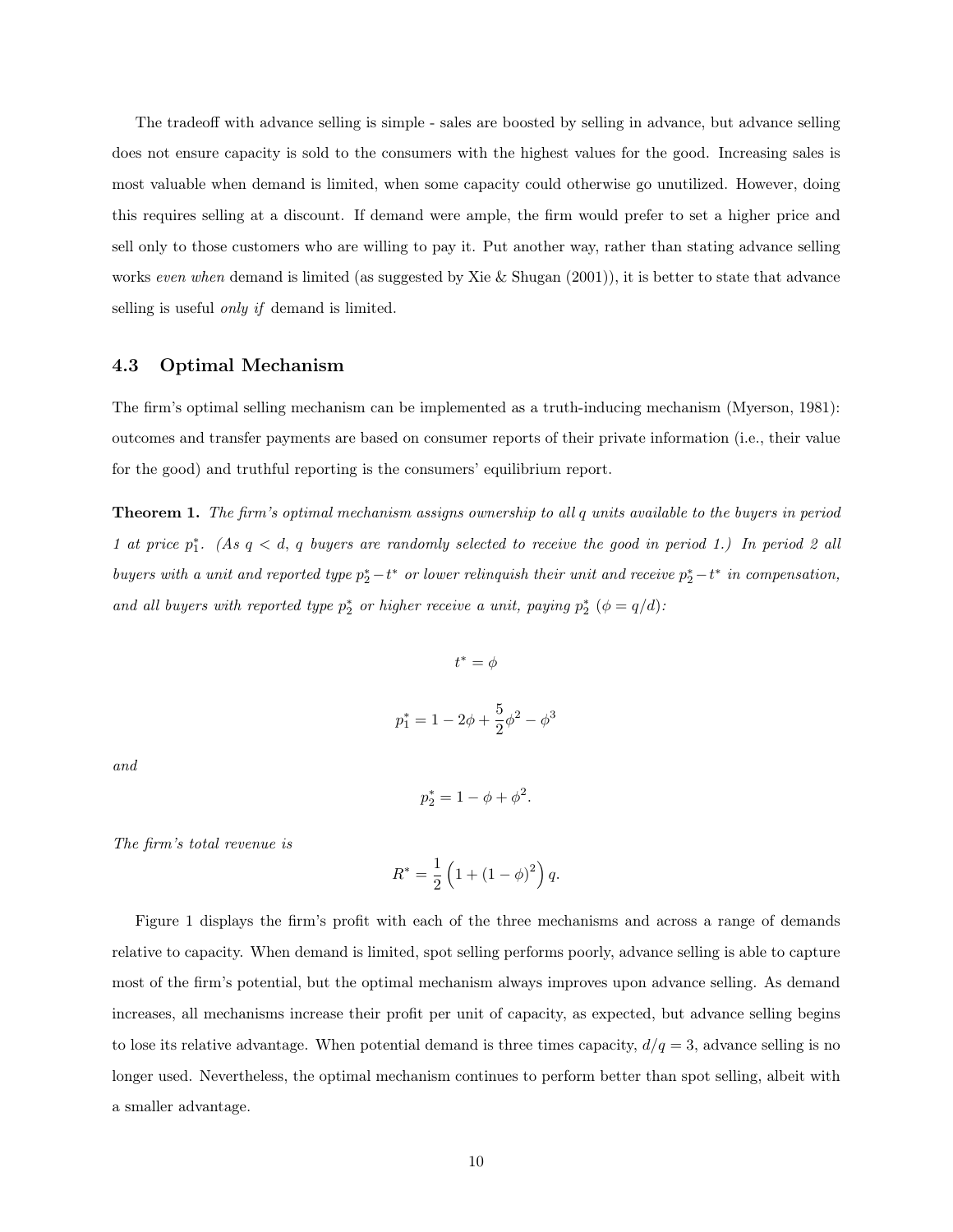

Figure 1. Large Market Firm Revenue

Recall, with advance selling the firm always holds back at least some capacity to sell in period 2. The optimal mechanism does not need to do this because it retains the advantage of advance selling (avoiding wasted capacity) while it also overcomes the limitation of advance selling (possibly selling to the wrong consumer) by enabling units sold in period 1 to consumers with low values to be transferred to consumers in period 2 with higher values.

To understand how the optimal mechanism improves upon spot selling, consider the case with ample demand,  $d/q > 2$  (i.e.,  $\phi < 1/2$ ), which is most favorable to spot selling. Consequently, with spot selling the firm sells all  $q$  units at the highest possible price. This maximizes total welfare because there are no remaining profitable trades - the  $q$  consumers with the highest value all receive a unit. It would seem that this is the best the firm could do, yet the optimal mechanism does strictly better. A comparison of the prices begins to explain why:

$$
p_1^* < p_s^* < p_1^* + t^*.
$$

Like spot selling, with the optimal mechanism all units are sold. However, with the units initially purchased and not transferred to another consumer, the firm earns only  $p_1^*$  per unit, which is less than if those units were sold with exclusively a spot market. But with the units initially purchased and transferred, the firm earns  $p_1^* + t^*$ , which is more than the spot price. Hence, with the optimal mechanism the firm is able effectively to sell all q units at two prices rather than the single price which would occur with spot selling. This allows the firm to price discriminate across the consumers and net a higher revenue. However, total welfare is not maximized because there are some feasible trades that could occur in period 2 between those who obtained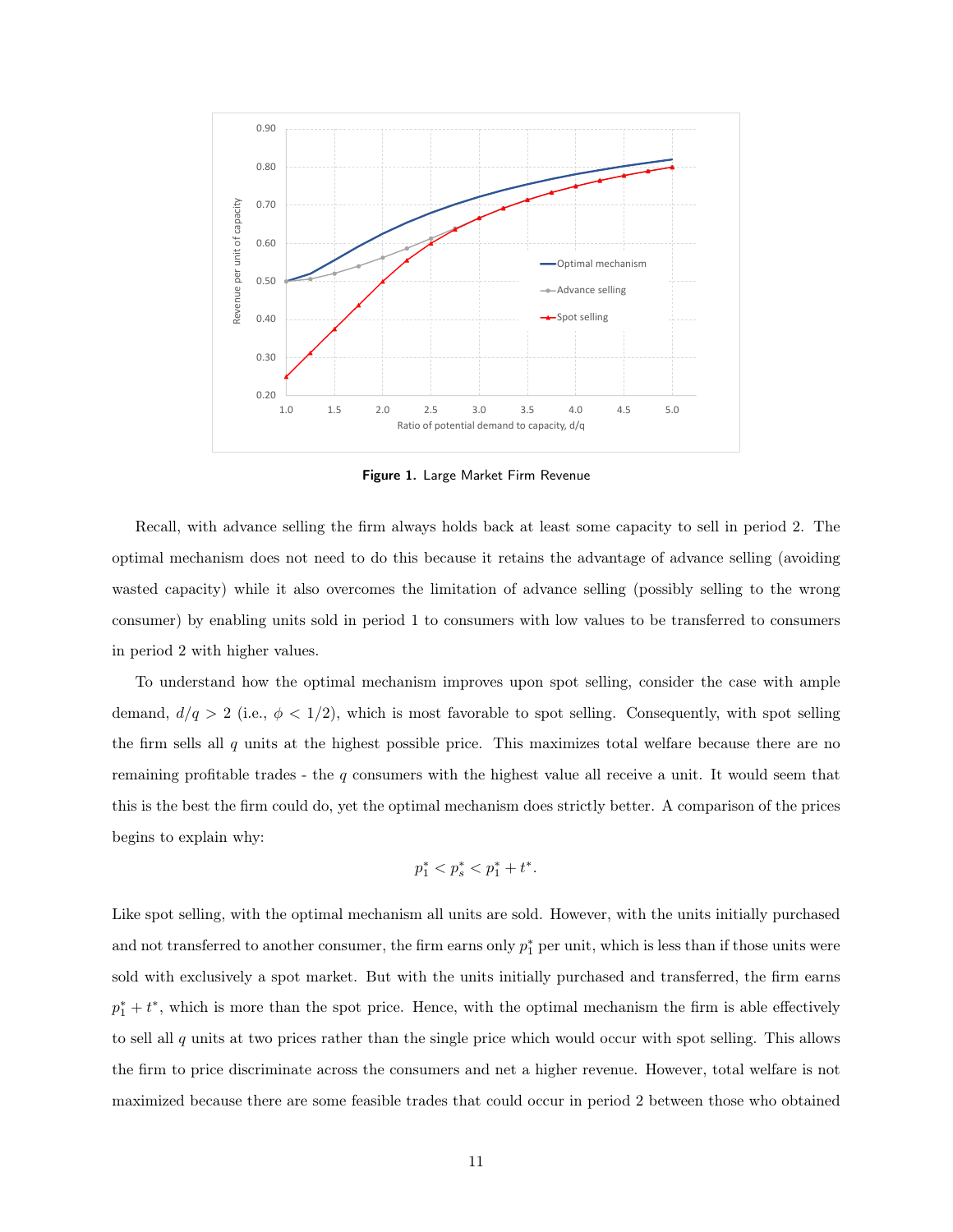a unit in period 1 and received a relatively low value (between  $p_1^*$  and  $p_s^*$ ) and those that were excluded in period 1 yet received a relatively high value (between  $p_s^*$  and  $p_2^*$ ). As seen in other settings, with its optimal mechanism the firm sacrifices some total welfare to increase its share of the (less than optimal) welfare.

Although the firm's revenue varies across the units it sells, the optimal mechanism is not an example of dynamic pricing. In a large market all agents are able to anticipate correctly future prices and availability. While individual consumers learn information (their value for the good), there is no notion that the firm or the market learns information because the consumers are all small. In other words, the period 2 price is not different because it is in response to new information. Instead, it is different so that the firm can earn revenue (indirectly) from high value consumers at a higher price. Even though there is a single segment of consumers based on their valuation for the good, the firm, in effect, creates two segments through the timing of when they purchase.

While the optimal mechanism presumes consumers report their type truthfully, such a mechanism is unlikely to be implemented in practice. Instead, the firm could implement one of several recourse mechanisms. For example, to replicate the optimal mechanism, the firm could sell options in period 1 in which a consumer pays  $p_1^* - p_2^* + t^*$  for the option to purchase the unit in period 2 for  $p_2^* - t^*$ : if the consumer purchases an option and observes a value greater than  $p_2^* - t$  in period 2, then the consumer exercises the option and pays a total of  $p_1^*$ , whereas if the consumer observes a value less than  $p_2^* - t^*$  then the consumer's net utility is only the cost of the option,  $p_1^* - p_2^* + t^*$ . Another approach charges consumers  $p_1^*$  per unit in period 1 while granting them the right to return the unit at the start of period 2 for a refund of  $p_2^* - t^*$ . The outcomes across the option and refund mechanisms at the end of period 2 are the same for all agents, but the timing of payments is different.

Alternatively, the firm could implement the optimal mechanism via overbooking: q units are sold in period 1 for  $p_1^*$ ; the firm sells in period 2 at price  $p_2^*$  to the remaining  $d - q$  consumers; and to satisfy the demand of those period 2 sales, the firm repossesses units from the consumers who purchased in period 1. For overbooking to replicate the optimal mechanism, the period 1 consumers who are denied service must be the  $(1 - p_2^*)(d - q)$  consumers with the lowest values. If overbooking is unable to perfectly sort the period 1 consumers by their values, then overbooking adds an additional source of waste to the system, thereby falling short of the optimal mechanism. In practice, it is doubtful such perfect sorting could occur, but it may be sufficiently good to allow overbooking to nearly replicate the optimal mechanism.

The optimal mechanism can also be implemented as a reselling market, such as a ticket exchange. The firm sells its units in advance for  $p_1^*$  and then the reselling market establishes a clearing price,  $p_2^*$ , to maximize the number of trades given a transfer fee,  $t^*$ . It is important for the reselling market to be efficient (i.e., maximize the number of trades), otherwise it too falls short of replicating the optimal mechanism. However,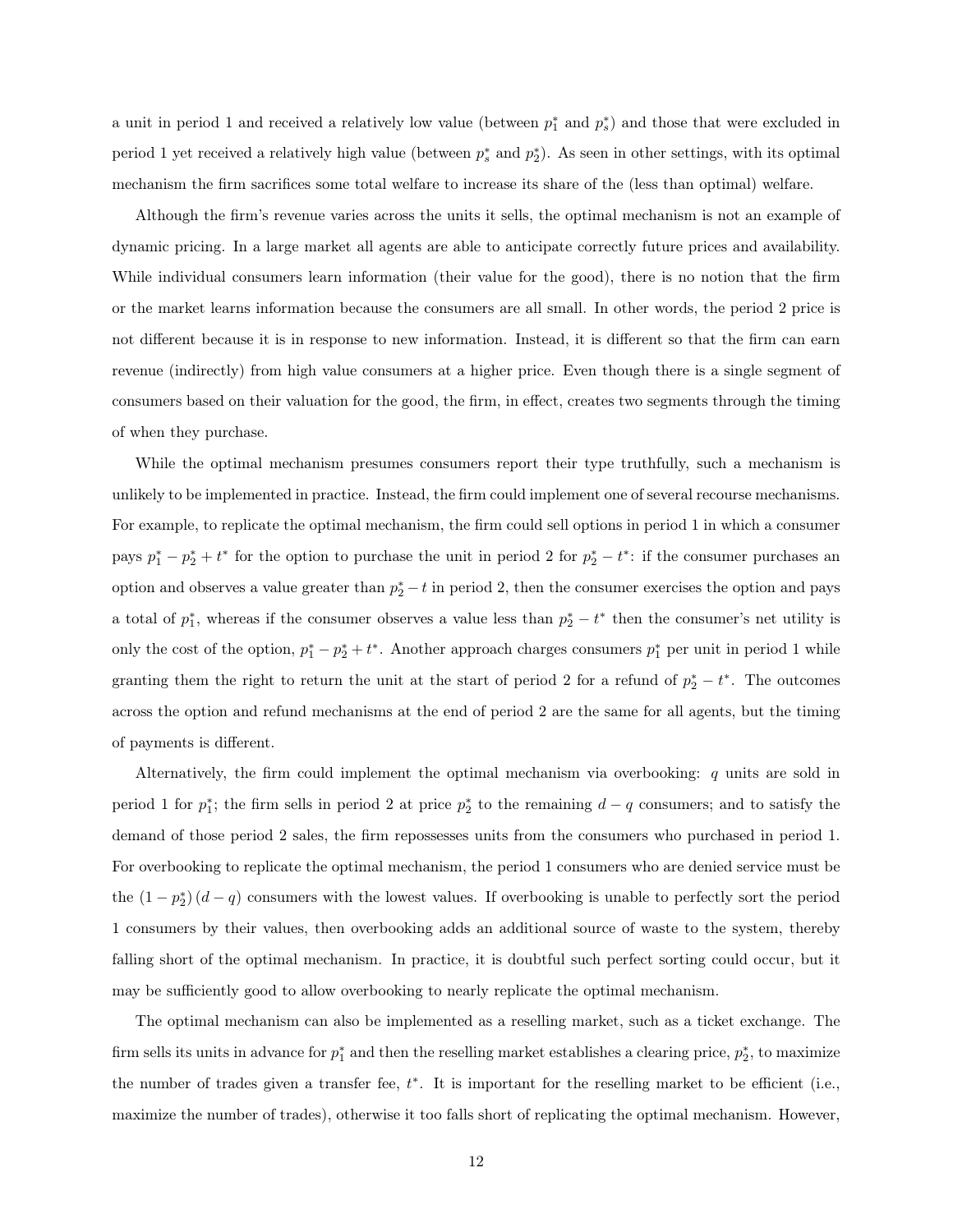the presence of a transaction fee is not an indication of an inefficient market. Instead, it is a critical source of revenue for the firm. Consequently, it is important for the firm to have control over the exchange, either through ownership or through well specified contracts with a third party.

The potential activity of speculators raises one concern with the implementation of a reselling market. Speculators are consumers who know they have zero value for the good yet nevertheless trade with the goal to earn income. It has been suggested that speculators provide a useful function for the firm if the market is inefficient (Su 2010,Cui et al. 2014). However, speculators are unable to participate (profitably) and have no useful role to play in an efficient reselling market. To explain, speculators are at a disadvantage relative to the other consumers because they are not willing to pay the firm's initial price,  $p_1^*$ . Only consumers that know they will receive some value for the good are willing to pay  $p_1^*$ . Thus, the firm need not be concerned with the possibility that speculators may influence the market and the firm surely does not need speculators to maximize its revenue.

Another concern with reselling markets is the potential to create competition between the firm and its previous customers. This is not an issue. It is optimal for the firm to maximize (not minimize) the number of consumers who purchase in period 1. To explain, each unit sold in period 1 creates a potential future competitor, which lowers  $p_2$ . This logic is intuitive, but incomplete. Selling a unit in period 1 also reduces the supply of units the firm has to sell in period 2 and it reduces demand in period 2. Both of these effects raise  $p_2$ . The net effect is that each unit sold in period 1 reduces period 2 supply and demand, but supply falls more than demand, raising the period 2 price. Put another way, with each unit of capacity, the firm prefers that a consumer tries to sell it rather than the firm being forced to try to sell the unit itself. The consumer has some value for the good, whereas the firm does not. Hence, the firm is better off competing against some consumer who is only willing to accept a sufficiently high price than competing against an agent that will take anything for the unit it does not value at all. In sum, the competition the firm should fear is the future competition from itself (who is desperate to unload the units) rather than from consumers (who are not under the same level of pressure to sell).

The transfer fee is critical for the success of the reselling mechanism. Without it, the firm can do no better than spot selling. In fact, with  $t = 0$ , the period 2 market is exactly like spot selling in the sense that it balances the number of consumers who want to purchase (those with values  $p_2$  and higher) and the supply that wants to sell (those with values  $p_2$  or lower). In period 1 the consumers can anticipate this, so the most they will pay to own a unit is the same price they expect to be able to trade in period 2, i.e.  $p_1 = p_2$ . If demand is ample,  $\phi < 1/2$ , then reselling replicates spot selling - with either mechanism the firm sells all of its capacity at the clearing price  $p_2$ . But if demand is more limited,  $\phi < 1/2$ , then reselling without a transfer fee does even worse than spot selling because the firm can remove some supply from the market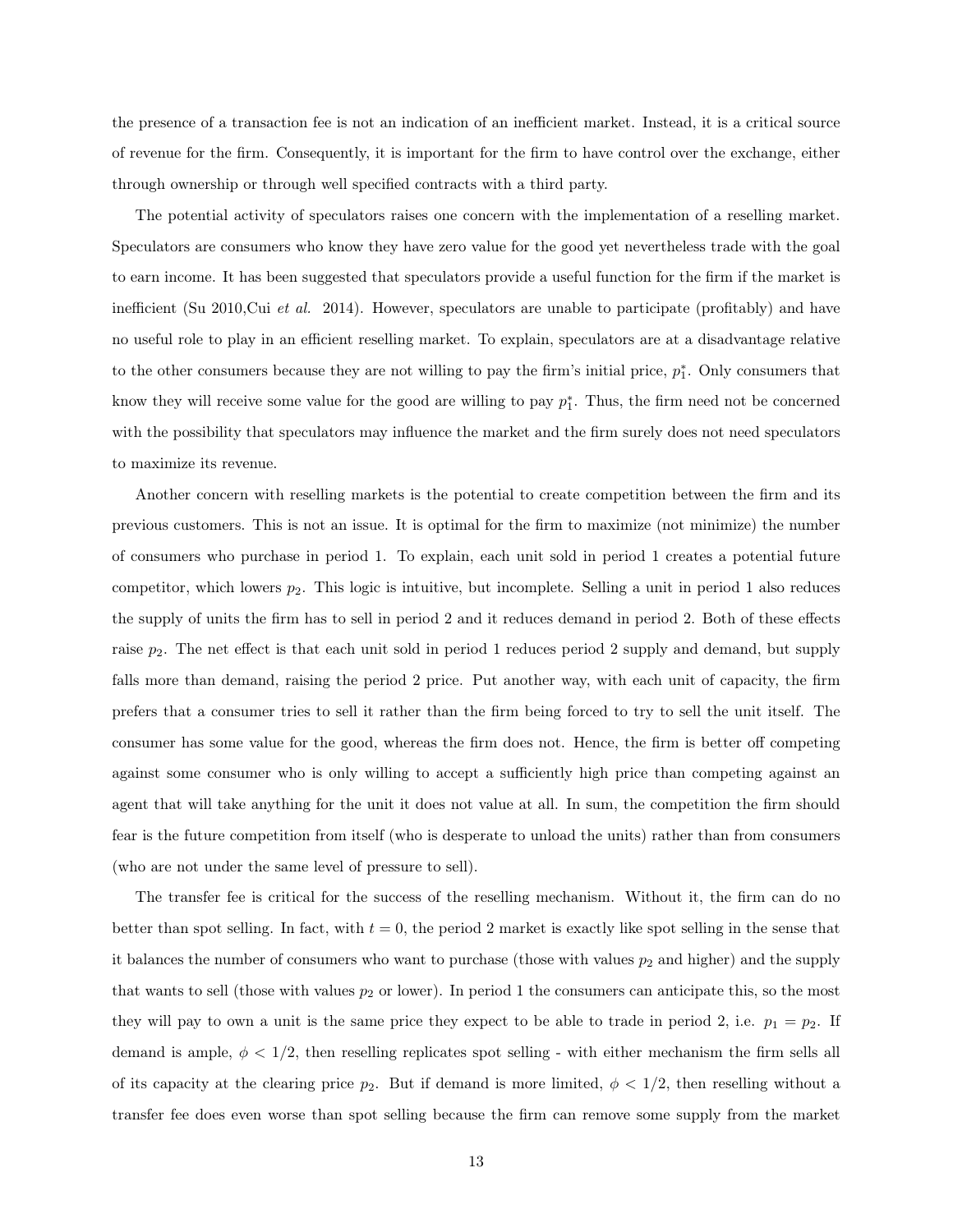with spot selling whereas with reselling it cannot prevent the period 1 customers from providing that supply.

Although reselling requires the firm to have access to some transfer fee, if for some reason the firm must charge less than the optimal transfer fee, it may still earn a substantial portion of its optimal revenue: if the transfer fee is  $3/4^{th}$  of the optimal, then revenue is still about 92.7% of optimal. In other words, the firm's revenue function is relatively flat about the optimal transfer fee. Similarly, if the optimal transfer fee is imposed on the market but the firm collects only half of it, then the firm's revenue is still at least 89.7% of optimal.

The transfer fee is valuable to the firm with reselling because it motivates period 1 consumers to purchase early (to avoid the higher period 2 price) and allows the firm to effectively collect revenue twice on a single unit of capacity  $(p_1^*$  in period 1 and  $t^*$  in period 2 if it is transferred). The other recourse mechanisms rely on the same "wedge" between the prices across the periods, but create that wedge with a different set of payments. With refunds and overbooking, the firm controls the period 2 supply (i.e., the number of period 1 units that return to the market) via the amount it pays to accept returns or the amount it pays when it denies service. The transfer fee imposes an explicit cost on period 1 buyers who observe a low value, whereas refunds and overbooking impose an implicit cost. In sum, with all of the mechanisms, the period 1 consumers who relinquish their units experience a net loss due to a partial refund, or incomplete compensation for denial of service, or a transfer fee, but the net loss is less than it would otherwise have been without the recourse.

### 5 Small Market

In the "large" market (Section 3) there is no aggregate uncertainty because there are many small consumers. This section considers a "small" market in which each consumer is sufficiently large that their presence does influence market outcomes. Consequently, the demand for the firm's product is uncertain: at a price that would certainly clear the firm's capacity in the large market, there can be either excess demand or insufficient demand leading to idle capacity in the small market. Both situations can destroy system value. With excess demand it is possible that some consumers with high value are prevented from participating in the market while consumers with lower values for the good receive the service. Alternatively, idle capacity wastes the opportunity for some consumers to value it, even if just a little bit.

As in the large market, the firm has  $q$  units to sell and there are  $d$  consumers. However, in the small market integer constraints apply, meaning that each consumer desires precisely one unit of capacity. In all other ways the small market operates like the large market.

We begin with the optimal mechanism for the small market. We then consider each of the mechanisms identified in the large market: spot selling, advance selling (with no recourse), refunds/options, overbooking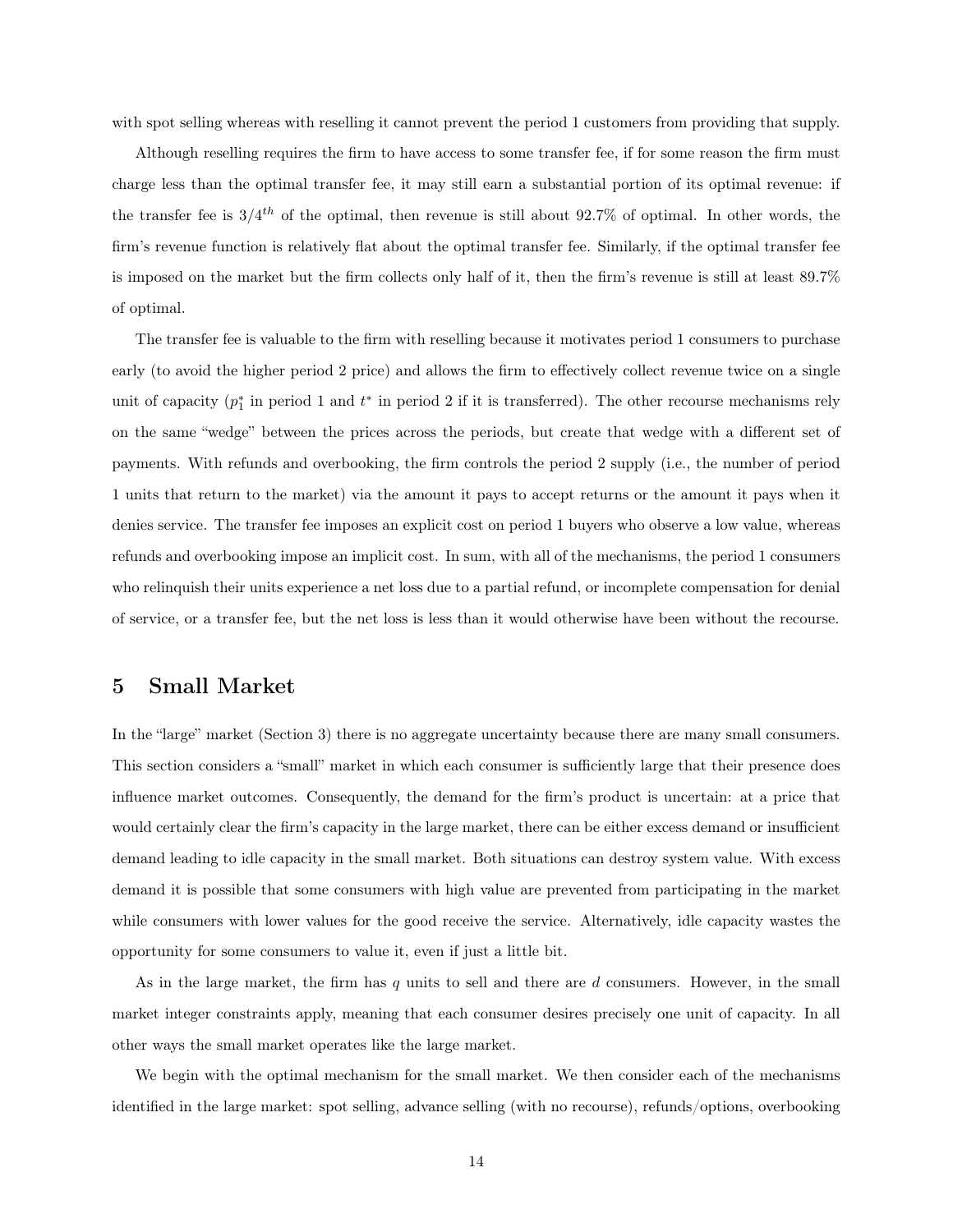and reselling in a market exchange. While in the large market, the optimal mechanism can be implemented by all recourse strategies, this is not the case in the small market. Due to demand uncertainty, the distinctions across these mechanisms is more significant in the small market, revealing important differences in implementation and performance. In particular, with refunds consumers face a fixed price to sell their unit but a variable price to buy it. With overbooking consumers face a fixed price to buy units but a variable price to sell it back to the firm. In a reselling market both the buy and sell prices are variable. Additional details on the evaluation of each mechanism are provided in the Appendix.

#### 5.1 Optimal Mechanism

The firm's optimal mechanism in the small market transfers some units to customers in period 1. In period 2 the mechanism allows for recourse, i.e., the exchange of units amongst the firm, the "sellers" (customers who received a unit in period 1) and the "buyers" (customers who do not have a unit at the start of period 2). The period 2 exchange can be implemented using a particular double auction, as described in Theorem 2.

**Theorem 2.** The firm's optimal mechanism in the small market (i) selects  $q_1$  customers in period 1 (randomly among the  $q$  customers) to receive a unit, each paying  $p_1^*$  such that they are indifferent between owning a unit or not, and (ii) implements a double auction in period 2 between customers who purchased in period 1 ("sellers") and customers who did not purchase in period 1 ("buyers"). In the auction sellers bid their value for the good. A buyer with value  $v_b$  bids  $b(v_b)$ ,

$$
b(v_b) = \frac{(2(d - q_1) + q_1)v_b - d}{d - q_1} \le v_b.
$$

Let  $b^i$  denote the value of the i<sup>th</sup> highest bid. Define y to equal the smaller of q or the rank of the number of positive bids. Sellers with bids  $b^y$  or lower relinquish their unit and receive compensation  $b^y$ . Buyers with bids b<sup>y</sup> or greater are given a unit and are charged  $v_k$   $(b^{y+1})$ , where

$$
v_k(x) = \frac{(d - q_1)x + d}{2(d - q_1) + q_1}.
$$

There are no transfers for sellers who retain a unit or for buyers who do not receive a unit.

Theorem 2 does not identify the optimal number of initial units to sell,  $q_1$ . A search over possible  $q_1$  leads to the optimal first period quantity and total expected revenue. As with the other mechanisms considered,  $q_1 \leq q$  is presumed.<sup>1</sup> We find in our numerical study that, as in the large market, it is optimal to sell all

<sup>&</sup>lt;sup>1</sup>With  $q_1 \leq q$  the firm can sell more than capacity in period 2 but not in period 1. The optimal mechanism readily extends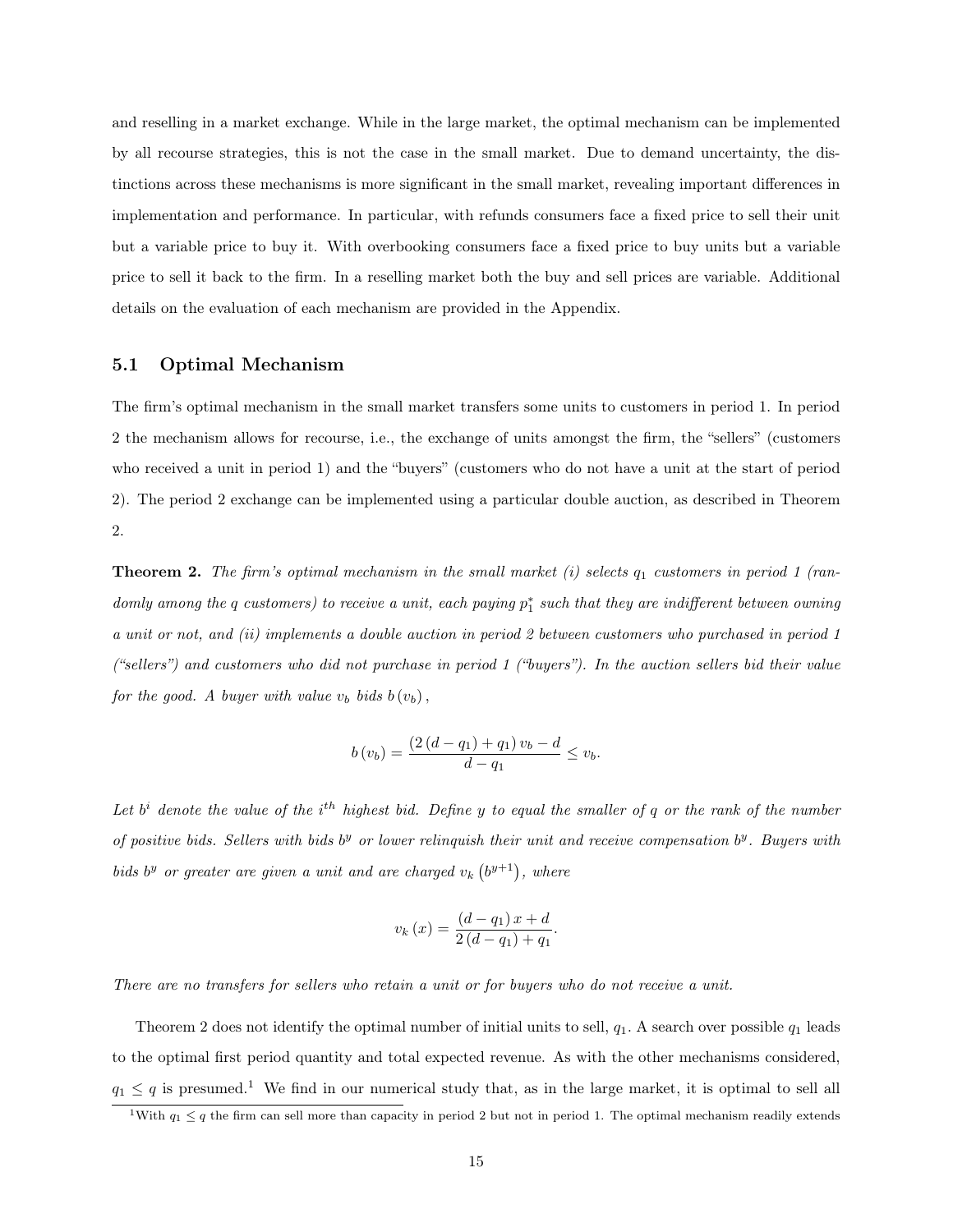units in period 1 (i.e.,  $q_1^* = q$ ).

In contrast to the optimal mechanism in the large market, in the small market it cannot be implemented with refunds or overbooking. The optimal mechanism does resemble what might be expected from a reselling market: buyers (customers without units) and sellers (customers allocated a unit in period 1) submit bids, units are allocated based on the bids, and customers with higher values are more likely to obtain units. However, this mechanism is not efficient. For example, because buyers bid less than their value, it is possible that the  $q$  customers with the highest values do not receive a unit. The mechanism sacrifices some efficiency in the period 2 reselling market so that it can increase the firm's revenue in period 1. In particular, in period 1 a customer is willing to pay the gain in utility from owning a unit. Owning becomes more valuable as the reselling market assigns more priority to sellers, which is done with a bidding process that leaves some buyers without a unit even though assigning them a unit would be welfare enhancing. In fact, the advantage given to sellers may result in a higher sell price than buy price and consequently negative period 2 revenue for the firm.

Although the optimal mechanism can be implemented as a truth inducing mechanism (i.e., each customer's optimal action is to report their value), this is unlikely to be actually put into practice because it would require participants to report their value for the good without a clear understanding of what they will be paid or pay for the unit. A double auction is more realistic to implement in practice, but it is not a simple mechanism for participants. While sellers can bid their value, buyers must be strategic in their bidding (i.e., bid less than their value) and doing so correctly requires that they are aware of the number of initial units sold,  $q_1$ , as well as the size of the market,  $d$ , and how to use those data to generate a bid. Furthermore, revenue that the firm collects in the resale market depends on the individual bids in a way that cannot be specified as a fixed percentage of prices. And, as already mentioned, the firm's revenue in the resale market can even be negative, which is unusual.

#### 5.2 Spot Selling

Let  $S(q_s, d_s, p_s)$  and  $R_s(q_s, d_s, p_s) = p_s S(q_s, d_s, p_s)$  be the firm's sales and revenue, when it has  $q_s$  units to sell to  $d_s$  customers in a single period and it charges price  $p_s$ . We show that the revenue function is unimodal, which implies that there is a unique optimal spot selling price,  $p_s^*(q_s, d_s)$ , when the firm sells  $q_s$  units to  $d_s$ customers. The resulting firm's optimal spot selling revenue is  $R_s^*(q_s, d_s) = R_s(q_s, d_s, p_s^*(q_s, d_s))$ .

to the case of  $q_1 > q$ , which would imply selling more than capacity even in the advance period. Our numerical analysis suggests there is a limited revenue gain from doing this extreme form of overbooking, especially when the number of units sold is reasonably large (e.g.,  $q = 64$ ).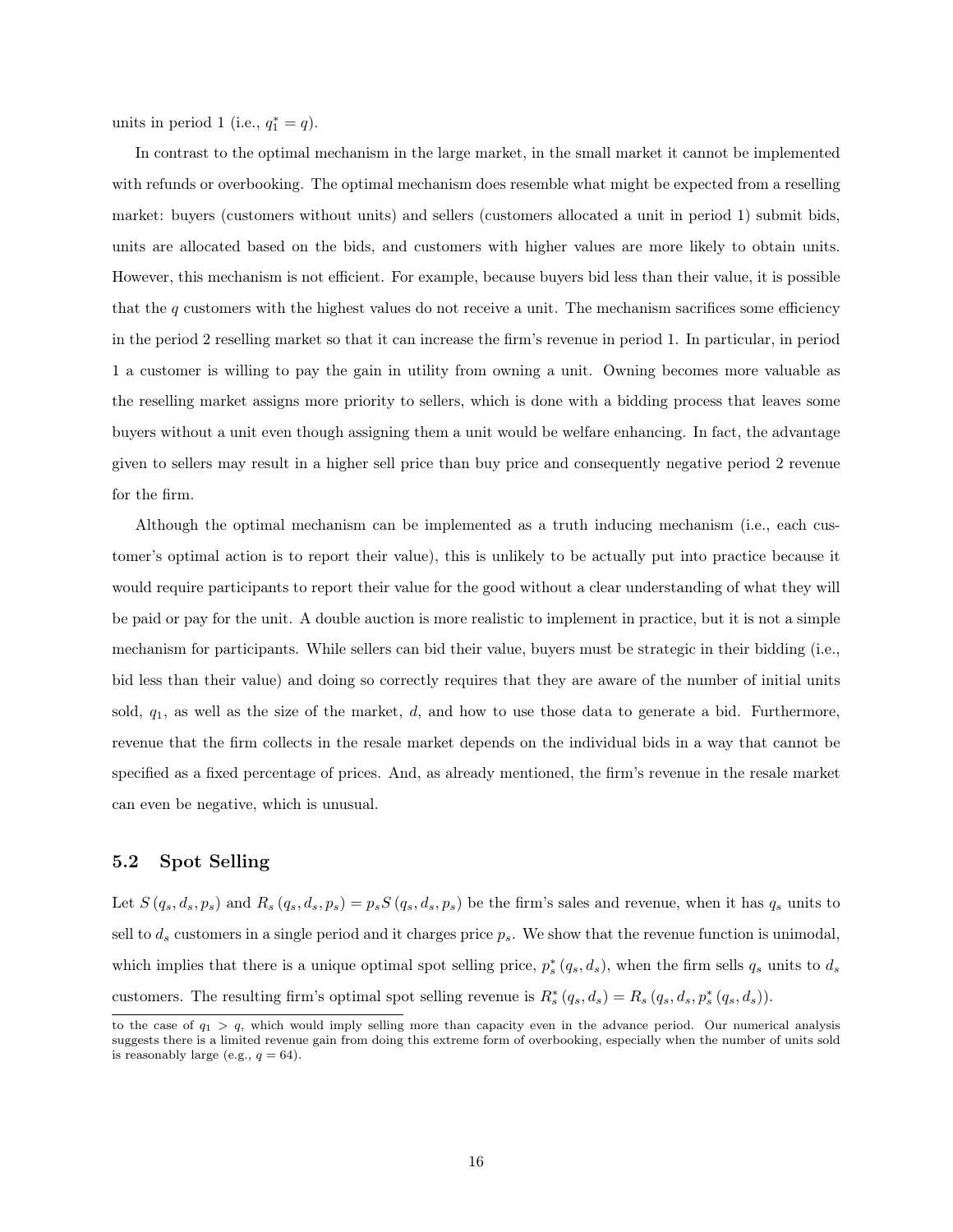#### 5.3 Advance Selling without Recourse

With advance selling the firm can sell some (or all) of its units in period 1 to buyers who do not yet know with certainty their value for the good. If  $q_1$  units are sold in period 1, then the firm can sell  $q - q_1$  units in period 2 to the remaining  $d - q_1$  customers. The anticipated price in period 2 is therefore the spot period price with the corresponding supply and demand remaining in that period, i.e.,  $p_s^*(q - q_1, d - q_1)$ .

Let  $\omega(p_2)$  be a buyer's expected earnings in period 2, if the buyer does not make a purchase in period 1, where the anticipated period 2 price is  $p_2$ ,

$$
\omega(p_2) = \int_{p_2}^1 (x - p_2) \, dx = \frac{1}{2} (1 - p_2)^2 \, .
$$

To explain, a buyer is optimistic and therefore anticipates that they can obtain a unit if they are willing to pay the expected price,  $p_2$ . In period 1 a buyer is willing to pay as much as  $p_1 (q_1)$  for a unit:

$$
p_1(q_1) = \frac{1}{2} - \omega (p_s^* (q - q_1, d - q_1)).
$$

The firm's revenue is

$$
R_{a}(q_{1}) = p_{1}(q_{1}) q_{1} + R_{s}^{*}(q - q_{1}, d - q_{1}).
$$

A search over the feasible space,  $q_1 \in [0, q]$  yields the optimal quantity to advance sell in period 1 (with  $q_1 = 0$  resulting in spot selling).

#### 5.4 Refunds/Options

As in the large market, for any mechanism in which options are sold there exists an equivalent mechanism in which the firm offers refunds in period 1 for a set buyback price. The refund mechanism is described here. Specifically, the firm announces a refund price in period 1 and accepts all returns for that price at the start of period 2. In period 2 the firm can try to sell all returned units along with the units not sold in period 1. Consequently, the period 2 price is variable due to the uncertain number of units that are returned.

Let r be the refund price the firm chooses, where  $r = 0$  implies returns are not accepted and results in advance selling. A consumer returns their unit at the start of period 2 for a refund if they observe a value of r or lower. Let  $q_r(r)$  be the (stochastic) number of units returned. The firm's available supply in period 2 is  $q_2 (r) = q - q_1 + q_r (r)$ . There are  $d - q_1$  customers to sell to in that period and the firm selects an optimal price,  $p_s^*(q_2(r), d - q_1)$ , for each possible  $q_2(r)$ , where  $p_s^*(0, d - q_1) = 1$ .

A buyer in period 1 considers the earnings from waiting to buy in period 2 given that the period 2 price is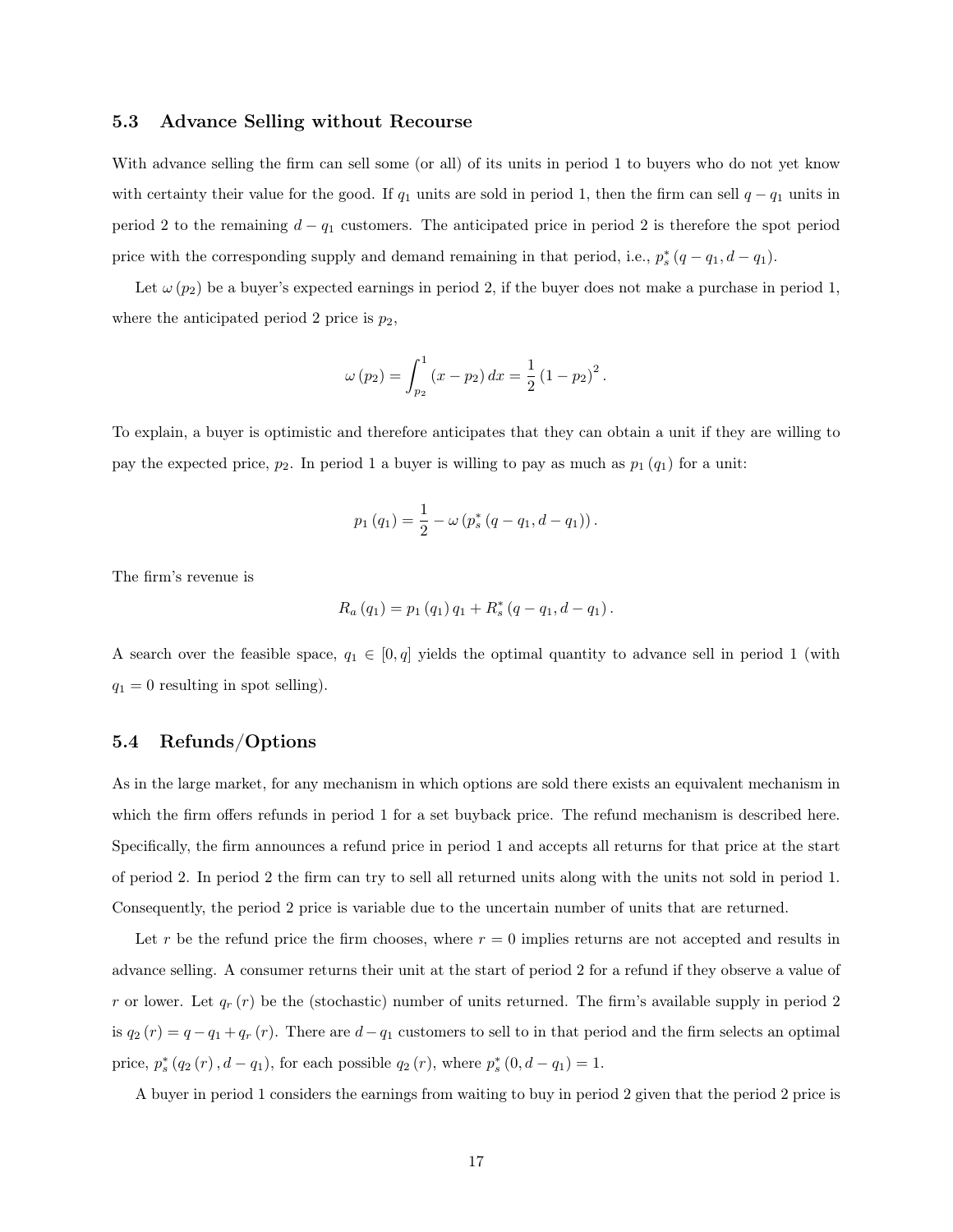stochastic. A buyer's expected earning from the choice to not purchase in period 1 (which primarily depends on the period 2 price) is  $\pi^{b}(q_1) = \mathbb{E}[\omega(p_s^*(q_2(r), d - q_1))]$ . A buyer's expected earnings from the option to sell their unit back to the firm in period 2 (which primarily depends on the return price the firm offers) is

$$
\pi^{a}(q_{1}, r) = \int_{0}^{r} (r - x) dx = \frac{r^{2}}{2}.
$$

The most the firm can charge in period 1 is the difference in a consumer's earnings between purchasing in period 1 (not including the cost of the purchase) and waiting:

$$
p_1(q_1, r) = \frac{1}{2} + \pi^a (q_1, r) - \pi^b (q_1, r)
$$
  
= 
$$
\frac{1}{2} (1 + r^2) - \mathbb{E} [\omega (p_s^* (q_2(r), d - q_1))].
$$

The firm's expected revenue is the combination of sales across the two periods, minus the fees paid for returned units,

$$
R_r (q_1, r) = p_1 (q_1, r) q_1 + \mathbb{E} \left[ R_s^* (q_2 (r), d - q_1) - q_r (r) r \right].
$$

A search of the parameter space finds the optimal refund mechanism.

The refund mechanism provides consumers with some insurance. If they purchase in advance but later observe their value to be lower than the refund rate, then they can return the unit to the firm to mitigate their losses. Naturally, the firm can generate revenue by selling this insurance. However, the firm is left trying to sell returned units to a smaller base of consumers in period 2, reducing some of the benefit of selling in advance, and leaving the firm exposed to the risk of idle capacity.

#### 5.5 Overbooking

With the overbooking mechanism the firm sells  $q_1$  units in period 1 for  $p_1$  and then offers the remaining units in period 2 for  $p_2$ . The distinguishing feature of this mechanism is that the period 1 purchasing consumers have the right, but not the obligation, to return their unit to the firm in period 2. In particular, if the firm's demand in period 2 exceeds its available supply then the firm can attempt to acquire units from the period 1 consumers to help satisfy the shortfall in demand. Let  $r<sub>o</sub>$  be the price the firm offers in period 2 to the consumers holding a unit. This price is chosen after observing period 2 demand at the chosen  $p_2$  price. The firm does not know the period 1 consumers' values, so the number of consumers willing to sell their unit at  $r<sub>o</sub>$  is uncertain, leaving the firm with both the risk of excess supply and inadequate supply. If an insufficient number of units are returned in period 2, then the firm forgoes a sufficient number of period 2 sales so that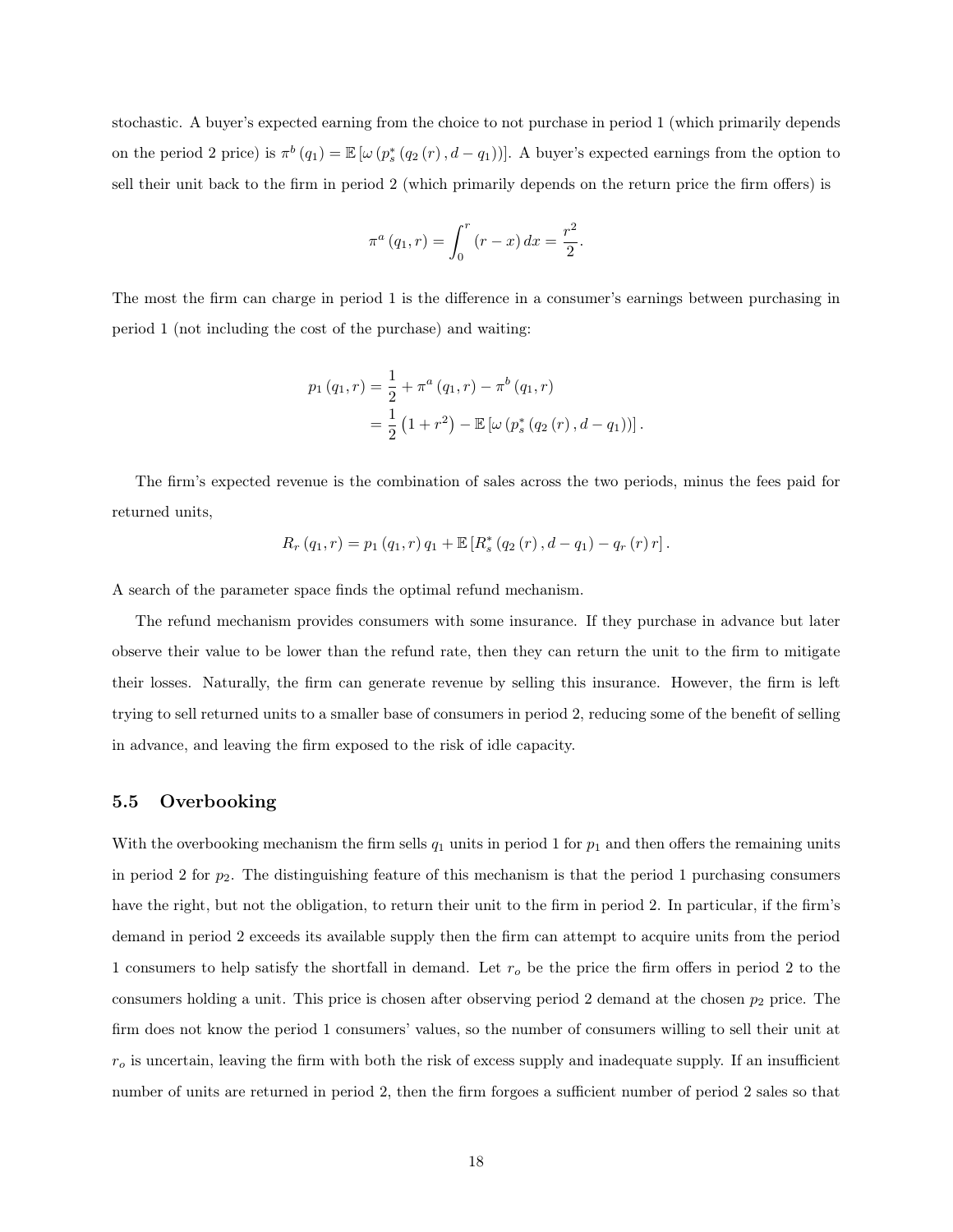final demand and supply match.<sup>2</sup>

As is the common practice in the airline industry, consumers here voluntarily relinquish their units and it is the consumers with the lowest values that do so. Furthermore, the airline can adjust their offer to the consumers depending on the realized demand.

Overbooking is analogous to refunds, just in reverse. With refunds the period 1 consumers receive a fixed price to sell their units back to the firm, but the period 2 price to buy is stochastic. With overbooking the period 2 price to buy is fixed, but the price to return units back to the firm is stochastic.

In period 2 there are two decisions, the initial period 2 price,  $p_2$ , and then the return price offer after period 2 demand is observed,  $r_o$ . In contrast to the refund mechanism for which advance selling was a special case (a firm that sets  $r = 0$  implements advance selling), with overbooking the buyback prices are chosen dynamically once demand is observed, and therefore the strategy does not mimic advance selling.

The firm has  $q - q_1$  units in period 2 and there are  $d - q_1$  customers. Let  $d_2$  be realized demand in period 2 and let  $d_o$  be overbook demand in period 2,  $d_o = (d_2 - q + q_1)^+$ . Let  $\pi_o(q_1, p_2, d_o, r_o)$  be the firm's profit from overbook sales. Unlike with spot selling in which the firm has a fixed supply and uncertain demand, here, the firm's overbook demand is known and it is the supply that is uncertain. Let  $r_o^*(q_1, d_o)$  be the firm's optimal period 2 rate and let  $\pi_o^*(q_1, p_2, d_o)$  be the firm's optimal profit from overbook sales.

The firm's period 2 revenue is

$$
R_2(q_1, p_2) = p_2 S(q - q_1, d - q_1, p_2) + \mathbb{E} \left[ \pi_o^*(q_1, p_2, d_o) \right].
$$

The first term is the expected revenue from sales of the firm's  $q - q_1$  units and the second terms is the profit from overbook sales. Let  $p_2^*(q_1)$  be the firm's optimal period 2 price given the number of units sold in period 1,  $q_1$ , and  $R_2^*(q_1) = R_2(q_1, p_2^*)$  the corresponding optimal period 2 revenue.

In period 1 the consumer can either choose to purchase at the offered price,  $p_1$ , or wait to period 2 to try to purchase. The most the firm can charge in period 1 is  $p_1(q_1) = 1/2 + \pi^a(q_1) - \pi^b(q_1)$ , where  $\pi^a(q_1)$ is a customer's expected earning from the option to sell their unit back to the firm in period 2,

$$
\pi^a(q_1) = \frac{1}{2} \mathbb{E}_{d_o} \left[ \left( r_o^*(q_1, d_o) \right)^2 \right]
$$

<sup>&</sup>lt;sup>2</sup>In practice a firm might incur an additional penalty for denying service to a period 2 customer. Such a penalty would lower the effectiveness of overbooking.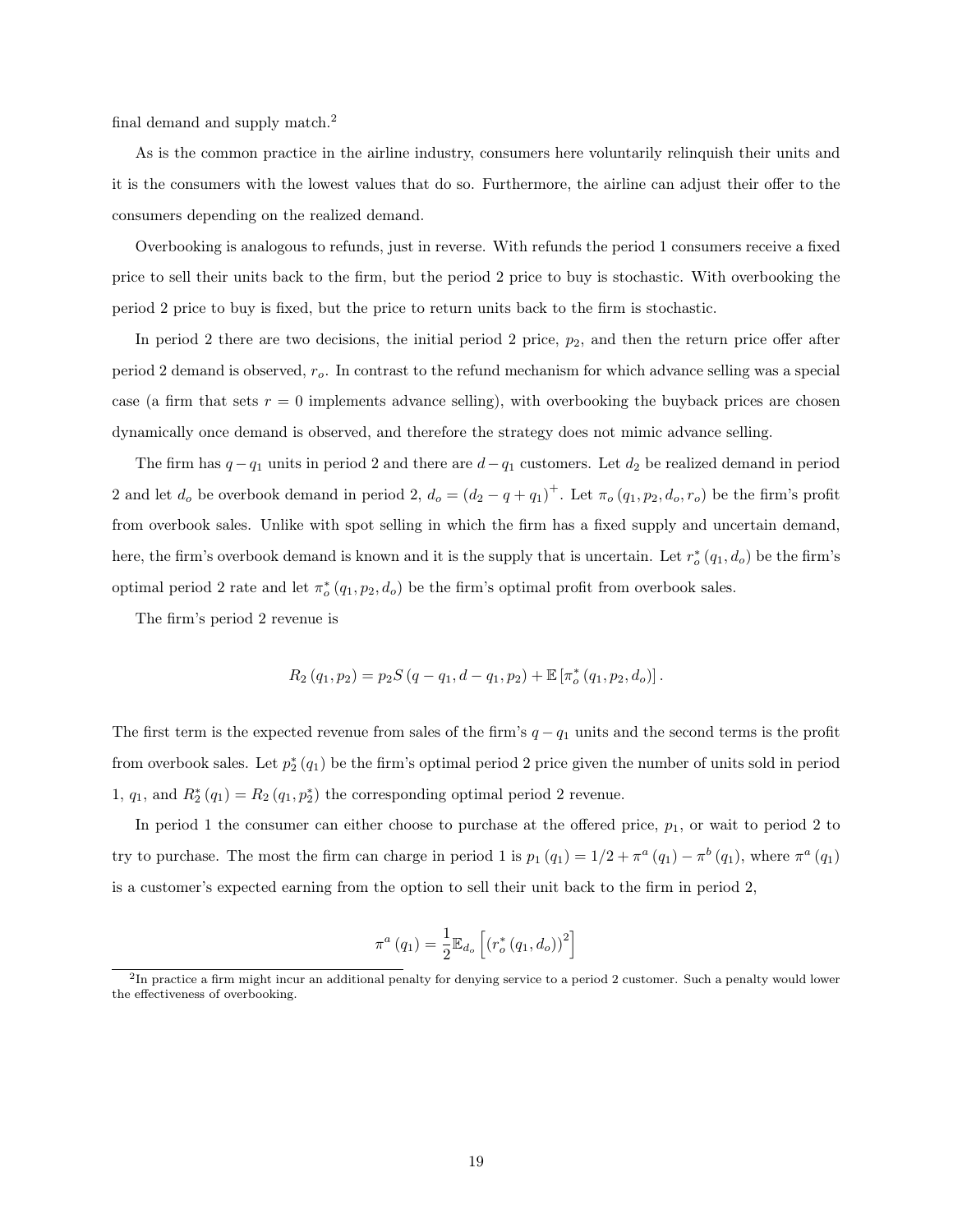and  $\pi^b(q_1)$  is the buyer's expected earnings from the option to sell their unit back to the firm in period 2,

$$
\pi^{b}(q_{1}) = \begin{cases} \omega(p_{2}^{*}(q)) \mathbb{E}_{d_{o}} [(1 - (1 - r_{o}^{*}(q_{1}, d_{o}))^{q})] & q_{1} = q \\ \omega(p_{2}^{*}(q_{1})) & q_{1} < q. \end{cases}
$$

To explain, if the number of units sold in period 1,  $q_1$ , is less than total capacity q, then the buyer expects to have a unit available. However, if the firm sells all  $q$  units in period 1, the buyer will only obtain a unit if there are returns (and the probability of returns depends on the realization of  $d_o$ ).

The firm's total revenue is

$$
R_{1}\left(q_{1}\right)=p_{1}\left(q_{1}\right)q_{1}+R_{2}^{*}\left(q_{1}\right).
$$

The optimal  $q_1$  is found by searching over the feasible space  $q_1 \in [0, q]$ .

#### 5.6 Reselling

In the reselling mechanism the firm sells up to  $q_1$  units in period 1 for price  $p_1$ . In period 2 the remaining  $d - q_1$  buyers desire a unit. The supply of units in period 2 include the  $q - q_1$  units from the firm and the  $q_1$  units from the period 1 buyers. The firm establishes a reselling market that allows the consumers who purchase in period 1 to sell their unit in period 2. There are many plausible designs for the reselling market. The double auction implementation of the optimal mechanism is one, albeit, as discussed, a complex mechanism. Here we consider a simpler mechanism inspired by the optimal mechanism in the large market.

In this reselling mechanism the firm sells all units in period 1, and for each unit traded in the reselling market in period 2 the firm charges  $t$  percent of the price the sellers receive. The primary complication in the design of the market mechanism is to determine the number of trades and trading prices. As is well known (Myerson & Satterthwaite (1983)) the design of a bilateral trading market must sacrifice at least one desirable property. We implement a mechanism developed in McAfee (1992) that is generally efficient (i.e., all welfare enhancing trades are made), budget balancing (i.e., there is a single clearing price) and simple to implement for the participants (i.e., reporting their value is a dominant strategy). In particular, let  $v_i$  be the  $i^{th}$  largest value of the potential buyers and let  $w_i$  be the  $i^{th}$  smallest value of the potential sellers. Let y be the maximum number of feasible trades, i.e., y is the largest integer value such that  $v_y \geq w_y/(1-t)$ , where  $y = 0$  is possible. Let

$$
p_2 = \frac{1}{2} \left( v_{y+1} + \frac{w_{y+1}}{(1-t)} \right).
$$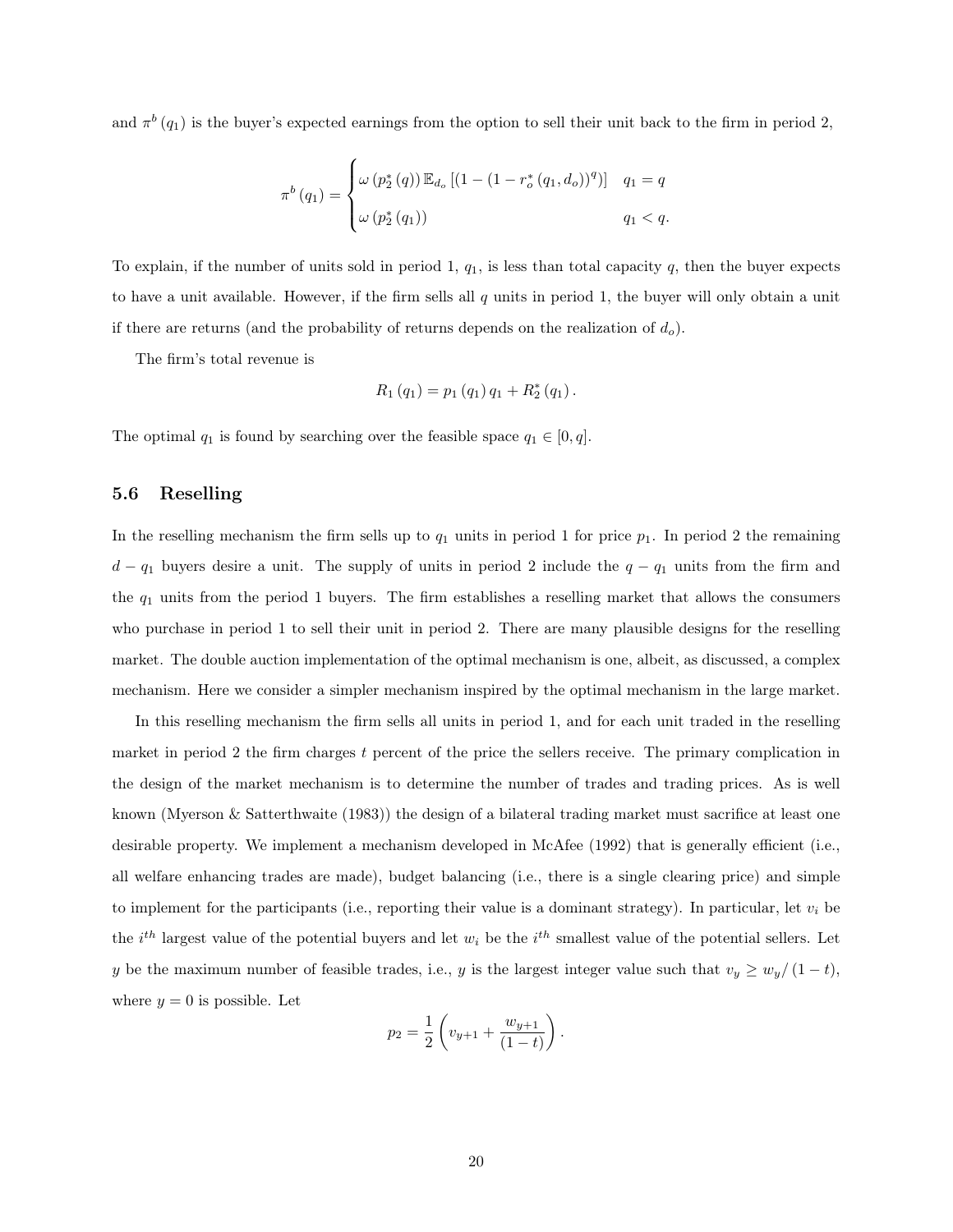If  $p_2$  falls in the feasible range for y trades, i.e.,

$$
\frac{w_y}{(1-t)} \le p_2 \le v_y,
$$

then y trades occur at price  $p_2$ . Otherwise,  $y-1$  trades occur, where the sellers receive  $w_y/(1-t)$  and the buyers pay  $v_y$ . In either situation the firm collects a transfer fee of t percent from each seller. In the second case with only  $y - 1$  trades, the firm also collects the difference between the buy and sell prices. In the first case the mechanism satisfies the desirable properties that there is a single clearing price, it is efficient (i.e., maximizes the number of feasible trades) and the agents play dominant strategies. The second case retains the dominant strategies, but forgoes one feasible trade and requires the firm to take an additional spread on each trade. Although the second case is not as desirable as the first, it becomes less likely as the market thickens (i.e., as there are more buyers and sellers).

A closed-form evaluation of this reselling market is complex. Nevertheless, the performance of this market can be readily estimated via simulation. The optimal transfer fee from the large market could be implemented, but a grid search over possible transfer fees can be undertaken to improve the mechanism further.

#### 5.7 Comparison of mechanisms

Figures 2, 3, and 4 display the firm's revenue per unit of capacity across various mechanisms, demand-tocapacity ratios  $(d/q)$ , and capacities,  $q \in \{4, 16, 64\}$ , respectively. Revenue per unit of capacity is used to facilitate direct comparisons across capacities that would otherwise vary considerably in total revenue. As in the large market, the demand-to-capacity ratio (the inverse of  $\phi$ ) influences the tradeoff between consumer selection (finding the consumers with the highest values) and capacity utilization (i.e., avoiding idle/wasted capacity). When  $d/q$  is large, e.g.,  $d/q > 2$ , then proper consumer selection is more important because the sheer number of customers provides assurance that capacity will be utilized. When  $d/q$  is more limited, e.g.,  $d/q < 2$ , capacity utilization is more of the focus because the threat of wasted capacity looms large. The variation in the amount of capacity,  $q \in \{4, 16, 64\}$  influences how "big" the market is - with  $q = 4$  each unit is a substantial portion of total capacity or demand (i.e., the market is indeed "small"), whereas with  $q = 64$ the impact of any one unit is muted (i.e., the market is relatively "larger").

The figures reveal that in the small market (i) the recourse mechanisms perform substantially better than spot selling, especially when demand does not exceed capacity by a large margin, (ii) the recourse mechanisms each can perform significantly better than simple advance selling without recourse, (iii) there are considerable differences across the recourse mechanisms, and (iv) reselling is the best recourse mechanism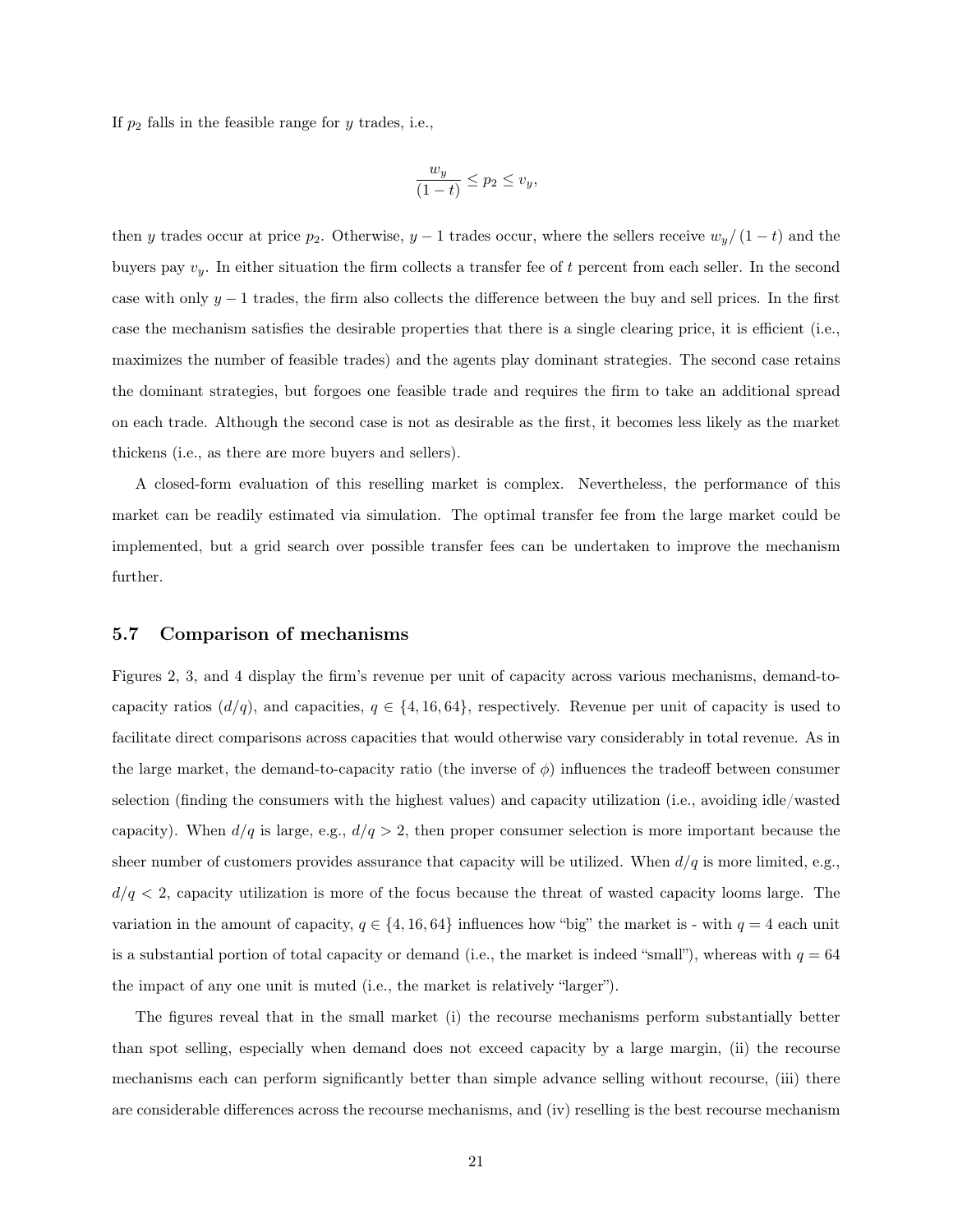

Figure 2. Small market performance,  $q = 4$ .



Figure 3. Small market performance with  $q = 16$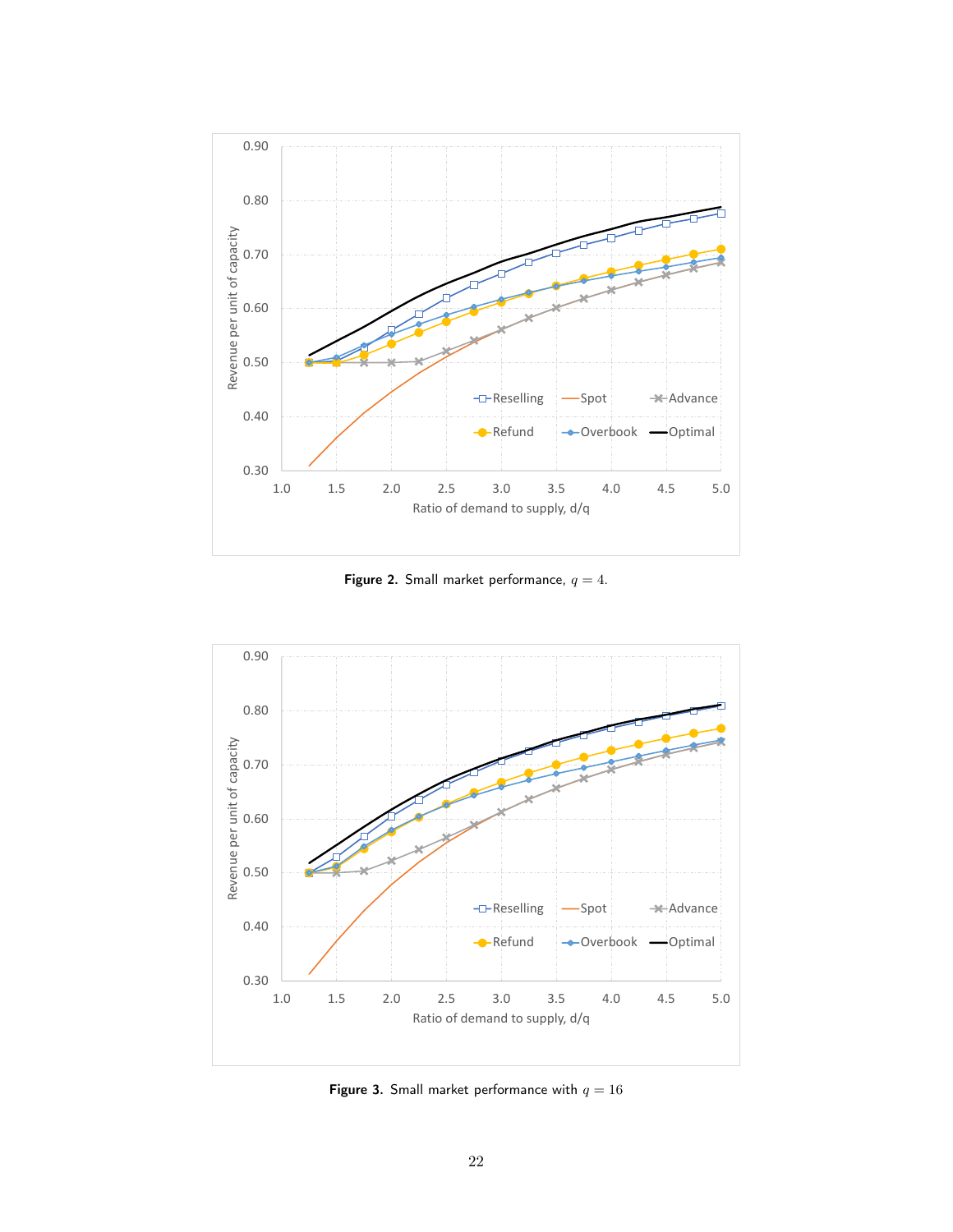

Figure 4. Small market performance with  $q = 64$ 

across (almost) all  $d/q$  ratios and market scales, and it nearly replicates the optimal of the large market when  $q = 64$ . Only when the market is very small  $(q = 4)$  and demand is limited  $(d \leq 7)$  is reselling bested (by overbooking). In those situations the market is sufficiently thin that it can be hard to find a good clearing price in the reselling market.

Spot selling always improves its relative performance when demand increases because spot selling is effective at consumer selection (matching units to customers with the highest value), while its weakness is capacity utilization. Although demand-to-quantity ratios like  $d/q > 2$  are desirable for maximizing revenue given the firm's capacity in the short term, unless building and maintaining capacity is very expensive, the firm is likely to benefit in the long run from capacity that more closely aligns with demand, i.e.,  $d/q < 2$ . Given the sharp revenue decline with spot selling as  $d/q$  decreases, it may not be economical for the firm to expand capacity if it insists on using spot selling. However, with advance selling, the firm is better able to support capacity that approaches demand (i.e., low values of  $d/q$ ).

Some form of recourse improves revenue considerably relative to advance selling without recourse no matter the size of the market. As expected, as the market becomes "larger", the recourse mechanisms perform similarly because there is limited aggregate uncertainty. Nevertheless, even with  $q = 64$ , reselling generates between 0.9 and 3.2% more revenue than the best of the other recourse mechanisms. It generates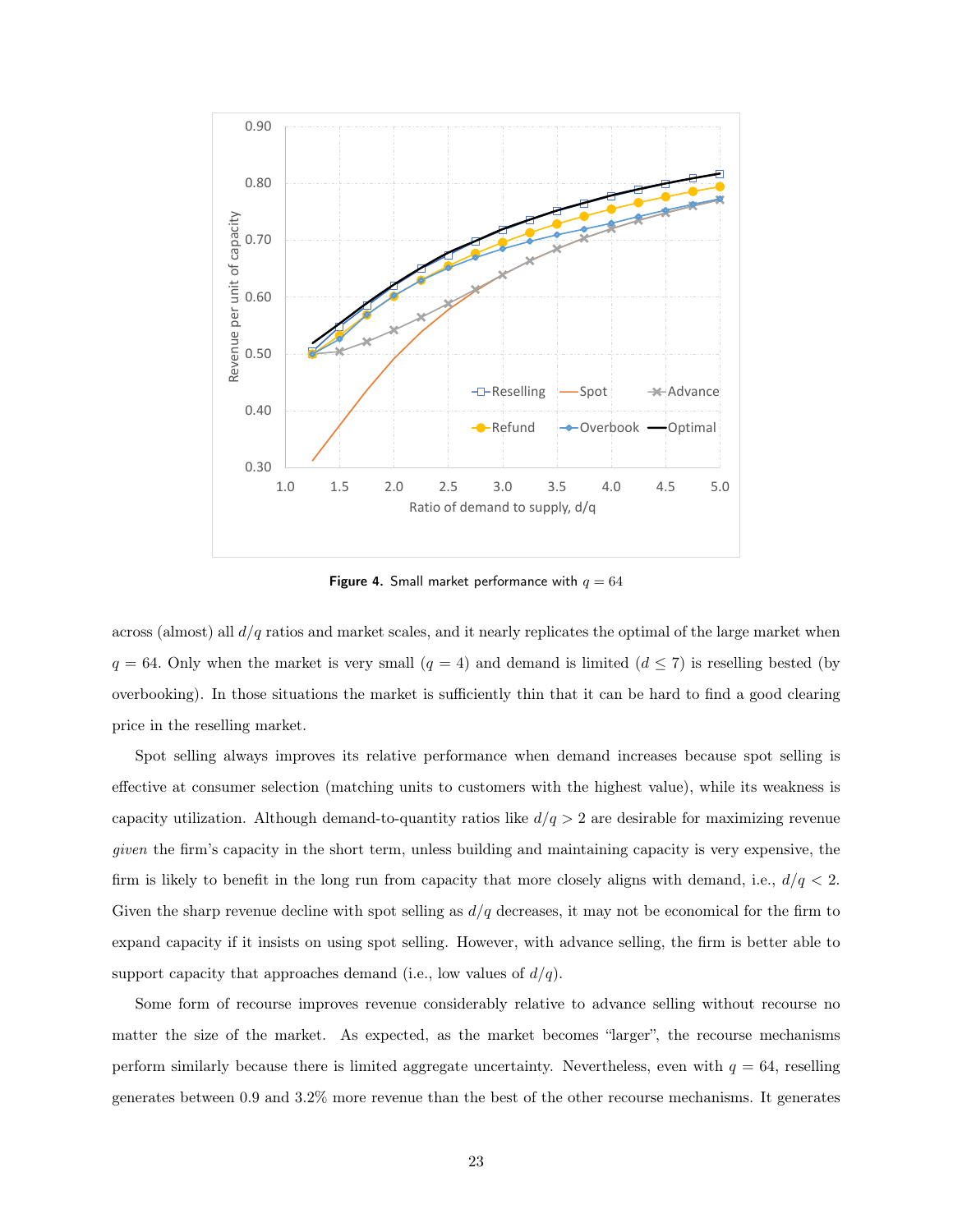between 62% (when  $d/q = 1.25$ ) and 6% (when  $d/q = 5$ ) more revenue than spot selling.

# 6 Discussion

Our model is intentionally parsimonious to illustrate key distinguishing factors across selling mechanisms. Nevertheless, several extensions are worth consideration.

In our model a consumer's value does not depend on when they purchase the unit. In other words, consumers are patient. In practice, some consumers value knowing in advance that they have access to a service. For example, if a consumer is unable to purchase the unit in period 1 then the consumer may choose to not participate in the period 2 market, or may value period 2 participation less. In the context of our model, this preference would reduce the utility consumers receive from waiting to purchase, which allows the firm to increase its period 1 price. Hence, this preference for early resolution, beyond the issue of rationing risk, makes advance selling more attractive (with or without recourse) relative to spot selling.

Two other features of consumer preferences are important. First, the firm knows the distribution of the consumers' preferences precisely, which allows the firm to set a period 1 price equal to the amount all consumers are willing to pay. If there is actually some variation in the consumers' expected value (and they know it), then firm would need to be somewhat cautious with its period 1 price to avoid alienating too many period 1 consumers. Such uncertainty reduces the effectiveness of all of the advance selling options.

Second, it is presumed that the firm knows all consumers learn their value for the good between period 1 and 2. But what if such precise knowledge isn't possible? For example, say in period 1 there is a  $\beta$ probability that a consumer has already observed their value for the good. Our analysis assumes  $\beta = 0$ . But if buyers already know their value at the start of period 1 and yet the firm chooses a price  $p_1$  that presumes the buyer is still uncertain, then the firm is choosing a price that is too low - the firm is offering a discount to compensate for preference uncertainty that may not exist. See Authors (2020) for a full analysis of that situation.

In our model with refunds and overbooking, the firm does not restrict the number of units that consumers can return. This creates the possibility that the firm accepts more units back than it would like. To avoid those situations, the firm could set a cap for the number of units it agrees to buy back. With refunds, the firm announces a cap along with a period 1 price and a buyback r at the start of period 1. With overbooking, the firm sets a cap along with the buyback  $r$  after observing overbook demand. The ability to limit the number of returns serves as an additional control and naturally (weakly) increases revenue. Nevertheless, the use of a cap also dampens a consumer's value from owning a unit because they can anticipate that they may not be able to return their unit even at the posted returned rate. In fact, we find that adding a cap to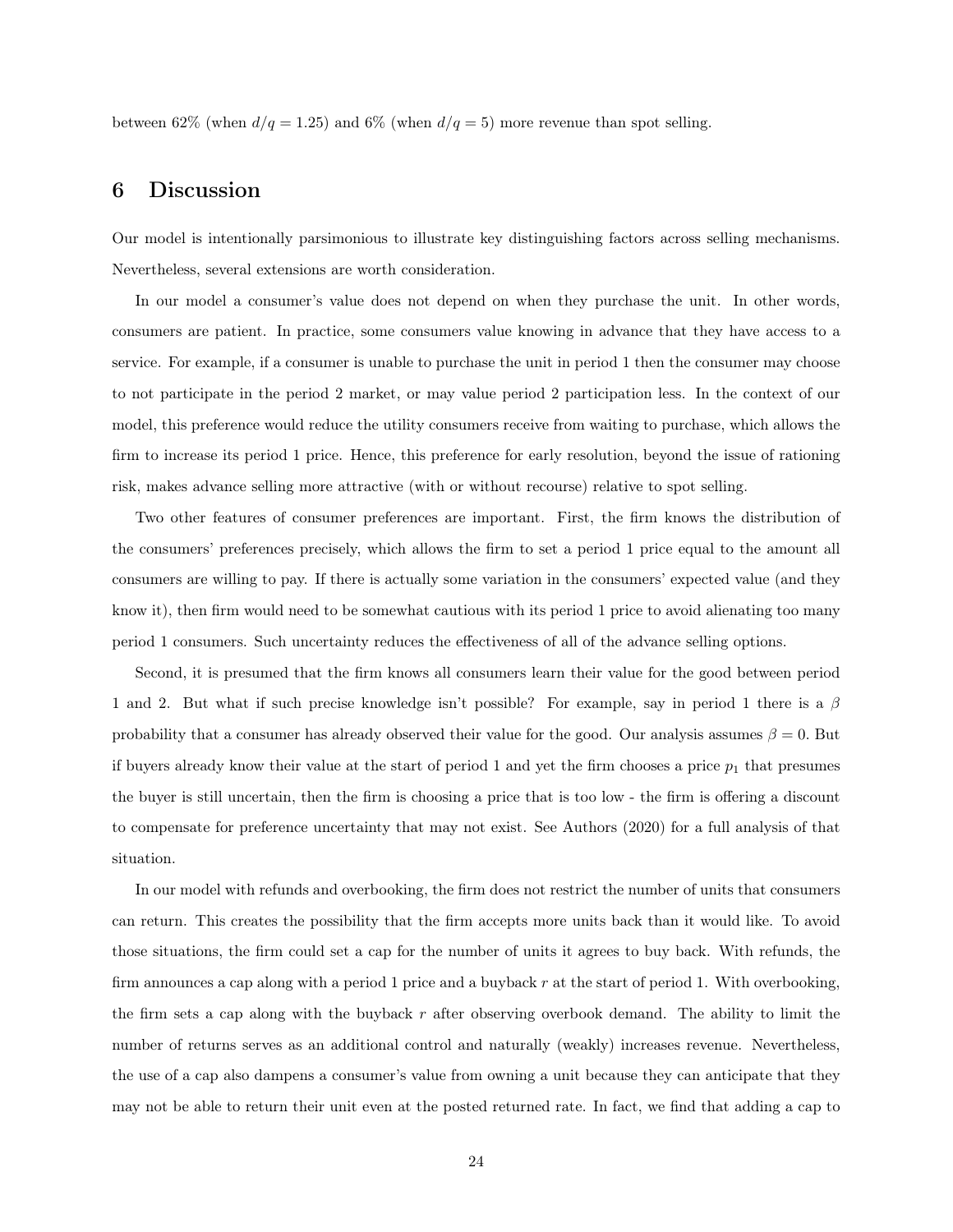the basic overbooking or refund mechanism does not improve revenue significantly. Averaging over cases for which it is optimal to restrict returns, revenue increases by 0.26% with refunds (with a maximum increase of 1.04%) and by 1.8% (with a maximum increase of 3.24%) with overbooking. This suggests that it is nearly sufficient for the firm to merely choose the refund rate or the overbooking buy-back rate.

In the large market there are several mechanisms, including reselling, that can replicate the optimal profit. Performance diverges across the recourse mechanisms in the small market because they differ in how they utilize market information, with reselling as the top performer. However, if reselling is the best recourse mechanism, why don't firms always allow resale in practice? We offer several explanations.

Somewhat limited demand and supply: When demand is only somewhat larger than capacity and there are few units of capacity, advance selling provides a substantial boost in revenue over spot selling, but none of the recourse mechanisms yield significant improvements over basic advance selling.

Timing: In our model consumers observe their values sufficiently in advance of consumption to allow for a market to occur in which it is possible to transfer units. If consumers tend to observe their value sufficiently late (i.e., close to the time of consumption), there may not be enough time to effectively locate another buyer, which would reduce the value of selling in advance and surely the value of conducting a resale market. For example, in the airline industry consumers may observe their updated value only days or even hours before the flight, which may leave little time for an efficient resale market to work. Furthermore, if as suggested above, consumers have a preference for knowing in advance that they have access to the good, then there may be a limited number of consumers willing to participate in the period 2 resale market. In these situations, overbooking or refunds may be preferred. With either mechanism the firm retains more control over the transfer between consumers, enabling a faster exchange that is useful especially if consumers learn their preferences late.

Transaction costs: We have not included actual transaction costs, which are costs incurred by the system that strictly reduce total surplus. (A transfer between buyers and the firm does not reduce total surplus, but actual transaction costs do.) In practice, reselling requires consumer interaction and an ability for sellers to find potential buyers. To facilitate these matchings, firms can operate resale websites (this is commonly done by sport teams–all four major leagues now have sponsored resale marketplaces) or allow the use of thirdparty platforms (e.g., Stubhub and Ticketmaster), all of which involve various actual costs. Refunds require some communication between consumers and the firm. Overbooking does not involve matching costs, and the communication costs are minimal, but it does impose some costs on those willing to relinquish their unit. Any of these transaction costs introduce market inefficiencies that reduce the value of a recourse mechanism. In addition, the final ranking of these mechanisms could change depending on the differences in transaction costs. For example, if actual transaction costs with overbooking are substantially lower than with reselling,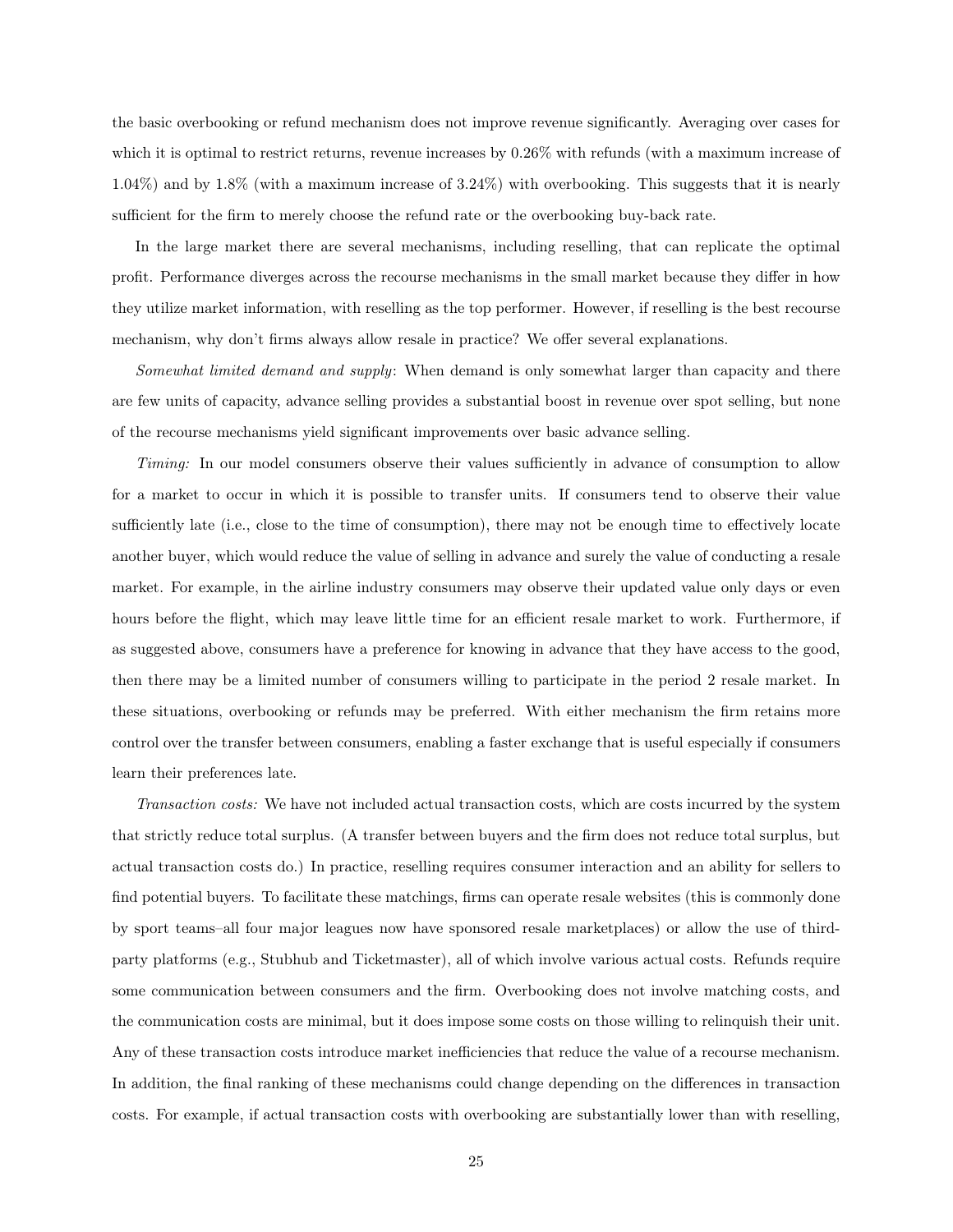overbooking could be preferred. And if transaction costs across all recourse mechanisms are too high, the firm might prefer a mechanism without recourse.

Restrictions on transfer fees: Refunds and overbooking create indirect transfer fees by limiting the compensation for units returned back to the firm. Reselling uses direct transfer fees, which requires some control over the reselling market, either through ownership or contractual relations with a third-party that can prevent unauthorized transfers among consumers. Any limit on the firm's ability to design and regulate the reselling market therefore hinders the effectiveness of this mechanism. That said, any restriction on the feasible return rates with refunds or overbooking (e.g., a minimum level of compensation) would limit their effectiveness as well.

Consumer capability: Our consumers are able to participate optimally in a reselling market. In practice, sellers post prices and may lack the information or the needed skill to evaluate the best price. The resulting market may not be fully efficient (maximize the number of trades). Furthermore, consumers may not be able to fully anticipate the value of reselling. For example, the endowment effect (Kahneman et al. 1990) predicts that once ownership is acquired the buyer may value having it more. The buyer is unlikely to anticipate this endowment effect, thereby denying the firm access to some value.

One concern that is often raised regarding reselling markets is the possibility of competition between the firm and consumers. As illustrated in the large market, this should not be a concern when the firm has sufficient control over the design of the reselling market and is not constrained in its period 1 pricing. In period 2, each unit the firm possesses competes with the other units the firm possesses as well as the units held by consumers. The firm is willing to accept anything for its units because it has no value for them, whereas consumers are less price aggressive given that they have the option to retain the unit and earn some value. Consequently, each unit the firm sells in period 1 reduces the number of period 2 buyers and makes the average seller in period 2 less demanding (fewer units held by the firm that has no value and more held by consumers who have some value for the good), both of which help to raise the period 2 price. In sum, the firm is better off the more units are on the reselling market and not in the firm's possession.

# 7 Conclusion

We study how a firm should price its limited perishable capacity over time. We find (in a large market) that it can be optimal for a firm to allow consumers to buy in advance and to resell to other consumers, as in ticket exchanges that are now common in many markets. Although the negative impact of speculators is often feared, we find that in an efficient reselling market speculators do not participate and should be of no concern.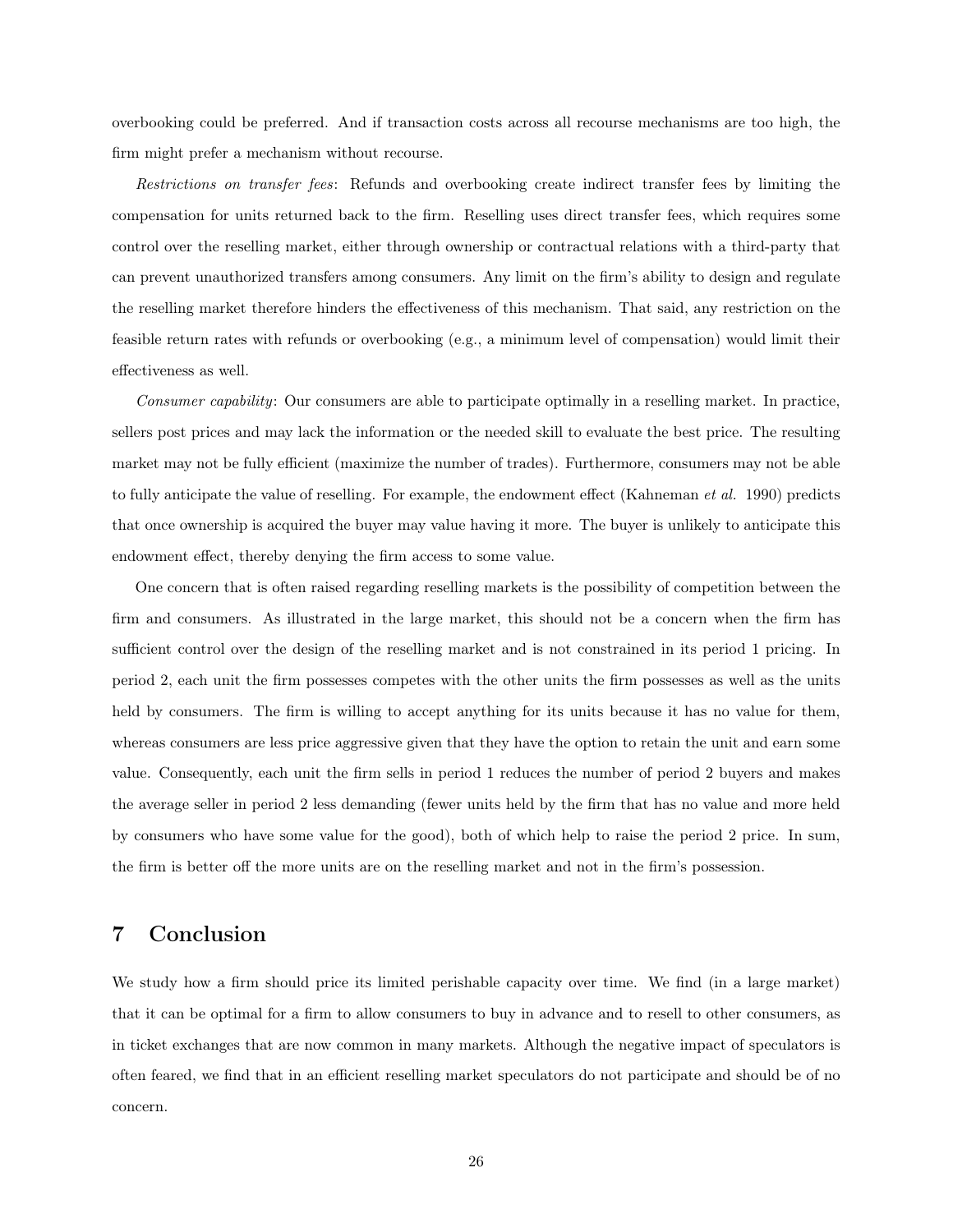Other recourse mechanisms, such as refunds/options or overbooking, can improve upon spot selling or advance selling without recourse, but are inferior to reselling unless the market is very large. They are not as effective because they do not exploit market information as well as a reselling market. Equivalently, they each force the firm to make decisions with only partial information. Although refunds provide some downside insurance to consumers, the firm still must choose a spot period price without fully knowing demand. Overbooking reveals to the firm the number of high-valued customers, but leaves the firm to guess the number willing to relinquish their good. An efficient reselling market adjusts prices to account for the number of consumers at either end of the market.

Clearly, recourse strategies can only be effective if actual transaction costs to implement them are not excessive. In markets with high transaction costs, recourse strategies might not be desirable over simpler advance selling without recourse. However, the use of information technology generally reduces transaction costs, making these recourse strategies potentially feasible and even highly profitable. This is consistent with the observation that instead of trying to prevent resale, many sellers of perishable capacity (e.g., sports teams) now actively encourage reselling among their consumers.

## References

- Authors. 2020. Selling Capacity Over Time when the Firm is Uncertain of what Customers Know. Working Paper.
- Aviv, Yossi, & Pazgal, Amit. 2008. Optimal Pricing of Seasonal Products in the Presence of Forward-Looking Consumers. Manufacturing & Service Operations Management, 10(3), 339–359.
- Bhave, Aditya, & Budish, Eric. 2017. Primary-Market Auctions for Event Tickets: Eliminating the Rents of 'Bob the Broker'? Tech. rept. National Bureau of Economic Research.
- Biyalogorsky, Eya, Gerstner, Eitan, Weiss, Dan, & Xie, Jinhong. 2005. The economics of service upgrades. Journal of Service Research, 7(3), 234–244.
- Biyalogorsky, Eyal, Carmon, Ziv, Fruchter, Gila E., & Gerstner, Eitan. 1999. Research Note: Overselling with Opportunistic Cancellations. Marketing Science, 18(4), 605–610.
- Cachon, Gérard P., & Feldman, Pnina. 2011. Pricing services subject to congestion: charge per-use fees or sell subscriptions? Manufacturing  $\mathcal C$  Service Operations Management, 13(2), 244–260.
- Cachon, Gérard P., & Feldman, Pnina. 2017. Is advance selling desirable with competition? Marketing Science,  $36(2)$ ,  $195-213$ .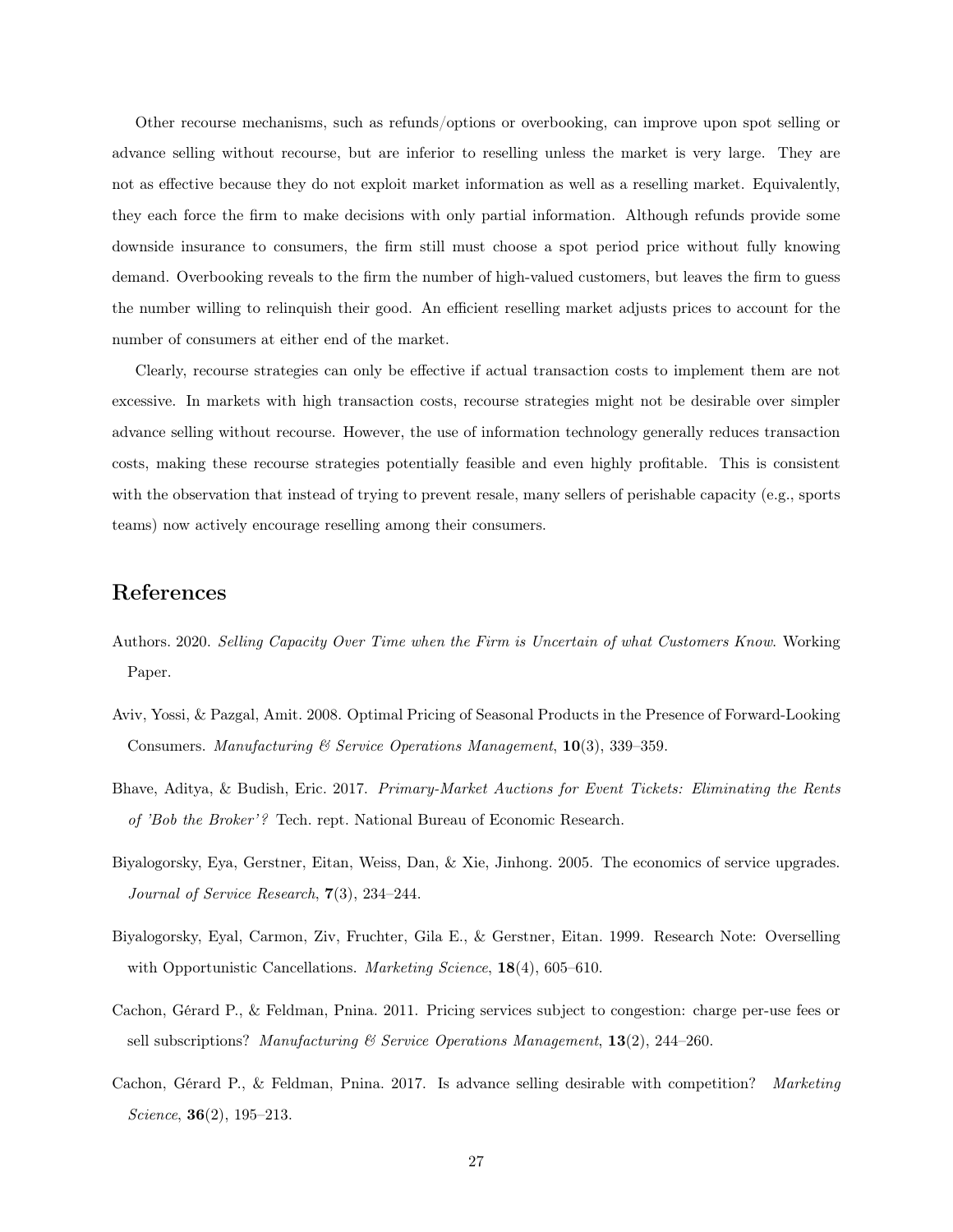- Cachon, Gérard P., & Swinney, Robert. 2009. Purchasing, Pricing, and Quick Response in the Presence of Strategic Consumers. Management Science, 55(3), 497–511.
- Chu, Leon Yang, & Zhang, Hao. 2011. Optimal preorder strategy with endogenous information control. Management Science, 57, 1055–1077.
- Courty, Pascal. 2003. Some economics of ticket resale. The Journal of Economic Perspectives, 17(2), 85–97.
- Courty, Pascal. 2019. Ticket resale, bots, and the fair price ticketing curse. Journal of Cultural Economics, 43, 345–363.
- Cui, Yao, Duenyas, Izak, & Şahin, Özge. 2014. Should Event Organizers Prevent Resale of Tickets? Management Science, 60(9), 2160–2179.
- Dana, James. 1998. Advance-purchase discounts and price discrimination in competitive markets. Journal of Political Economy,  $106(2)$ , 395-422.
- DeGraba, Patrick. 1995. Buying frenzies and seller-induced excess demand. The RAND Journal of Economics, 26(2), 331–342.
- Ely, Jeffrey C., Garrett, Daniel F., & Hinnosaar, Toomas. 2017. Overbooking. Journal of the European Economic Association,  $15(6)$ ,  $1258-1301$ .
- Feldman, Pnina, Papanastasiou, Yiangos, & Segev, Ella. 2019. Social Learning and the Design of New Experience Goods. Management Science, 65(4), 1502–1519.
- Gale, Ian L., & Holmes, Thomas J. 1993. Advance-purchase discounts and monopoly allocation of capacity. American Economic Review, 83(1), 135–146.
- Gallego, Guillermo, & Sahin, Ozge. 2010. Revenue management with partially refundable fares. Operations Research, 58(4), 817–833.
- Gallego, Guillermo, Kou, Steve G., & Phillips, Robert. 2008. Revenue Management of Callable Products. Management Science, **54**(3), 550–564.
- Guo, Liang. 2009. Service cancellation and competitive refund policy. *Marketing Science*, **28**(5), 901–917.
- Huang, Tingliang, Yin, Zhe, & Chen, Ying-Ju. 2017. Managing Posterior Price Matching: The Role of Customer Boundedly Rational Expectations. Manufacturing & Service Operations Management, 337–507.
- Kahneman, Daniel, Knetsch, Jack, & Thaler, Richard. 1990. Experimental test of the endowment effect and the coase theorem. Journal of Political Economy, **98**(6), 1325–1348.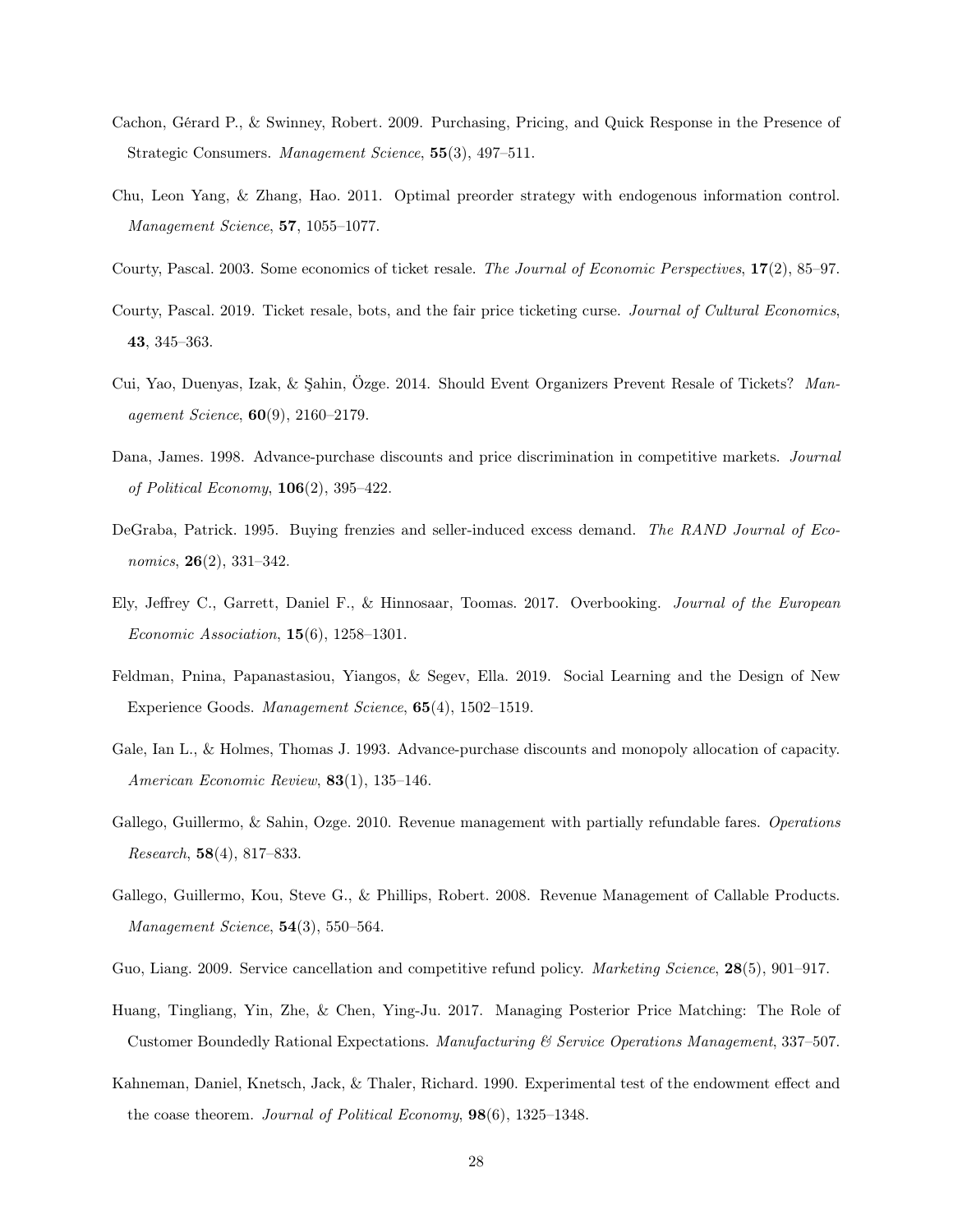- Karaesmen, Itir, & Van Ryzin, Garrett. 2004. Overbooking with substitutable inventory classes. Operations Research,  $52(1)$ , 83-104.
- Lai, Guoming, Debo, Laurens G., & Sycara, Katia. 2010. Buy Now and Match Later: Impact of Posterior Price Matching on Profit with Strategic Consumers. Manufacturing  $\mathscr B$  Service Operations Management,  $12(1), 33-55.$
- Lewis, Michael, Wang, Yanwen, & Wu, Chunhua. 2019. Season Ticket Buyer Value and Secondary Market Options. Marketing Science - article in advance.
- Li, C., & Zhang, F. 2013. Advance demand information, price discrimination, and preorder strategies. Manufacturing & Service Operations Management, 15(1), 57–71.
- Liu, Qian, & van Ryzin, Garrett J. 2008. Strategic capacity rationing to induce early purchases. Management Science, 54(6), 1115–1131.
- McAfee, R. Preston. 1992. A Dominant Strategy Double Auction. Journal of Economic Theory, 56, 434–450.
- Moe, W. W., & Fader, P. S. 2002. Using advance purchase orders to forecast new product sales. Marketing Science, **21**(3), 347-364.
- Myerson, Roger, & Satterthwaite, Mark. 1983. Efficient Mechanisms for Bilateral Trading. Journal of Economic Theory, 29, 265–281.
- Myerson, Roger B. 1981. Optimal auction design. *Mathematics of Operations Research*, **6**(1), 58–73.
- Pang, Zhan, Xiao, Wenqiang, & Zhao, Xuying. 2021. Preorder price guarantee in e-commerce. Manufacturing Service Operations Management, 23, 123–138.
- Papanastasiou, Yiangos, & Savva, Nicos. 2017. Dynamic pricing in the presence of social learning and strategic consumers. Management Science, 63(4), 919–939.
- Prasad, Ashutosh, Stecke, Kathryn E., & Zhao, Xuying. 2011. Advance Selling by a Newsvendor Retailer. Production and Operations Management, 20(1), 129–142.
- Roth, A. 2007. Repugnance as a constraint on markets. Journal of Economic Perspectives, 21, 37–58.
- Su, Xuanming. 2010. Optimal Pricing with Speculators and Strategic Consumers. Management Science,  $56(1), 25-40.$
- Technavio. 2015. Global Secondary Tickets Market 2016-2020. Tech. rept. https://www.technavio.com/report/global-media-and-entertainment-services-secondary-tickets-market.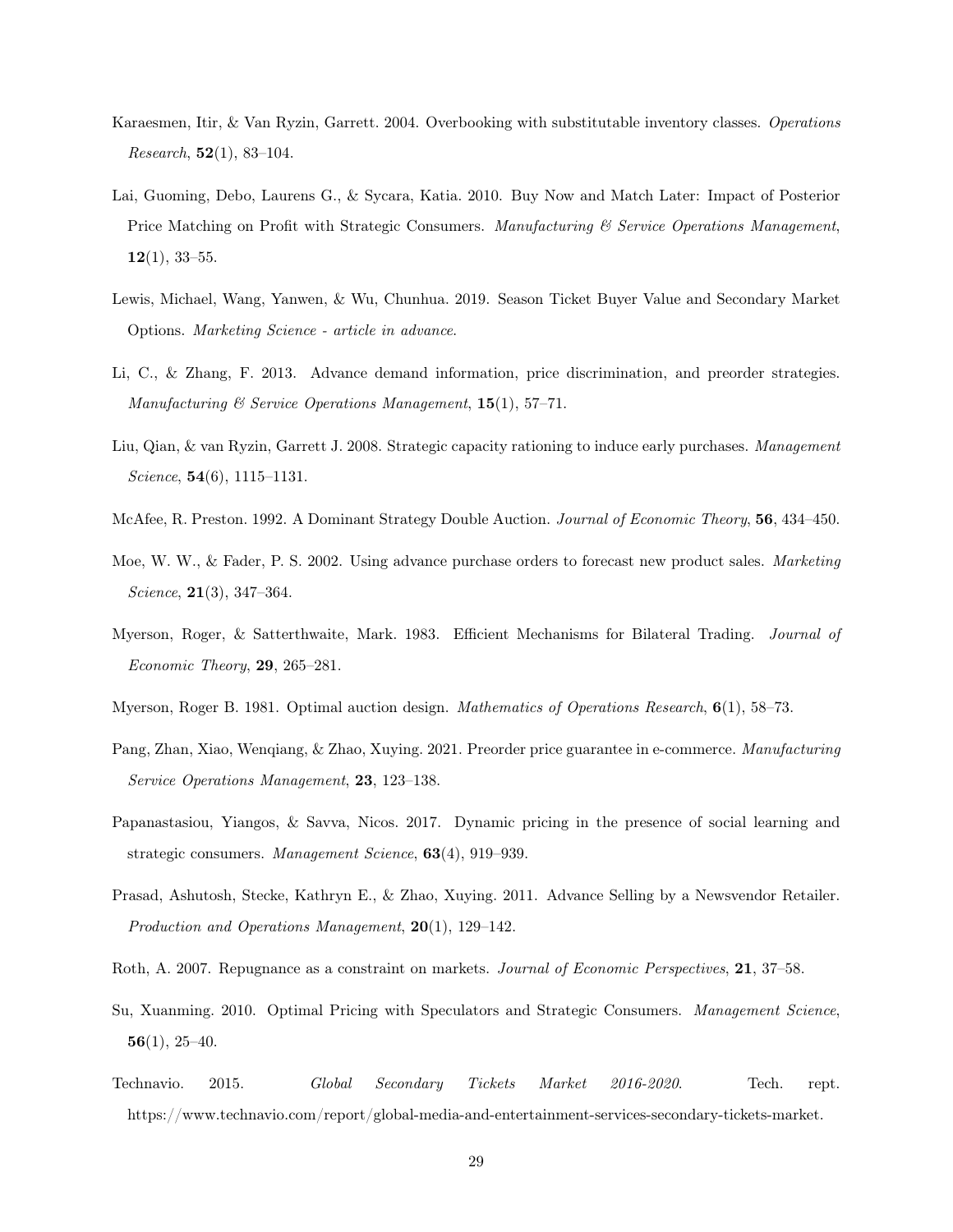- Weatherford, Lawrence R., & Bodily, Samuel. 1992. A taxonomy and research overview of perishable-asset revenue management: yield management, overbooking, and pricing. Operations Research, 40(5), 831–844.
- Xie, Jinhong, & Gerstner, Eitan. 2007. Service Escape: Profiting from Customer Cancellations. Marketing Science,  $26(1)$ ,  $18-30$ .
- Xie, Jinhong, & Shugan, Steve. 2001. Electronic tickets, smart cards, and online prepayments: When and how to advance sell. Marketing Science, 20(3), 219–243.
- Yang, Luyi, Debo, Laurens, & Gupta, Varun. 2017. Trading time in a congested environment. Management Science, 63(7), 2377–2395.
- Zou, Tianxin, & Jiang, Baojun. 2020. Integration of primary and resale platforms. Journal of Marketing Research, 57, 659–676.

## A Large Market Analysis

#### A.1 Spot and Advance selling

Spot selling occurs when the firm does advance selling without any advanced sales,  $q_1 = 0$ . Hence, the two mechanisms can be analyzed in the same framework.

A consumer who purchases in period 1 earns an expected utility of  $1/2-p_1$ . Alternatively, the consumer could wait to attempt to purchase in period 2 at price  $p_2$ . The expected value of waiting given a period 2 price of  $p_2$  is  $(1-p_2)^2/2$ : there is a  $1-p_2$  probability the consumer has a utility high enough to be willing to purchase at  $p_2$  and conditional on that, the expected gain in utility over the price paid is  $(1 - p_2)/2$ . Hence, when consumers expect  $p_2$  to be the period 2 price, the most the firm can charge in period 1 is

$$
p_1 \leq \frac{1}{2} - \frac{(1-p_2)^2}{2} = \frac{1}{2}p_2(2-p_2).
$$

In period 2 available demand is  $d-q_1$  and available supply is  $q-q_1$ . The quantity sold is  $q_2 = \min\{(1 - p_2)(d - q_1), q - q_1\}$ and revenue is  $\epsilon$ 

$$
r_2 = p_2 q_2 = \begin{cases} p_2 (q - q_1) & p_2 < \frac{d - q}{d - q_1} \\ p_2 (1 - p_2) (d - q_1) & \frac{d - q}{d - q_1} \leq p_2 \end{cases}
$$

Total revenue is

$$
r = p_1 q_1 + r_2 = \begin{cases} p_2 \left[ q - \frac{1}{2} p_2 q_1 \right] & p_2 < \frac{d - q}{d - q_1} \\ p_2 \left[ (1 - p_2) \, d + \frac{1}{2} p_2 q_1 \right] & \frac{d - q}{d - q_1} \le p_2 \end{cases}
$$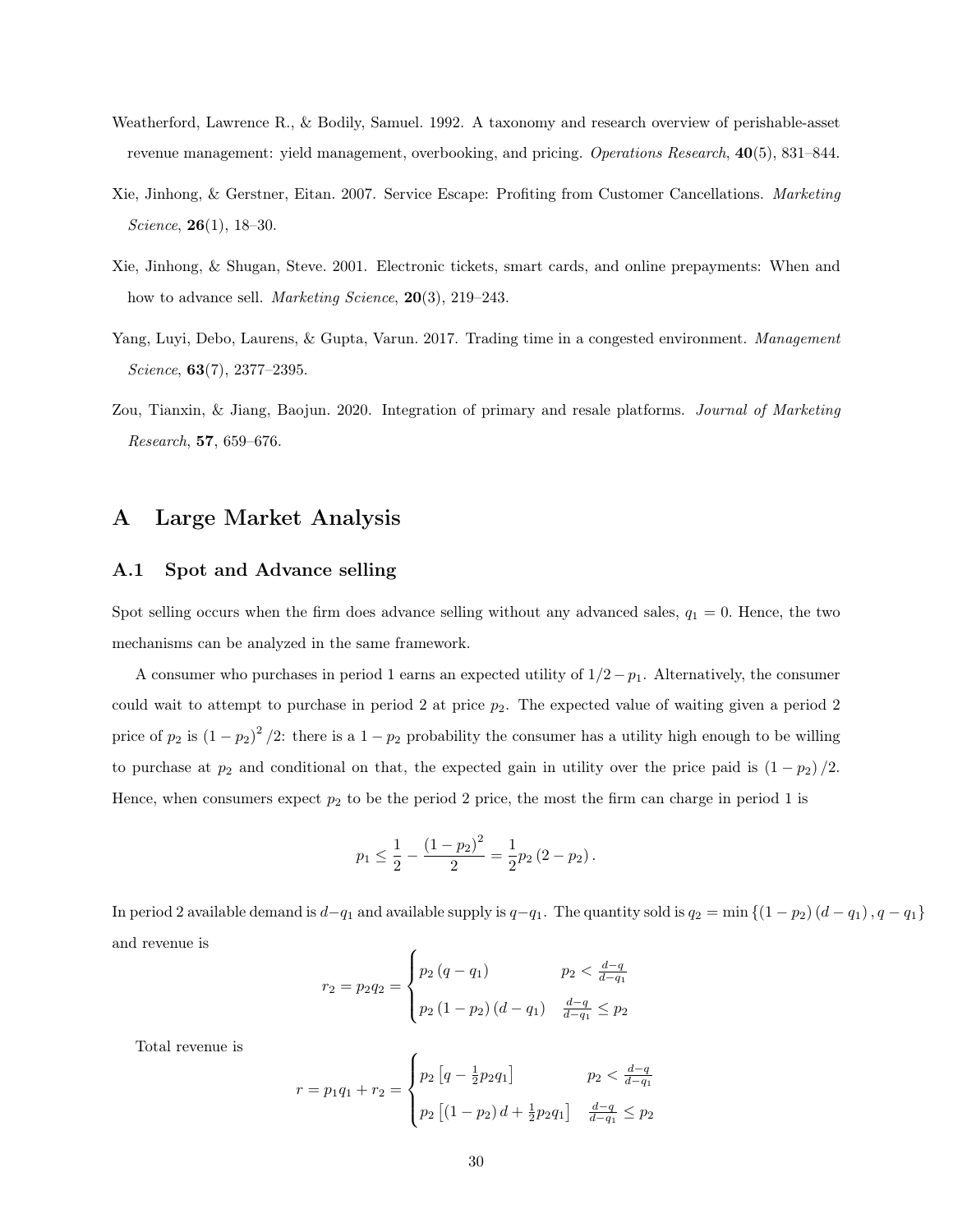When the firm's period 2 supply is constraining (the first case), the firm's revenue is strictly decreasing in  $q_1$ . It follows that  $q_1 = 0$  is optimal and it is sufficient to consider the second case. When the firm's period 2 supply is not constraining (the second case), the firm's revenue is strictly increasing in  $q_1$ , which implies

$$
q_1 = \left(d - \frac{d-q}{p_2}\right)^+
$$

The firm's revenue is maximized in the feasible range with

$$
p_2 = \max\left\{\frac{d+q}{2d}, \frac{d-q}{d}\right\}
$$

The optimal revenue, period 2 price and period 1 quantity are  $(\phi = q/d)$ 

$$
r^* = \begin{cases} (1 - \phi) q & \phi < \frac{1}{3} \\ \frac{1}{8} \frac{(1 + \phi)^2}{\phi} q & \phi \ge \frac{1}{3} \end{cases}
$$

$$
p_2^* = \begin{cases} 1 - \phi & \phi < \frac{1}{3} \\ \frac{1 + \phi}{2} & \phi \ge \frac{1}{3} \end{cases}
$$

$$
q_1^* = \begin{cases} 0 & \phi < \frac{1}{3} \\ \frac{(3\phi - 1)}{\phi(1 + \phi)} q & \phi \ge \frac{1}{3} .\end{cases}
$$

When  $\phi$  < 1/3 the firm sells nothing in advance, effectively operating with spot selling. When  $\phi$  > 1/3, demand is limited and selling at the revenue maximizing price leaves some units unsold.

#### A.2 Optimal Mechanism

Proof of Theorem 1. In period 1 there is only one type of buyer and for each consumer either a unit is transferred to the consumer or not. In period 2 there are two types of consumers, ones that purchased in period 1, which are referred to as the "sellers" and those that did not, which are referred to as the "buyers".

The period 1 decision is simple. Either a unit is transferred to a consumer for a fee or not. Let  $q_1, q_1 \leq q$ , be the number of units transferred. As all consumers are identical in this period (i.e., there is no private information), it is sufficient to consider a single transfer price.

In period 2 sellers either keep their unit or return it to the firm for some payment. Buyers can receive a unit for some fee. Consumers are distinguished only by their reported value and whether they possess a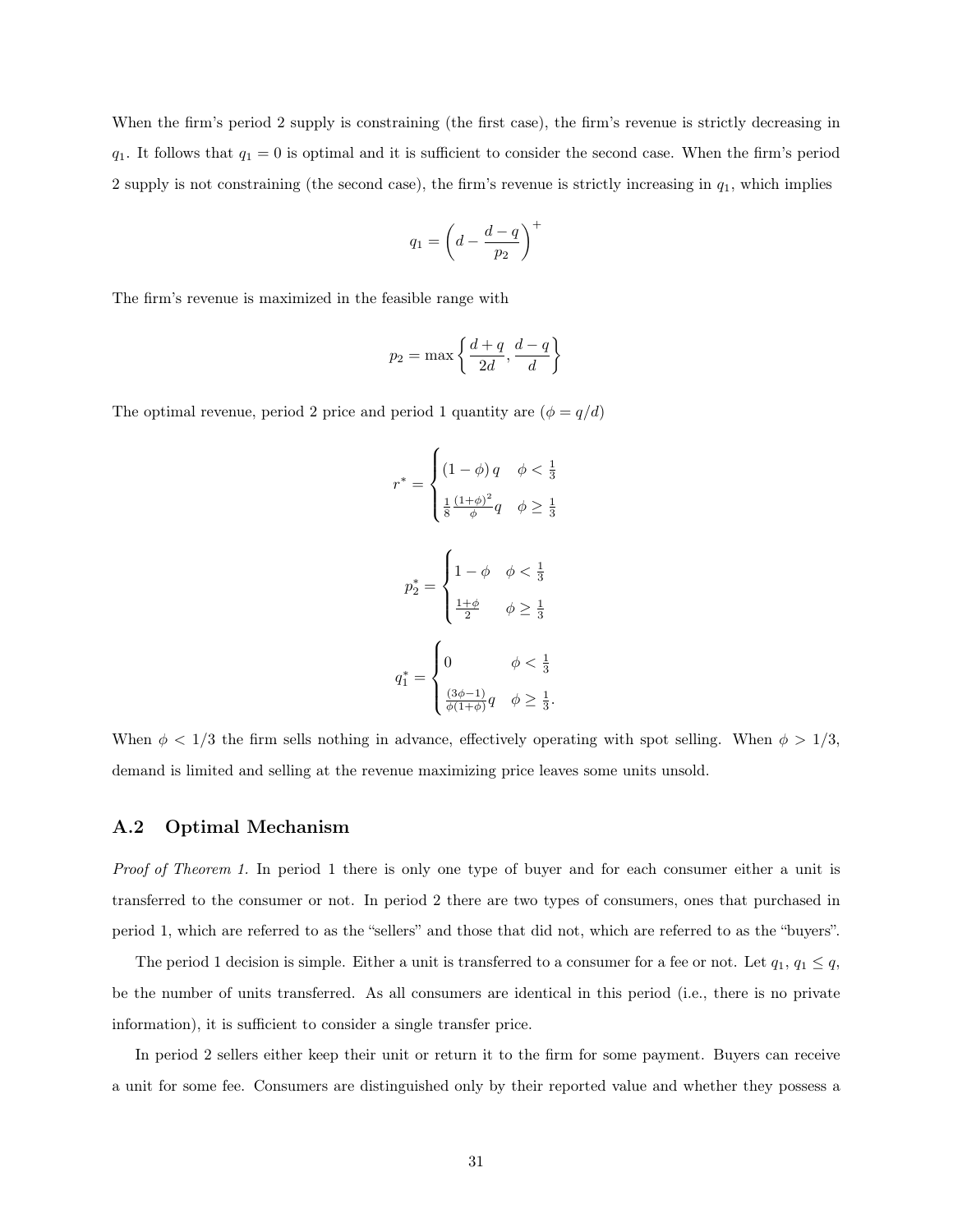unit or not. Thus, in a truth inducing mechanism, there can only be a single price offered to buyers,  $p_2$ : if there were two or more prices assigned to the reported values from the buyers then they all would have an incentive to report a value associated with the lowest price. Similarly, there can only be a single price offered to the sellers. However, those two prices need not be identical. Furthermore, it is sufficient to consider only one sell price and one buy price because the market outcomes are fully predictable. (For many optimal mechanisms, like an auction, the sell and buy prices could be contingent on market outcomes if no agent could gain by misreporting. In this case there is only one contingency, so only one pair of prices is possible.) Hence, without loss of generality, let  $p_2 - t$  be what each seller receive for units they return to the firm, where  $t$  is referred to as the transfer fee.

Start with the second period. There are  $d - q_1$  buyers without a unit and  $q_1$  sellers with a unit. Buyers who report value  $p_2$  or higher receive a unit and pay  $p_2$ . Sellers who report a value  $p_2 - t$  or lower relinquish their unit and receive  $p_2 - t$ . The firm keeps t per unit transferred between a buyer and a seller.

The firm chooses the parameters of the mechanism (e.g.,  $p_2$ ,  $t$ , and transfer quantities) to maximize revenue in this period subject to capacity constraints (units cannot be sold that cannot be produced). The firm could eliminate any transfers in period 2 by setting a sufficiently high transfer fee, i.e.,  $p_2 \leq t$ . This is equivalent to operating with advance selling without recourse. Alternatively, the firm chooses a  $t$  such that there may be some transfers from sellers to buyers. It is sufficient to continue assuming  $t \leq p_2$  (because  $p_2 = t$  implements advance selling without recourse).

Given that some transfers are feasible (i.e.,  $t \leq p_2$ ), with the optimal mechanism supply matches demand in period 2. To explain, if supply were less than demand, then an increase in  $p_2$  or t raises the firm's revenue while still satisfying all demand. If supply were more than demand then the firm could increase  $t$ , thereby reducing supply and increase its revenue. Thus, supply must match demand. It follows that the firm sells its remaining supply in period 2.

Let  $q_2 = q - q_1$  be the firm's supply in period 2. Given that supply in period 2 matches demand,

$$
(d - q_1) (1 - p_2) = q_2 + q_1 (p_2 - t)
$$

which implies the period 2 price is

$$
p_2 = \frac{d-q+q_1t}{d}
$$

The firm's revenue in period 2 is  $r_2 = p_2 q_2 + t q_1 (p_2 - t)$ .

It remains to determine the period 1 price  $p_1$ , the transfer fee t, and the number of units sold  $q_1$  in period 1. If a consumer does not purchase in period 1 then the consumer earns expected value  $(1-p_2)^2/2$  in period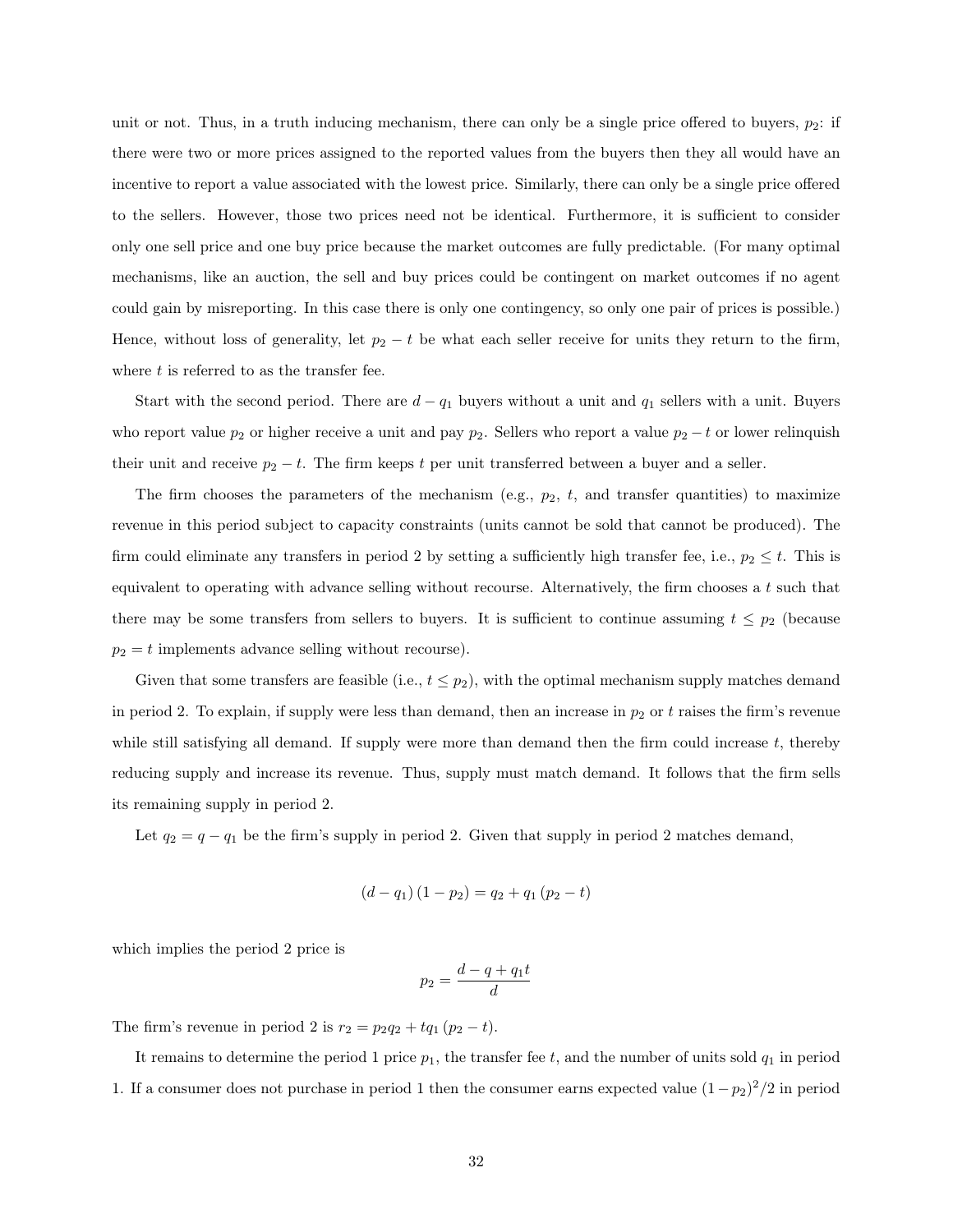2. Alternatively, the consumer can request to purchase in period 1 and receive expected value

$$
(p_2-t)^2 + (1-(p_2-t))(1+(p_2-t))/2
$$

The first term is expected value when the consumer sells and the second term is the expected value when the consumers holds on to the unit. Because in period 2 supply exactly equals demand, all period 1 buyers with value less than  $p_2 - t$  are assured to get at least value  $p_2 - t$ .

The period 1 price that makes the consumers indifferent between requesting to purchase in period 1 or waiting is

$$
p_1 = (1 - t) p_2 + \frac{1}{2} t^2
$$

The period 1 price is decreasing in t (recall,  $t \leq p_2$ ): imposing a larger transfer fee naturally reduces the amount consumers are willing to pay in advance. If there is no transfer fee,  $t = 0$ , then consumers in period 1 are willing to pay the period 2 price,  $p_1 = p_2$ , because when there is no uncertainty in prices and supply always matches demand (i.e., there is no rationing risk), then purchasing in advance with a utility floor of  $p_2$  is equivalent to waiting to period 2 with the option to purchase at  $p_2$ .

The firm's total revenue is

$$
R = p_1 q_1 + r_2 = q \left( \frac{d-q}{d} \right) + q_1 \left( \frac{q}{d} t - \frac{1}{2} t^2 \right).
$$

Assuming  $q_1 > 0$ , the optimal transfer fee is  $t^* = \phi$ . Given that fee, it is optimal for the firm to sell its entire supply in period 1,  $q_1 = q$ . Overall,  $q_1 = q$  and  $t = t^*$  is optimal.  $\Box$ 

# B Small Market Analysis

Let  $b(x, n, s)$  and  $B(x, n, s)$  be the binomial density and distribution functions for x successes from n attempts with a success probability s.

Let  $S(k, n, p)$  be the firm's expected sales when k units are for sale to  $n > k$  consumers at price p. That is,  $S(k, n, p)$  is the minimum of k and demand at price p,

$$
S(k, n, p) = \sum_{i=0}^{k} i {n \choose i} (1-p)^{i} p^{n-i} + k \left( 1 - \sum_{i=0}^{k} {n \choose i} (1-p)^{i} p^{n-i} \right)
$$
  
=  $npB(k - 1, n - 1, 1 - p) + k (1 - B(k, n, 1 - p)),$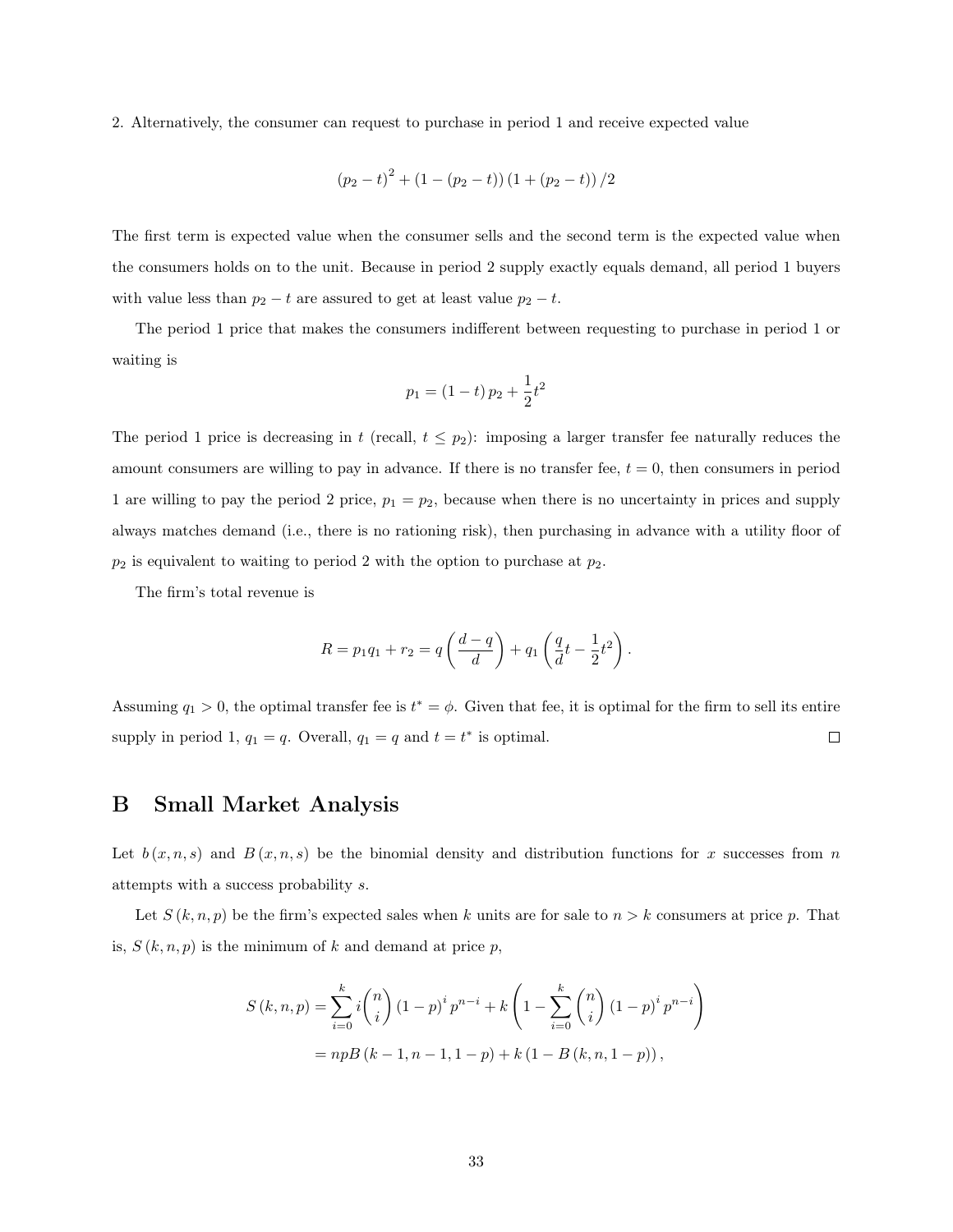where the last equality follows from the fact that for the binomial distribution

$$
\sum_{x=x_l}^{x_h} xb(x, n, s) = ns (B (x_h - 1, n - 1, s) - B (x_l - 2, n - 1, s)).
$$

#### B.1 Optimal Mechanism

*Proof of Theorem 2.* The proof modifies the proof of the dynamic optimal mechanism in Ely et al. (2017), which assumes that customers are heterogeneous in period 1. Let  $q_1 \in \{0, ..., q\}$  be the number of units purchased in period 1. Because all customers are homogeneous in period 1, the firm can choose a period price  $p_1(q_1)$  that makes them indifferent between purchasing the unit or waiting and therefore ensure that all  $q_1$  units that are offered for sale get sold. For convenience of exposition, let subscripts j denote customers that hold units in period 2 ("sellers") and let subscripts  $k$  denote customers who do not ("buyers").

In period 2, each customer observes their realized value. A direct revelation mechanism is described by a collection of functions  $(\phi, \mathbf{t})$ , such that, for each  $q_1$ ,  $\phi^{q_1}(\mathbf{v}) = (\phi_i^{q_1}(\mathbf{v}))_{i=1}^n$  is the probability that each customer *i* has the unit and  $\mathbf{t}^{q_1}(\mathbf{v}) = (t_i^{q_1}(\mathbf{v}))_{i=1}^n$  is the payment that each customer *i* makes to the firm in period 2. A negative payment is possible and implies a payment that the firm makes to a customer.

Consider a customer i who truthfully reports his value  $v_i$ , while other customers report  $\mathbf{v}_{-i}$ , and suppose the number of units sold in period 1 is  $q_1$ . Disregarding the period 1 price,  $p_1$ , the payoff to customer i is  $U_i^{q_1}(\mathbf{v}) = \phi_i^{q_1}(\mathbf{v}) v_i - t_i^{q_1}(\mathbf{v})$ . The mechanism is incentive compatible if, for all  $q_1, i, v_i, \hat{v}_i$  and  $\mathbf{v}_{-i}$ ,

$$
U_i^{q_1}(v_i, \mathbf{v}_{-i}) \ge \phi_i^{q_1}(\hat{v}_i, \mathbf{v}_{-i}) v_i - t_i^{q_1}(\hat{v}_i, \mathbf{v}_{-i}).
$$

Denote the expected utility of a customer who has a unit (gross of the unit price  $p_1$ ), given that  $q_1$  units were sold by  $\pi_a(q_1)$  and of a customer who does not hold a unit by  $\pi_b(q_1)$ . These expected payoffs are :

$$
\pi_a(q_1) = \mathbb{E}\left[U_j^{q_1}(\tilde{\mathbf{v}})\right]; \quad \pi_b(q_1) = \mathbb{E}\left[U_k^{q_1}(\tilde{\mathbf{v}})\right].
$$

The expected per-customer profit earned in period 2 from customers who hold and don't hold units given that  $q_1$  tickets were sold is given by

$$
\bar{\pi}(q_1) = \mathbb{E}\left[t_j^{q_1}(\tilde{\mathbf{v}})\right] \quad \underline{\pi}(q_1) = \mathbb{E}\left[t_k^{q_1}(\tilde{\mathbf{v}})\right].
$$

In period 1, the expected payoff to a customer i who purchases a unit at price  $p_1$  is  $\pi_a(q_1)-p_1$ . The expected payoff to this customer if waiting is  $\pi_b (q_1)$ . In an optimal pricing mechanism, the unit price  $p_1$  must satisfy: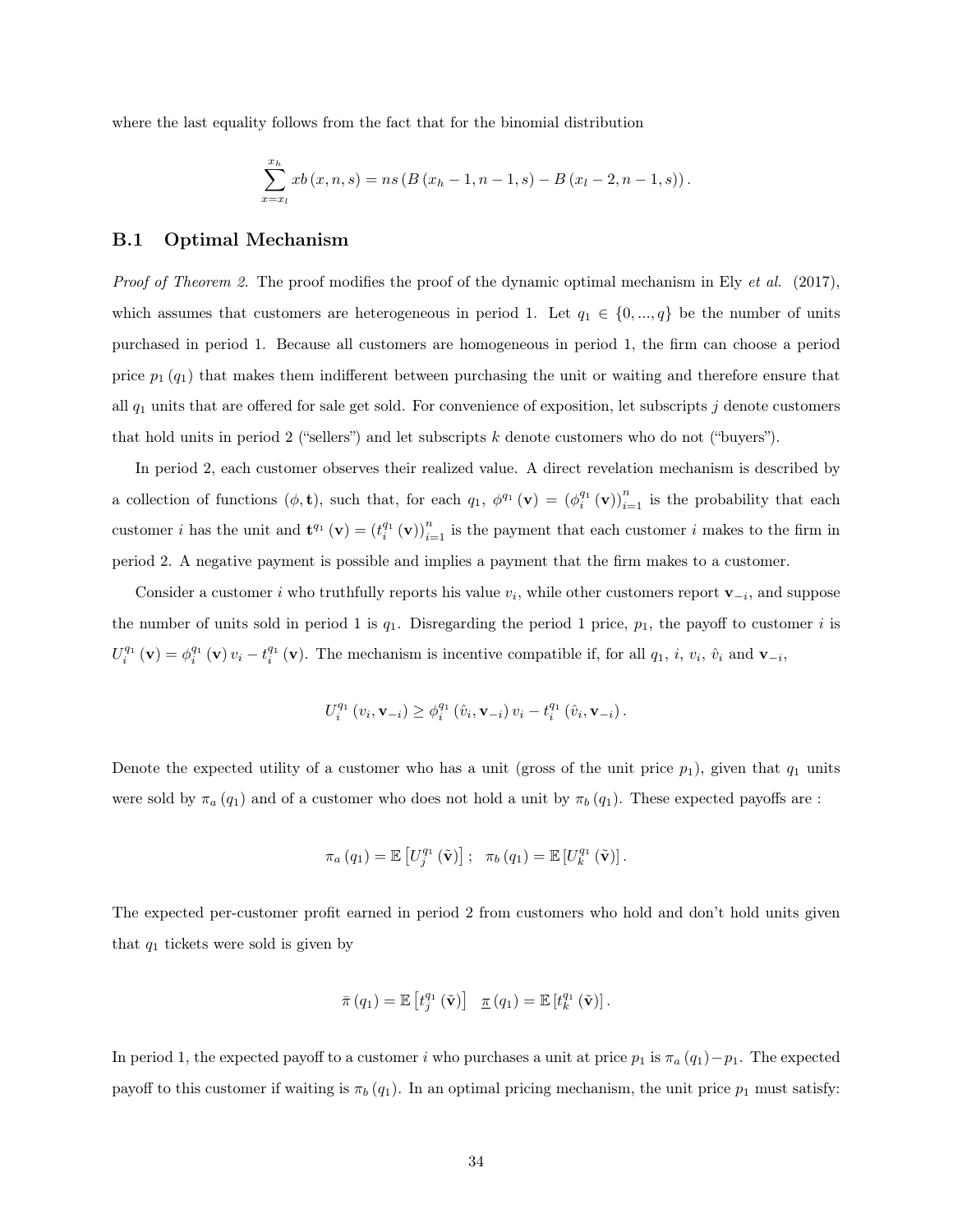$p_1 (q_1) = \pi_a (q_1) - \pi_b (q_1).$ 

The firm's expected revenue is therefore

$$
R(q_1) = p_1 (q_1) q_1 + q_1 \bar{\pi} (q_1) + (d - q_1) \underline{\pi} (q_1)
$$
  
=  $q_1 (\pi_a (q_1) - \pi_b (q_1)) + q_1 \bar{\pi} (q_1) + (d - q_1) \underline{\pi} (q_1)$   
=  $q_1 (\pi_a (q_1) + \bar{\pi} (q_1)) + (d - q_1) \left( \underline{\pi} (q_1) - \frac{q_1}{d - q_1} \pi_b (q_1) \right).$ 

The period 2 mechanism must satisfy, for any  $q_1$ , any customer i, and any **v**,

$$
U_i^{q_1}(\mathbf{v}) = U_i^{q_1}(1, \mathbf{v}_{-i}) - \int_{v_i}^1 \phi_i^{q_1}(y, \mathbf{v}_{-i}) dy.
$$

The share of the surplus a customer i expects to obtain in period 2, for each  $q_1$  and  $\mathbf{v}_{-i}$ , is determined up to a constant by their value  $v_i$  and the allocation rule  $\phi$ . For sellers, adjusting this constant does not affect expected payoffs in period 1 provided the period 1 price,  $p_1$ , is correspondingly adjusted. It is therefore sufficient to focus on period 2 mechanisms such that for all  $q_1$ , all sellers j, and all  $\mathbf{v}_{-j}$ ,  $U_j^{q_1}(1, \mathbf{v}_{-j}) = 1$ . Adjusting period 2 payoffs for buyers, however, does affect ex-ante payoffs. If the payoff earned by the customer with the minimum value  $U_k^{q_1}(0, \mathbf{v}_{-k})$  is positive, the firm benefits from increasing buyer payments and can do so by choosing the appropriate constant. Therefore, it is sufficient to focus on mechanisms that satisfy  $U_k^{q_1}(0, \mathbf{v}_{-k}) = 0$ . The corresponding transfer prices are given by

$$
t_{j}^{q_{1}}(v_{j}, \mathbf{v}_{-j}) = v_{j} \phi_{j}^{q_{1}}(v_{j}, \mathbf{v}_{-j}) + \int_{v_{j}}^{1} \phi_{j}^{q_{1}}(y, \mathbf{v}_{-j}) dy - 1,
$$
  

$$
t_{k}^{q_{1}}(v_{k}, \mathbf{v}_{-k}) = v_{k} \phi_{k}^{q_{1}}(v_{k}, \mathbf{v}_{-k}) + \int_{0}^{v_{k}} \phi_{k}^{q_{1}}(y, \mathbf{v}_{-k}) dy
$$

implying that revenue can be expressed through the allocation rule  $\phi$  alone. It remains to derive the optimal allocation.

The revenues earned from a seller  $j$  and a buyer  $k$  are

$$
\begin{split} \bar{\pi} \left( q_{1} \right) &= \int_{\mathbf{v}} t_{j}^{q_{1}} \left( \mathbf{v} \right) dF \left( \mathbf{v} \right) = \int_{\mathbf{v}} \left[ v_{j} \phi_{j}^{q_{1}} \left( \mathbf{v} \right) - U_{j}^{q_{1}} \left( \mathbf{v} \right) \right] dF \left( \mathbf{v} \right) \\ &= - \int_{\mathbf{v}_{-j}} U_{j}^{q_{1}} \left( 1, \mathbf{v}_{-j} \right) dF \left( \mathbf{v}_{-j} \right) + \int_{\mathbf{v}} \phi_{j}^{q_{1}} \left( \mathbf{v} \right) v_{j} dF \left( \mathbf{v} \right) + \int_{\mathbf{v}_{-j}} \left[ \int_{v_{j}} F \left( v_{j} \right) \phi_{j}^{q_{1}} \left( \mathbf{v} \right) dv_{j} \right] dF \left( \mathbf{v}_{-j} \right) \end{split}
$$

and

$$
\underline{\pi}(q_1) = \int_{\mathbf{v}} t_k^{q_1}(\mathbf{v}) dF(\mathbf{v}) = \int_{\mathbf{v}} \left[ v_k \phi_k^{q_1}(\mathbf{v}) - U_k^{q_1}(\mathbf{v}) \right] dF(\mathbf{v})
$$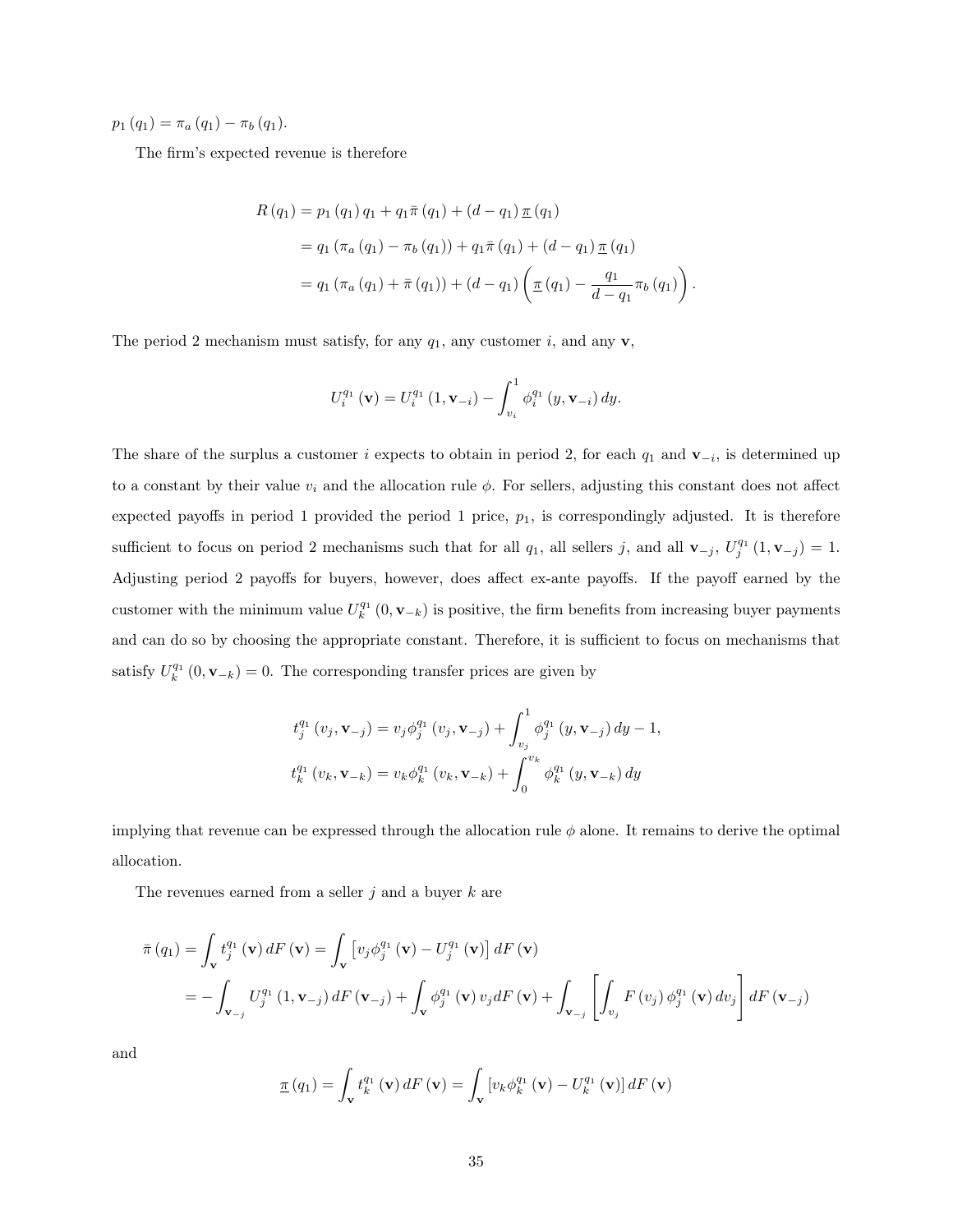and the utilities of customers with and without units are

$$
\pi_{a}(q_{1}) = \int_{v_{j}} \int_{\mathbf{v}_{-j}} U_{j}^{q_{1}}(\mathbf{v}) dF(\mathbf{v}_{-j}) dF(v_{j})
$$
  
= 
$$
\int_{\mathbf{v}_{-j}} U_{j}^{q_{1}}(1, \mathbf{v}_{-j}) dF(\mathbf{v}_{-j}) - \int_{\mathbf{v}_{-j}} \left[ \int_{v_{j}} F(v_{j}) \phi_{j}^{q_{1}}(\mathbf{v}) dv_{j} \right] dF(\mathbf{v}_{-j})
$$

and

$$
\pi_b(q_1) = \int_{v_k} \int_{\mathbf{v}_{-k}} U_k^{q_1}(\mathbf{v}) dF(\mathbf{v}_{-k}) dF(v_k).
$$

Adding the expressions, we obtain

$$
q_1\left(\bar{\pi}\left(q_1\right)+\pi_a\left(q_1\right)\right)=\mathbb{E}_{\tilde{\mathbf{v}}}\left[\sum_{j=1}^{q_1}\phi_j^{q_1}\left(\tilde{\mathbf{v}}\right)\overline{VS}\left(\tilde{v}_j\right)\right],\tag{1}
$$

where  $\overline{VS}$  is the virtual surplus of a seller,  $\overline{VS}(v_j) = v_j$ . Using the fact that buyers with the lowest values earn zero surplus, we have

$$
(d - q_1) \left( \underline{\pi} (q_1) - \frac{q_1}{d - q_1} \pi_b (q_1) \right) = \mathbb{E}_{\tilde{\mathbf{v}}} \left[ \sum_{k=q_1+1}^d \phi_k^{q_1} (\tilde{\mathbf{v}}) \underline{V} S (\tilde{v}_k) \right], \tag{2}
$$

where  $\overline{VS}$  is the virtual surplus of a buyer,

$$
\underline{VS}(v_k) = 2v_k - 1 - \frac{q_1}{d - q_1} (1 - v_k) = \left(2 + \frac{q_1}{d - q_1}\right) v_k - \frac{d}{d - q_1}.
$$

Combining (1) and (2), we obtain an expression for the revenue in an optimal mechanism implementing an allocation rule  $\phi$  as a function of  $q_1:$ 

$$
R(q_1) = \mathbb{E}_{\tilde{\mathbf{v}}}\left[\sum_{j=1}^{q_1} \phi_j^{q_1}(\tilde{\mathbf{v}})\,\overline{VS}\,(\tilde{v}_j) + \sum_{k=q_1+1}^n \phi_k^{q_1}(\tilde{\mathbf{v}})\,\underline{VS}\,(\tilde{v}_k)\right].
$$

The transformed expected revenue is the familiar expected virtual surplus.

It is possible to implement the optimal mechanism with a double auction. Specifically, for any seller's value  $v_j$ , define the matching value  $v_k(v_j)$  for a buyer as  $\overline{VS}(v_j) = \underline{VS}(v_k(v_j))$ :

$$
v_k(v_j) = \frac{d - q_1}{2(d - q_1) + q_1}v_j + \frac{d}{2(d - q_1) + q_1}.
$$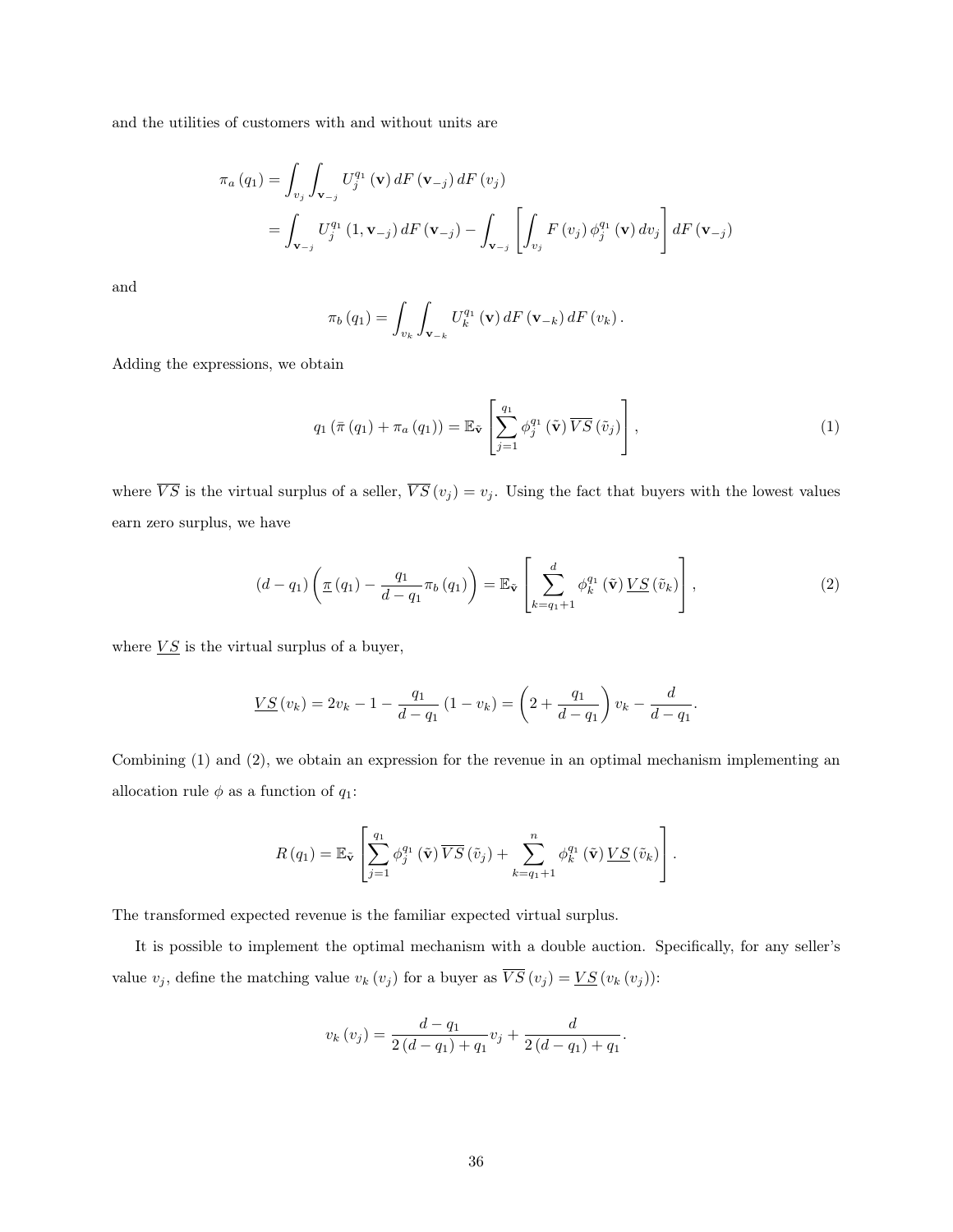Similarly, for every buyer value  $v_k$ , define  $v_j(v_k)$  as the matching value of the seller:

$$
v_j(v_k) = \frac{2(d - q_1) + q_1}{d - q_1} v_k - \frac{d}{d - q_1}.
$$

The rules of the double auction are as follows: Each customer submits a bid. Sellers with value  $v_j$  bid  $v_j$ . Buyers with value  $v_k$ , bid  $v_j(v_k)$ . (Following arguments in Ely *et al.* (2017), it is possible to show that this bidding is a dominant strategy equilibrium.) The d customers are ranked in descending order of bids. Define y as the minimum between the number of units,  $q$ , and the number of positive bids. The y highest bidding customers are allocated a unit and the remaining  $d - y$  customers are not. This implies that there are four groups of consumers: "sellers" who are in the top y bids keep their unit, "buyers" in the top y bids get a unit (they buy), "sellers" in the bottom  $d - y$  bids give up their unit (they sell) and "buyers" in the bottom  $d - y$ bids remain without a unit. Observe that if  $q_1 = q$ , an optimal allocation rule always allocates all q units, because  $\overline{VS}(v_j) \ge 0 \ \forall v_j$ , but if  $q_1 < q$ , it is possible that  $y < q$ , so that the firm does not allocate all units. Payments are determined as follows: Let  $b^y$  and  $b^{y+1}$  denote the y and  $(y+1)^{st}$  highest bids. Any customer who sells a unit receives compensation equal to  $b<sup>y</sup>$  (which is positive by the definition of y). Any customer who buys a unit is charged  $v_k$   $(b^{y+1})$ , which equals the  $y + 1^{st}$  customer's value, if that customer is a buyer and is greater than the  $y + 1^{st}$  customer's value, if that customer is a seller. Observe that there is no clear ranking between  $b^y$  and  $v_k(b^{y+1})$  (i.e., both  $b^y > v_k(b^{y+1})$  and  $b^y < v_k(b^{y+1})$  may hold). The transfers are zero for all other customers (those who bought a unit and keep it and those who did not buy a unit and remained without one).  $\Box$ 

#### B.2 Spot Selling

Differentiating  $R_s(q, d, p)$  with respect to p, we have  $R'_s(p; q, d) = S(p) + pS'(p)$ . Let  $\tau(p) = R'(p)$ . Using the fact that

$$
\frac{d}{dp}B(k,n,p) = -n\binom{n}{k}p^k(1-p)^{n-k}
$$

and differentiating the sales function,  $S(p)$ , we have

$$
S'(p) = nB(k - 1, n - 1, 1 - p) - np(n - 1) {n - 1 \choose k - 1} p^{k - 1} (1 - p)^{n - k} + kn {n \choose k} p^k (1 - p)^{n - k}
$$
  
=  $nB(k - 1, n - 1, 1 - p) + n {n - 1 \choose k - 1} p^k (1 - p)^{n - k}.$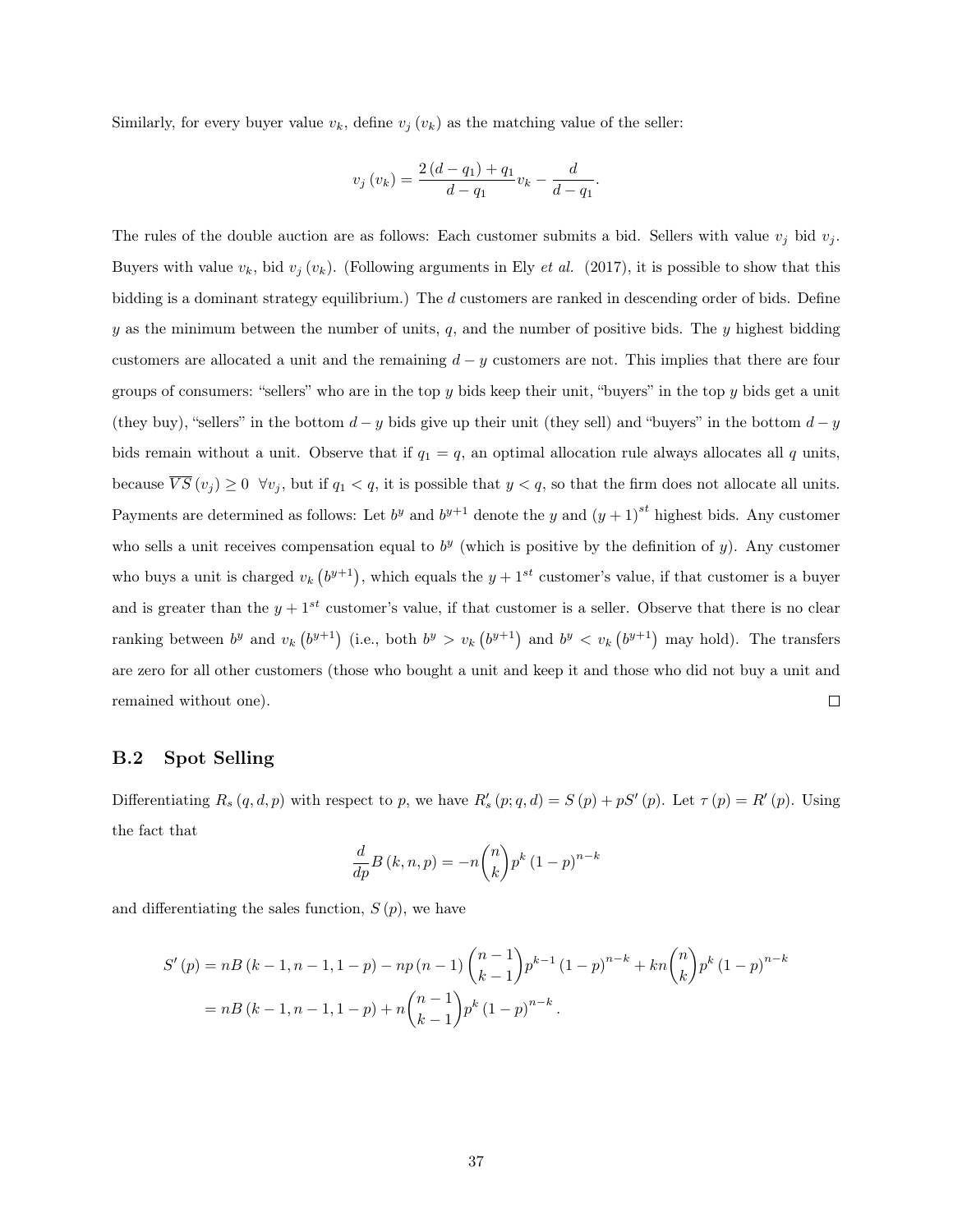Because  $R_s(0) = R_s(1) = 0$ ,  $\lim_{p\to 0} \tau(p) = S(0) > 0$  and  $\lim_{p\to 1} \tau(p) = S'(1) = 0$ , it remains to show that there is at most one  $p \in (0,1)$  that solves  $\tau(p) = 0$ . Rearranging  $\tau(p) = 0$ , we have:

$$
\frac{S\left(p\right)}{p}=-S'\left(p\right)
$$

 $S(p)/p$  decreases in p. Therefore, it is sufficient to show that  $S'(p)$  decreases in p. Let  $y = np^{k-1}(1-p)^{n-k}$ .

$$
S''(p) = -(n-1)\binom{n-1}{k-1}y + \binom{n-1}{k-1}\left(k - (n-k)\frac{p}{1-p}\right)y
$$
  
= 
$$
\binom{n-1}{k-1}y\left(-(n-k)\frac{p}{1-p} - (n-1) + k\right) < 0,
$$

because  $k \leq n-1$ . Therefore,  $R_s(q,d,p)$  is unimodal and there exists a unique  $p_s$  that maximizes spot revenue.

### B.3 Refunds/Options

Given a buyback price  $r$ , between 0 and  $q_1$  units are returned from the period 1 customers, leaving the firm with between  $q - q_1$  and q units to price in period 2. The expected value a buyer earns if they choose to wait in period 1 (i.e., not purchase) is

$$
\mathbb{E}\left[\omega\left(p_s^*\left(q_2\left(r\right),d-q_1\right)\right)\right]=\sum_{q_2=q-q_1}^{q}b\left(q_2-q+q_1,q_1,r\right)\omega\left(p_s^*\left(q_2,d-q_1\right)\right).
$$

#### B.4 Overbooking

Let  $\pi_o(q_1, p_2, d_o, r)$  be the firm's profit from overbook sales,

$$
\pi_o(q_1, p_2, d_o, r) = \begin{cases} p_2 S(d_o, q_1, 1 - r) - q_1 r^2 & d_o < q_1 \\ q_1 r (p_2 - r) & d_o \ge q_1 \end{cases}
$$

Let  $\pi_o^*(q_1, p_2, d_o) = \max_r \pi_o(q_1, p_2, d_o, r)$ . The profit from overbook sales is analogous to the spot selling one with stochastic supply instead of stochastic demand. Hence, there exists a unique  $r_o^*(q_1, p_2, d_o)$  that maximizes  $\pi_o$ .